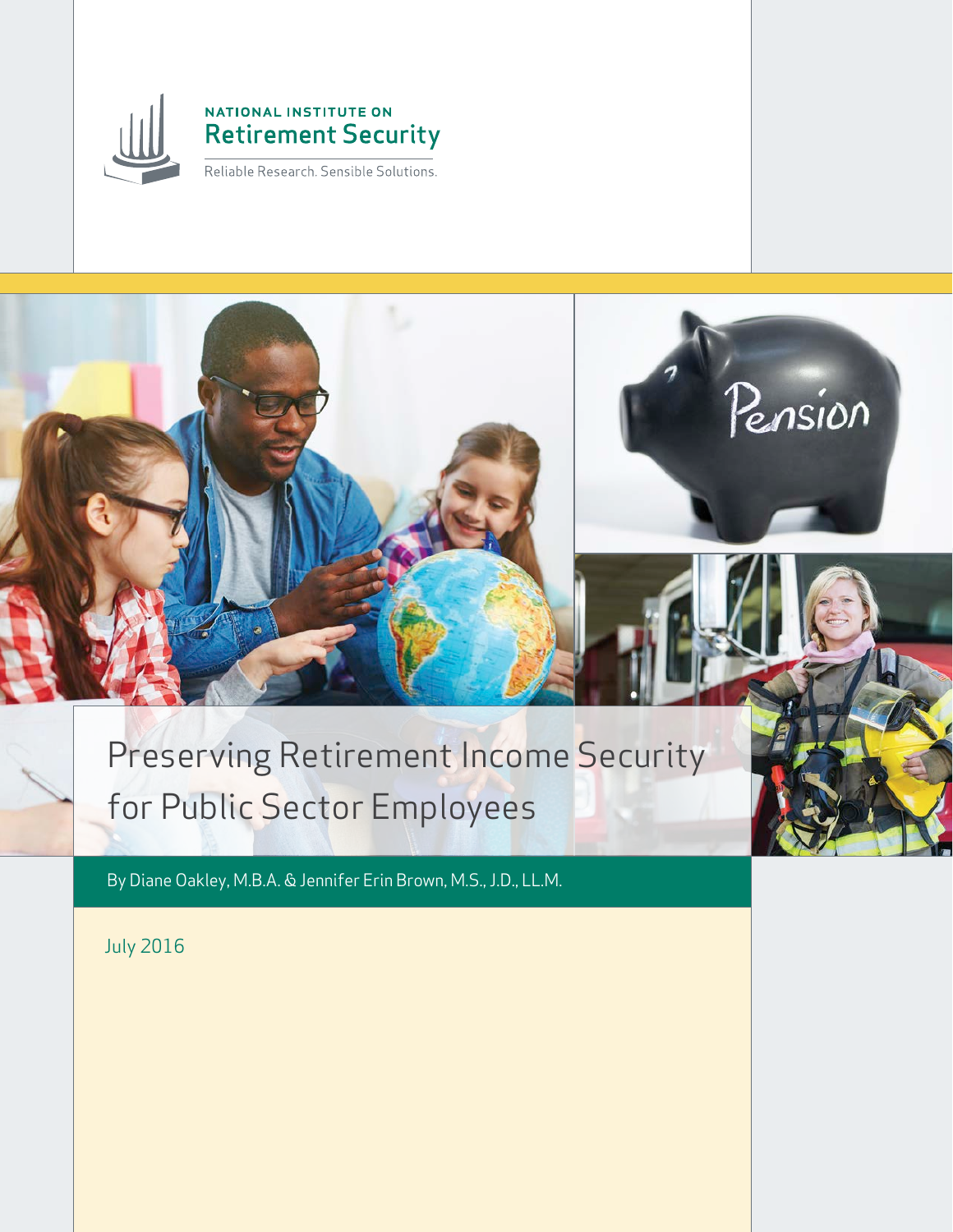### about the authors

**Diane Oakley** is the Executive Director of the National Institute on Retirement Security (NIRS) and leads the organization's research, education and strategic planning initiatives. Before joining NIRS in 2011, Ms. Oakley worked on Capitol Hill where she played a key staff role in formulating legislative strategy on pension, tax, Social Security, financial services and workforce issues. Ms. Oakley held leadership positions with TIAA-CREF, a leading financial services provider. During her 28-year tenure with the organization, she held a number of management, public policy and technical positions. She began there as an Actuarial Assistant and was promoted to positions including Vice President for Special Consulting Services and Vice President for Associations and Government Relations. She holds a B.S. in Mathematics from Fairfield University and an M.B.A. in Finance from Fordham University. She is a member of the National Academy of Social Insurance.

**Jennifer Erin Brown** is the Manager of Research for the National Institute on Retirement Security (NIRS). She joined NIRS in October of 2015 and conducts research and analysis on pension and retirement issues. Previously, she served as an Employee Benefits Law Specialist at the U.S. Department of Labor's Employee Benefit Security Administration. There, she worked on issues related to corporate transactions, financial products and the Affordable Care Act. She holds an LL.M. in Taxation and a Certificate in Employee Benefits Law from the Georgetown University Law Center, a J.D. from the American University Washington College of Law, an M.S. in Law & Society from the American University School of Public Affairs, and a B.A. in Philosophy and Criminology from the University of Florida.

#### **acknowledgements**

We are grateful for the comments, advice, and assistance provided by a number of individuals including Leigh Snell, Meredith Williams, Keith Brainard, Laurie Hacking, Rob Wylie, Karl Paulson, Bob Conlin and Rubi Raeume, Rachel Fauber, and Kelly Kenneally. Additionally, we would like to thank all of the pension systems that provided us with information. The views in this report and any errors and omissions are those of the authors alone.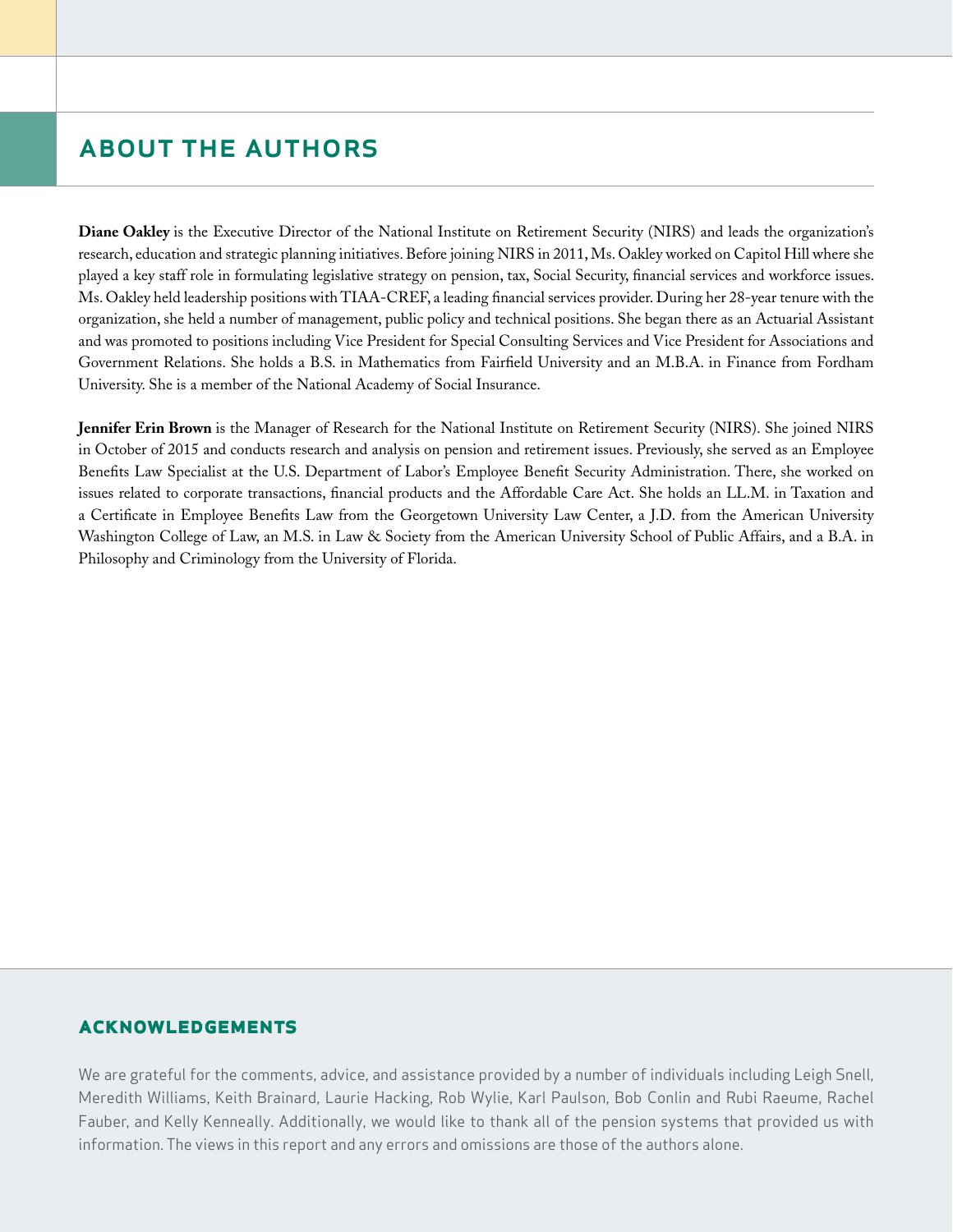# executive summary

When it comes to their retirement finances, Americans are concerned with two things: a steady and adequate retirement income that will not run out, and the ability to move their retirement plans from job to job.<sup>1</sup> These two characteristics can sometimes be seen as conflicting with one another. For example, if a plan is portable, that may limit the ability to accrue enough income to sustain a full retirement. Traditional defined benefit (DB) pension plans are typically seen as able to meet the goal of income security in retirement, while defined contribution (DC) plans are seen as more easily portable. However, it is not necessarily the case that DB plans cannot provide portability, nor that DC plans are unable to provide for secure retirement income. This report analyzes 89 public pension systems throughout the country to assess the portability features of public pension systems and the ability for their members to build retirement income.

Over the past several decades, an increasing number of private sector employers have moved away from DB pensions towards DC plans for various business reasons. State and local government retirement systems, by contrast, have maintained DB pensions as the primary retirement plan design, largely due to the demographic characteristics of the public sector workforce and an understanding of the cost efficiencies DB pensions offer by pooling risks and investments.<sup>2</sup>

The private sector switch from DB to DC plans has resulted in a "great risk shift" where the risk and most of the funding burden falls on individual employees, rather than experienced professionals and employers.<sup>3</sup> The results of this shift are startling currently, the median retirement balance for all working-age households is only \$2,500; for households near retirement, the balance only marginally improves to \$14,500.4 While employees do value the ability to move their DC account balances from one plan to another when they change jobs, far too many employees do not roll their balances into a new plan, but rather cash out their account balances, which helps to contribute to the dismally low account balances Americans experience as they get close to retirement.<sup>5</sup>

To assure that employees reach retirement with adequate sources of income, financial experts recommend that individuals start saving early in their careers, save consistently during the course of their careers, and preserve retirement benefits during job transitions. Public DB pension plans stack up well on these points. Almost all public retirement systems consistently require employees to contribute toward the cost of their retirement benefits as soon as they start working, and to continue with every paycheck.

Various public pension plans around the country provide a varied array of benefit designs and provisions. NIRS surveyed 89 public pension plans in order to analyze the similarities and differences between the plans on features such as plan design; employee contribution rates; vesting rates; interest rates paid on employee contributions; refundability of contributions; and ability to purchase service credits.

The key findings of this report are as follows:

- 1. **Almost all of the public retirement systems surveyed offer a DB pension plan.** In fact, most public retirement systems provide new members with a DB pension benefit or a DB benefit in combination with a DC account. Only a very small number of systems provide only a DC benefit.
- 2. **Many public pension plans have adopted features that allow individuals who change jobs to retain and even increase their benefits.** In fact, 71 percent of the plans surveyed credit their members with interest on their contributions if they leave and request a refund. Most plans allow their members to later rejoin a system and repay their refund with interest, and most plans allow separated members the option of leaving their account balances with the plan so that it may continue to earn interest.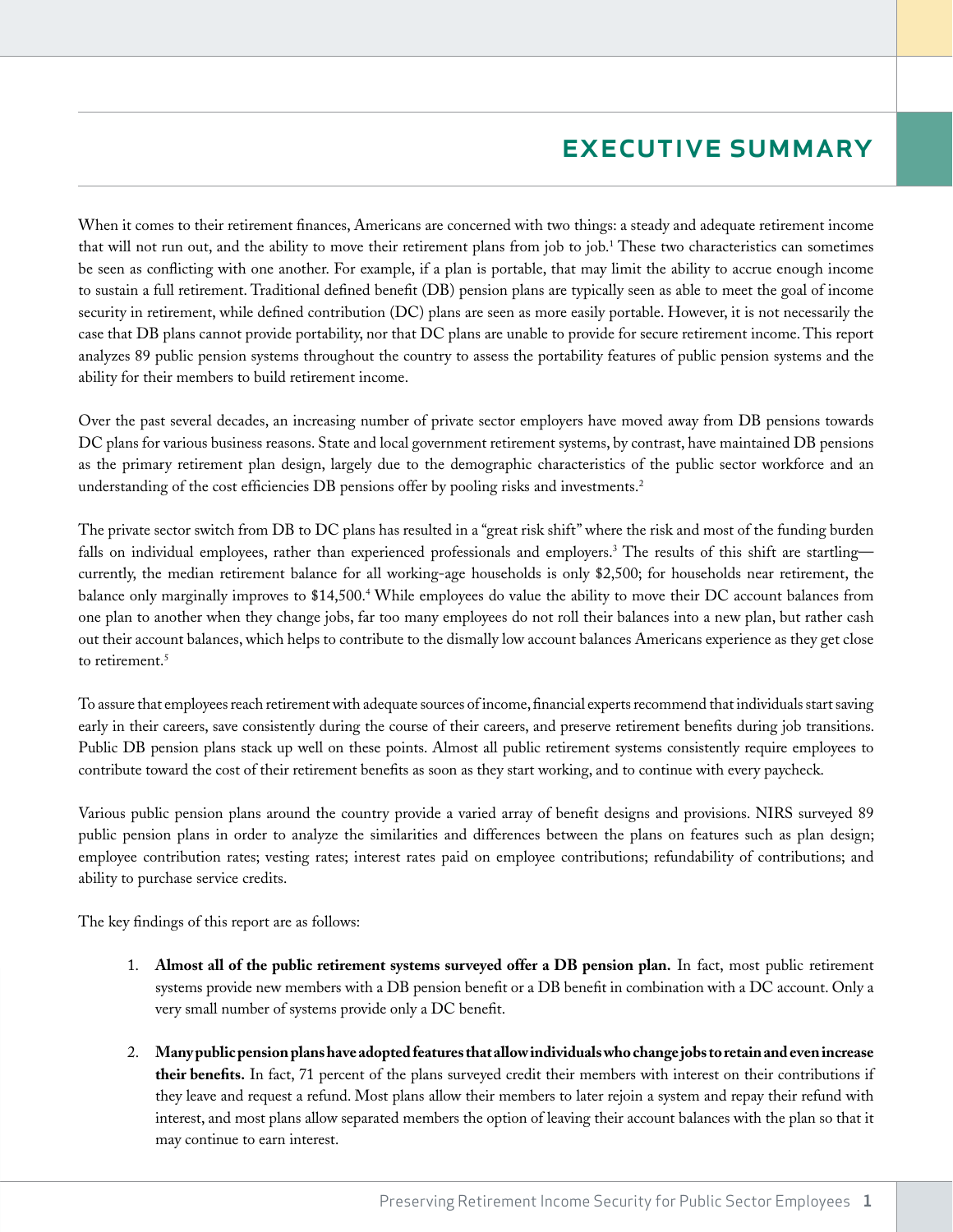- 3. **Nearly all public retirement systems allow members to purchase additional service credits to increase their pension benefits.** Specifically, all public DB plans allow for the purchase of service credits for prior military service, and more than half of the plans surveyed allow for the purchase of credits for prior out-of-state government service. Some plans allow for the purchase of credits for other specified types of service and leave.
- 4. **A number of plans have features that increase benefits for short or moderate term employees.** Modifications include increasing the value of the deferred annuity benefits paid to former employees, rewarding employees who choose to keep their member accounts in the plan with interest, and providing even higher matching amounts. These features can encourage workers who leave before retirement to preserve the lifetime retirement income benefits they have earned, rather than spend their refund.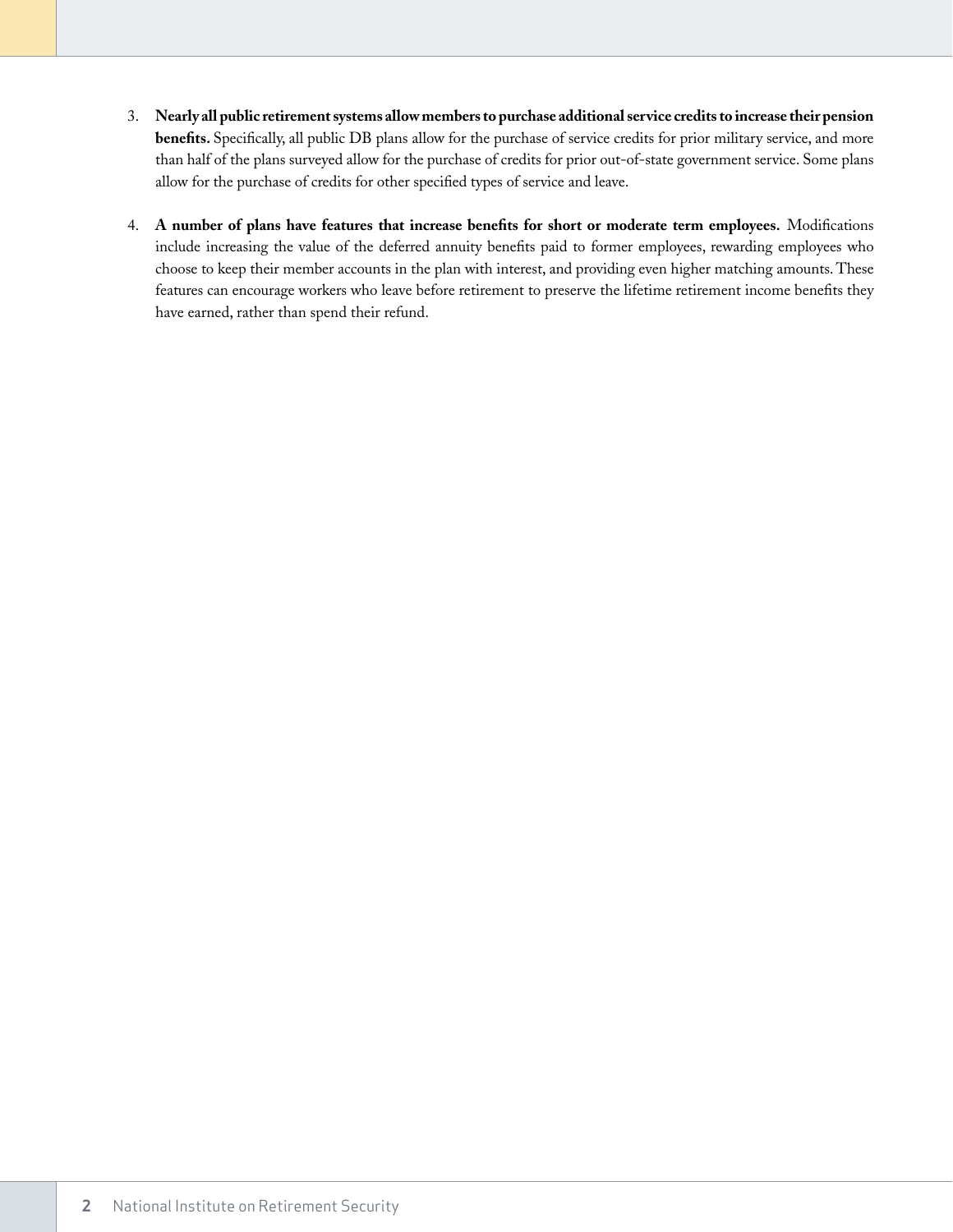### introduction

For the past 15 years, not having enough money for retirement has topped Americans' list of financial worries, as measured by the Gallup financial worry metric. In 2015, six out of 10 Americans were very or moderately worried about retirement.<sup>6</sup> Research on Americans' retirement readiness validates these concerns.7 In fact, the Voya Financial Retirement Research Institute recommends that "individuals must understand the importance of retirement saving as soon as they enter the workforce and they should treat it as a financial priority throughout their working lives so they have enough at retirement."8 Yet far too many Americans fall short of achieving this.

Consistent participation in an employer-sponsored retirement plan over a career can deliver a retirement income stream that can ease Americans' worries about their financial future.<sup>9</sup> Thus, Americans correctly maintain a dual focus when it comes to retirement security—wanting both a steady income that will not run out during retirement, and the ability to move their retirement benefits with them from job to job. In fact, among Americans surveyed by the National Institute on Retirement Security, 76 percent found portability very appealing, while 75 percent found receiving benefit in a monthly check very appealing.10 The two basic types of retirement plans each address one of these major concerns: traditional defined benefit (DB) pension plans provide employees with a guaranteed monthly income at retirement, typically based on service and final earnings, while defined contribution (DC) retirement plans—most often 401(k) plans—help employees accumulate retirement wealth that can easily move to a new employer's plan after a job change.

Over recent decades, an increasing number of private sector employers have moved away from DB pensions towards DC retirement plans, for a variety of business reasons.<sup>11</sup> This switch from DB to DC plans has resulted in a "great risk shift" in which most of the decisions and responsibilities for enrollment, funding, investment, and retirement income adequacy fall on individual employees, rather than on employers and investment professionals.12

The results of this shift are startling. Rhee and Boivie calculated that only 55 percent of private sector wage and salary workers between 25 and 64 had access to a retirement plan at work in 2013.13 Because 40 million working age American households have no retirement account assets, the median retirement balance for all working-age households is only \$2,500. Households near retirement fare only marginally better, with a median balance of just \$14,500.14 Among households that own retirement accounts, the median balance is not nearly enough to support a 20 or 30 year retirement; overall, the typical household holds just \$50,000, and the typical nearretirement household holds just \$104,000 in their retirement account.15 Today, income from DB pensions generally provides about one-fifth of aggregate household income to older Americans (age 65 and over) across gender, age and marital status.16 Given that more than six out of ten near retirees have less than one times their salary saved in individual retirement accounts, the ability of DC plans to deliver similar lifetime income replacement for future retirees is a concern.

Even though DC retirement plans offer "portability" by allowing employees to move their account balances from one plan to another, many employees fail to redeposit their retirement money in their new retirement plans or in Individual Retirement Accounts (IRAs). Instead, many workers "cash-out" their 401(k) accounts and use the money for other purposes.17 These cash-outs resulted in \$81 billion in lost retirement savings in 2014 alone.<sup>18</sup> By another estimate, cash-outs account for nearly 50 cents of each dollar in annual contributions to DC retirement plans.19 When employees cash out their retirement plans, it becomes much more difficult to accumulate enough savings to adequately fund a full retirement.

Despite this very real leakage issue, some tout DC plans as superior to DB plans in terms of portability of benefits. It is true that vested employees who leave DB plans after several years, especially at the start of their careers, receive lower retirement income benefits than those who stay for a full career. However, in considering public DB pensions, it is important to note the difference in job tenure between public and private sector workforces. Public sector employees consistently remain with employers for significantly longer periods, with their median tenure nearly double the rate of private sector workers.<sup>20</sup> In addition, public sector workers are nearly twice as likely to stay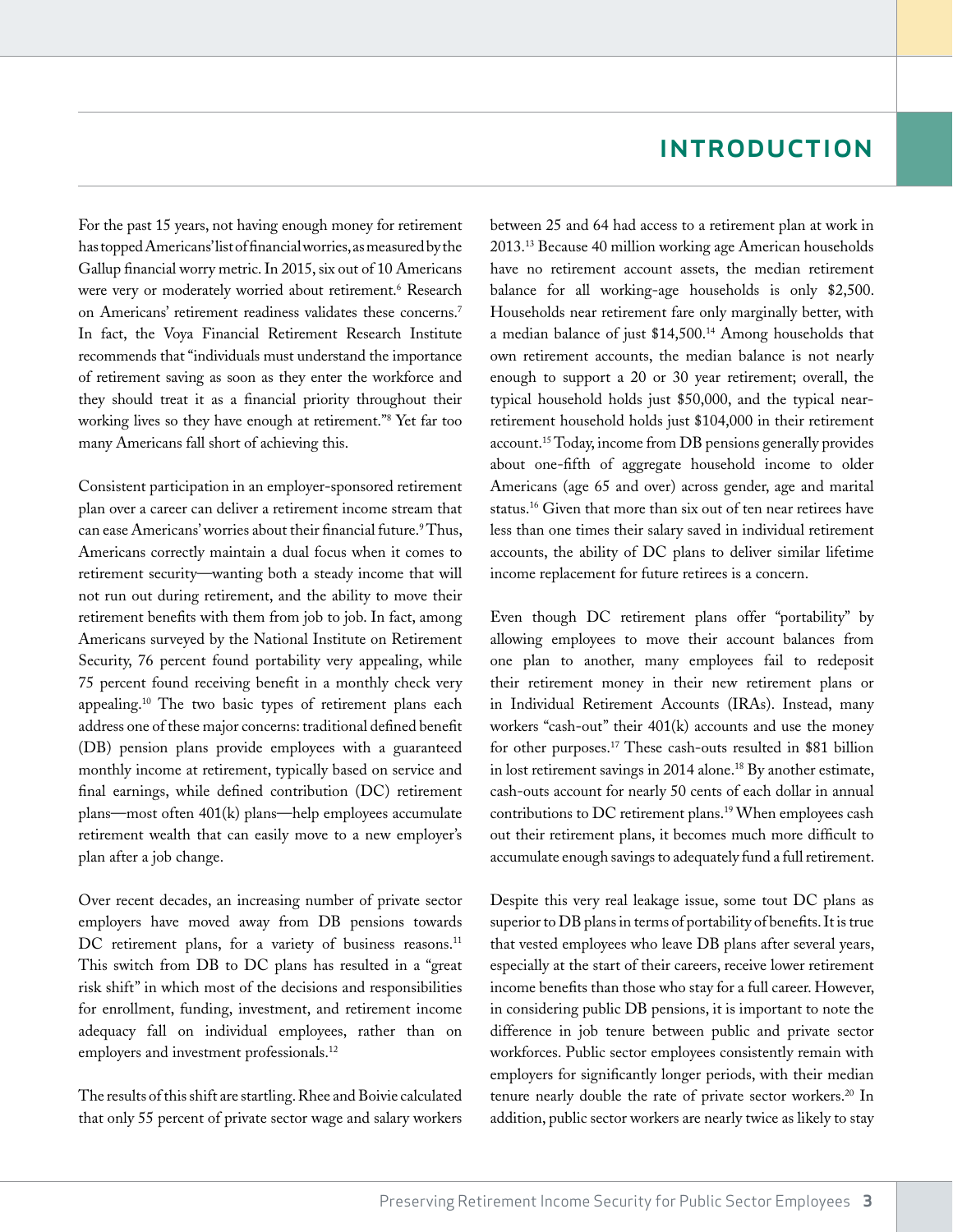with their employer for a full career—25 or more years—than private sector workers.<sup>21</sup>

Thus, the public sector's continued use of DB pension plans aligns with the demographics of the public workforce. Because public employees are older and have more stable job tenure than workers in the private sector, DB pensions serve them well. An overwhelming percentage (88 percent) of public sector employees indicate that retirement plans are an extremely or very important factor they would consider when changing jobs, compared to the 65 percent of private sector employees.<sup>22</sup> Public employees also appreciate the greater retirement income security that DB pension plans offer over DC plans.<sup>23</sup> Thus, DB pensions help to ensure that public employers can count on and effectively manage an educated, trained, and skilled workforce to serve our communities.

Recent studies of public DB pensions in Colorado and California indicate that moving to DC retirement plans either would reduce the retirement income for a large majority of employees covered by these public pension plans, or require greater contributions to maintain current benefit levels.<sup>24</sup> High turnover rates among short-term workers pose concerns for employers, due to cost of recruiting and training replacements.

Unlike private sector single-employer DB pension plans, nearly all statewide public pensions require employees to contribute toward the cost of their retirement benefits. As a result of this cost-sharing feature, short-service teachers and other public employees can request a refund of their contributions from their member accounts and move those assets to a new retirement plan if they leave public service.

Almost all state retirement systems have additional features that allow for preservation of retirement income benefits when changing jobs, such as purchase of service credits, interest credits on withdrawn contributions, and the re-depositing of employee contributions.25 Employees may transfer funds from a prior pension plan or a DC plan account to buy public pension service credits without incurring a current tax liability.26 Generally, states allow the purchase of up to five additional years of service, and these credits generate larger lifetime incomes from public DB pensions. A number of states offer new employees options to elect to participate in a DC plan, in the case they are uncertain about long-term employment and may be less concerned about eventually having a guaranteed retirement income when they retire.<sup>27</sup> Some states offer combined DB-DC plans to provide a balance between retirement income protection and flexibility. Also, several public DB plans have unique features that encourage terminating employees to maintain their accounts in the system even after termination, by offering additional retirement income benefits at retirement age.

Because there is a lack of understanding of the variety of benefit provisions that public pension plans offer to employees to facilitate consistent savings over employees' careers and provide a steady income in retirement, NIRS surveyed 89 public pension plans in order to analyze:

- plan types;
- employee contribution rates;
- vesting requirements;
- interest rates paid on withdrawn employee contributions;
- refunds of member accounts;

*It is important to note that while this study refers to public pension plans or public retirement systems at times as a single entity, these plans cover very different groups of employees, including, but not limited to, general government employees, teachers, and public safety employees—all of whom have individual career paths and may have different needs in terms of retirement planning and coverage. For example, police and firefighters have physically demanding jobs that require retirement at an earlier age, whereas teachers and general government workers are expected to have longer careers.*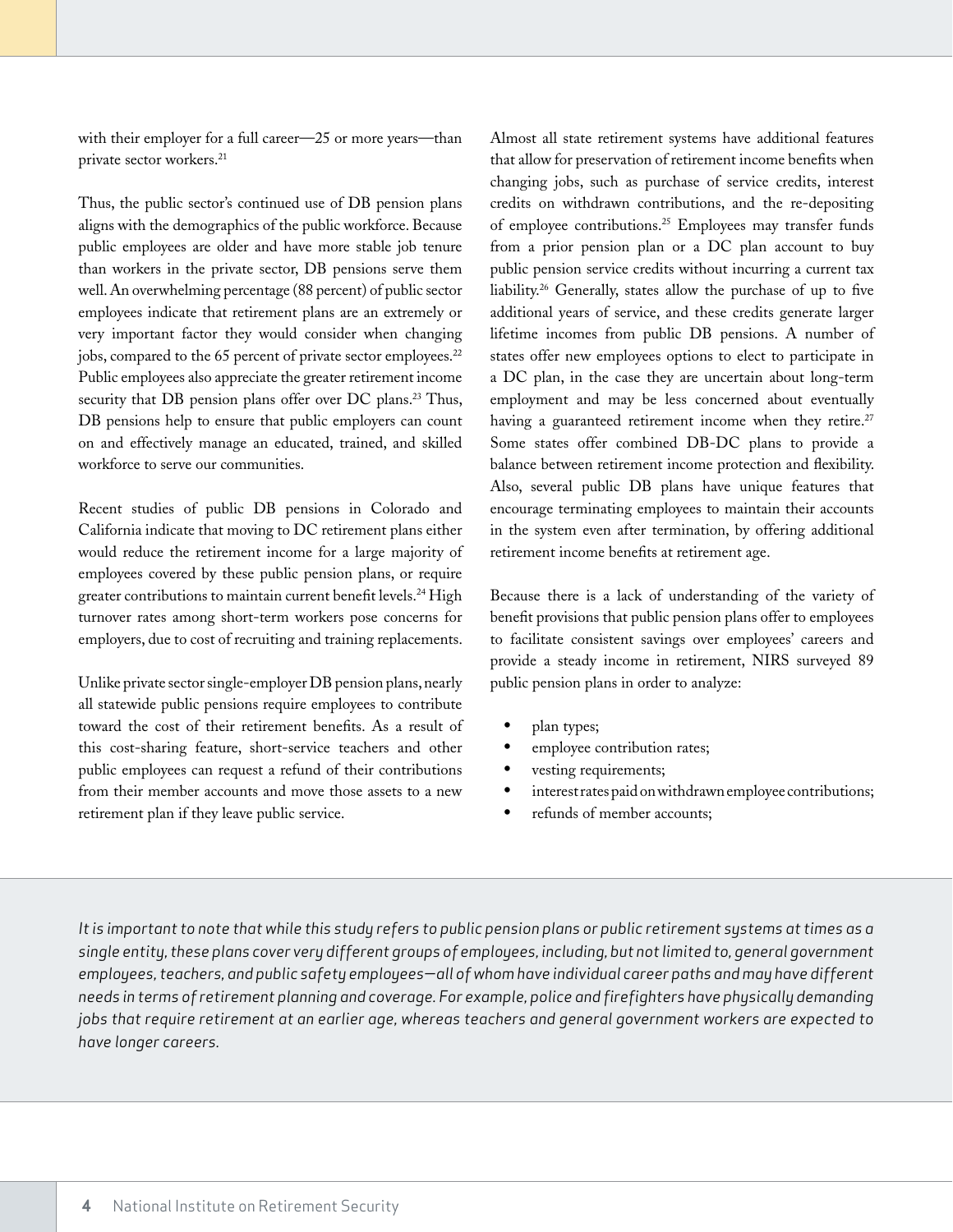- re-deposits of employee contributions;
- the ability to purchase service credits for various types of service; and
- other features that enhance the retirement benefits earned to encourage preservation.

This report is organized as follows:

**• Section I** summarizes the different retirement plan offerings among 89 public pension plans, including the vesting period required by each plan and the treatment of employee contributions.

**• Section II** discusses how public pension plans provide portability while also encouraging consistent retirement savings throughout an employee's career. This includes the ability for members to request refunds of member accounts, the amount of interest credited to the accounts, as well as certain unique features that can encourage employees to obtain additional lifetime income even after they leave public employment.

# section i: public retirement systems provide members with consistent participation and adequate retirement income

#### **What Types of Plans Are Offered by Public Pension Systems?**

Public retirement systems offer three kinds of retirement benefits to their members: traditional defined benefit (DB) plans, defined contribution (DC) plans, or combination (DB-DC) plans. **Table 1** summarizes differences between DB and DC plans with respect to portability and providing lifetime income. We find that public retirement systems—by an overwhelming majority—provide their new members with a DB pension, alone or in combination with a DC account, rather than only a DC plan.

#### **Defined Benefit (DB) Plans**

A traditional pension plan, also called a DB pension, is a pooled retirement plan that provides a predictable monthly benefit in retirement. This provides retired workers with a steady income stream that is guaranteed to last for the retiree's lifetime. The amount of the monthly pension is based on a formula which multiplies the years of service with an employer, the worker's annual pay at the end of his or her career (typically averaged over three to five years), and a stated multiplier that is unique to each plan.

For example, if a plan provides a benefit of 1.5 percent of final average pay for each year worked, a worker whose final average salary was \$60,000 and who had been employed for 25

years would earn an annual benefit of \$22,500, or \$1,875 per month—an income that would replace 37.5 percent of his or her final average salary based on the plan's normal retirement age.<sup>28</sup>

#### **Defined Contribution (DC) Plans**

DC plans—such as 401(k), 403(b), and 457(b) plans—are different from DB pensions, as they consist of separate, individual accounts for each participant. In most public sector DC plans, employees and employers contribute a specified amount—usually expressed as a percent of salary earned each year—into the plan over the course of an employee's career. Typically, the contributions are "participant directed," meaning that each individual employee can decide where to invest the funds, and how to withdraw the funds.

For example, if a public employee participated in a DC plan that had a six percent employee contribution and a three percent employer contribution, and the employee had a salary of \$50,000, the employee would contribute \$3,000 and the employer would contribute an additional \$1,500, for a total contribution of \$4,500 into the employee's DC account in that year. Even for employees who contribute the same amount of money for the same number of years, the amount of income in retirement they receive will vary, depending on each individual's investment decisions, the age when benefits start, and the method selected for withdrawing income from the account.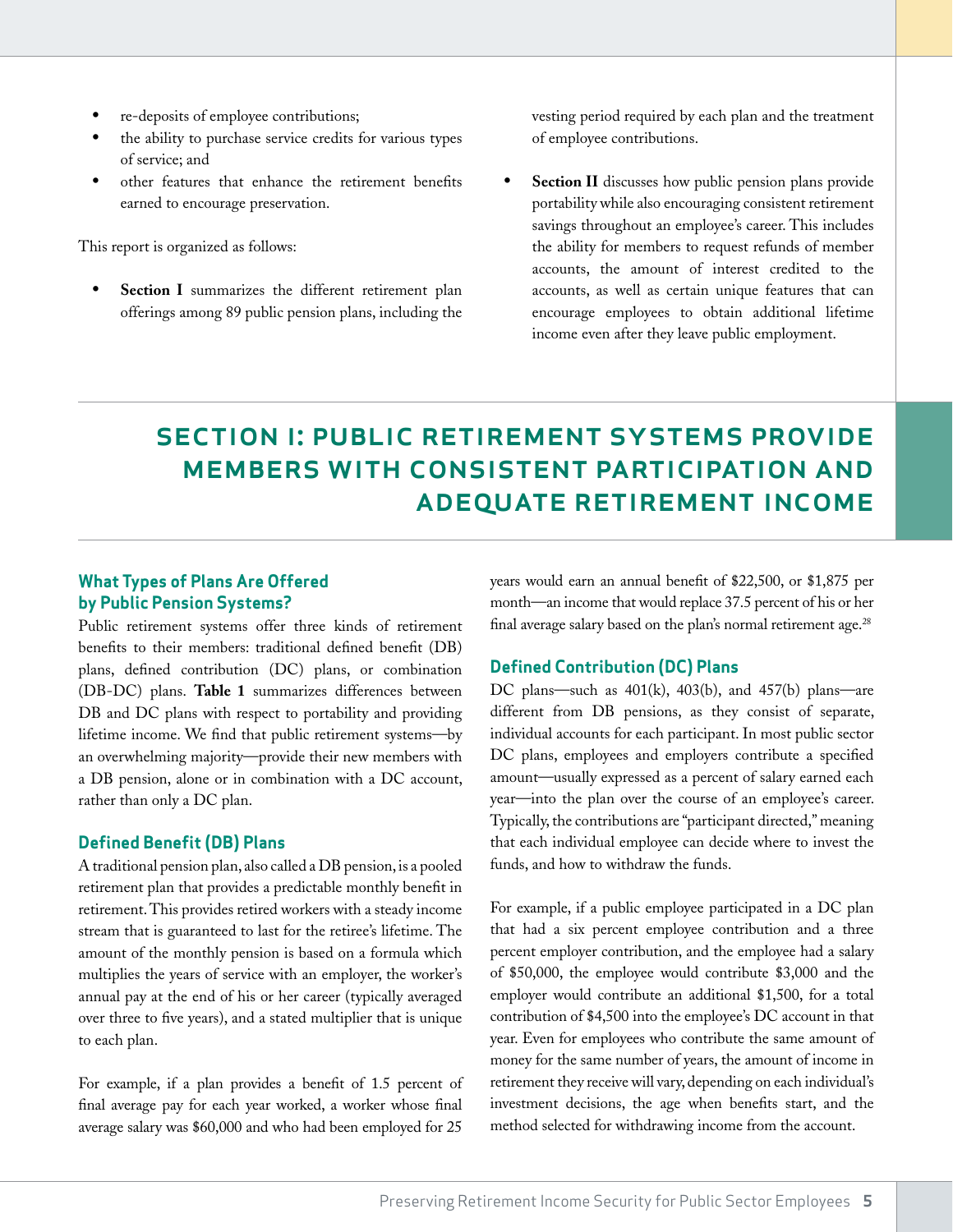# Table 1. **Selected Comparison of Defined Benefit and Defined Contribution Plans**

| Plan                             | Defined Benefit (DB) Plans (Traditional Pensions)                                                                                                                                                                                                                                                                                                                                                                                                                                                                                                                                                                                                                                                                                                                                                                                                                                                                                                            | <b>Defined Contribution (DC) Plans</b><br>(such as 401(k), 403(b), and 457 plans)                                                                                                                                                                                                                                                                                                                                                                                                                                                                                                                                                                                                                                                                                                                         |
|----------------------------------|--------------------------------------------------------------------------------------------------------------------------------------------------------------------------------------------------------------------------------------------------------------------------------------------------------------------------------------------------------------------------------------------------------------------------------------------------------------------------------------------------------------------------------------------------------------------------------------------------------------------------------------------------------------------------------------------------------------------------------------------------------------------------------------------------------------------------------------------------------------------------------------------------------------------------------------------------------------|-----------------------------------------------------------------------------------------------------------------------------------------------------------------------------------------------------------------------------------------------------------------------------------------------------------------------------------------------------------------------------------------------------------------------------------------------------------------------------------------------------------------------------------------------------------------------------------------------------------------------------------------------------------------------------------------------------------------------------------------------------------------------------------------------------------|
| Contributions                    | In public and private sectors, contributions to DB<br>pension plans are made on behalf of each employee by<br>the employer. The amount the employer must contribute<br>to the DB plan for the benefits employees earn in each<br>year is called the normal cost.                                                                                                                                                                                                                                                                                                                                                                                                                                                                                                                                                                                                                                                                                             | Employees make their own contributions to their<br>retirement accounts at the rate that they choose.<br>A growing number of private sector DC plans<br>automatically default employees in the DC plan with a<br>contribution rate of at least 3% of salary.                                                                                                                                                                                                                                                                                                                                                                                                                                                                                                                                               |
|                                  | In nearly all state retirement systems, employees<br>are required by law to contribute an established<br>percentage of each paycheck toward the funding cost<br>of their benefits. Private sector workers covered by DB<br>pensions do not contribute to the cost of the plan.<br>If additional contributions are needed to fund plan<br>benefits, employers periodically adjust contributions,<br>and in public DB pensions employees may also be<br>required to contribute money.                                                                                                                                                                                                                                                                                                                                                                                                                                                                          | Public retirement systems that offer DC retirement<br>accounts set rates of pay employees must contribute<br>as well as a rate for employer contributions.<br>Private sector employers typically match the DC<br>contributions made by the employee. Most often<br>the employer matches 50% of the employee<br>contributions, up to 6% of salary.                                                                                                                                                                                                                                                                                                                                                                                                                                                         |
| Lifetime Income<br>at Retirement | The DB plan benefit is a monthly income payment<br>determined by a set calculation that links service and<br>salary. The longer employees remain covered by a DB<br>pension; the greater the value of the monthly income<br>payments they will receive each month for as long as<br>they live in retirement.<br>Public pension systems pay benefits as guaranteed<br>lifetime income streams rather than as lump sums.<br>While DB pensions offered by private sector employers<br>provide lifetime income, employees often choose to<br>withdraw their benefits in one lump sum payment.                                                                                                                                                                                                                                                                                                                                                                    | The amount of money accumulated in DC retirement<br>accounts at the time the employee decides to retire<br>depends on contributions, investment earnings,<br>and age. DC plans are not required to offer lifetime<br>income options.<br>Typically, DC plans pay out retirement assets as a<br>one-time lump sum or as a series of payments, such as<br>minimum required distributions. Few DC plans offer<br>in-plan lifetime options and even fewer participants<br>choose a guaranteed lifetime income for their benefit.<br>Employees underestimate expected lifetime benefits.<br>To help DC plan participants deal with longevity risk,<br>the Treasury recently developed guidance on in-plan<br>annuity options and purchasing longevity insurance.                                                |
| Portability                      | While long-service employees obtain greater benefits<br>in DB plans, vested employees who leave after only<br>several years of DB plan coverage may find their<br>benefits too small to meet their needs in retirement.<br>Since employee contributions are fully vested when<br>they are made, employees who terminate public sector<br>employment at early ages choose to withdraw their own<br>contributions. Public pension systems refund employee<br>contributions with some earnings. Typically, an<br>employee moving from one public sector job to another<br>within a state continues in the same pension system.<br>And for out of state jobs, pension systems allow<br>employees to purchase service credit with refunds from<br>other pension systems and money from $401(k)$ , $403(b)$<br>and 457 accounts.<br>Private sector DB pensions offer vested employees<br>lump sum distribution options that can be rolled over to<br>a DC account. | Most DC retirement accounts can be easily rolled over<br>to another DC retirement account—either in a $401(k)$<br>plan, 403(b), 457 plan or into an Individual Retirement<br>Account (IRA).<br>Federal tax law regarding taxable distributions<br>from retirement plans encourages direct rollovers<br>to a new employers plan or an IRA by imposing a<br>20% withholding tax on distributions made directly<br>to individuals and a 10% tax penalty on early<br>distributions (generally before the age of 59 $\frac{1}{2}$ ) from<br>DC retirement accounts.<br>Avoiding leakage from a DC retirement account when<br>an employee terminates is a key concern to assure<br>account balances at retirement will be adequate to<br>enable retirees to maintain their standard of living in<br>retirement. |
| Supplemental<br><b>Benefits</b>  | Spousal protections, disability benefits, and cost of<br>living adjustments are common features in public<br>sector DB pension systems. Public DB pensions do not<br>provide loans or hardship withdrawals of employee<br>contributions.                                                                                                                                                                                                                                                                                                                                                                                                                                                                                                                                                                                                                                                                                                                     | Supplemental benefits are not applicable in DC<br>retirement accounts. If employers provide these, they<br>require extra contributions or reduced payments<br>during retirement. Employees can get access<br>to retirement assets through loan and hardship<br>withdrawals which add to leakage.                                                                                                                                                                                                                                                                                                                                                                                                                                                                                                          |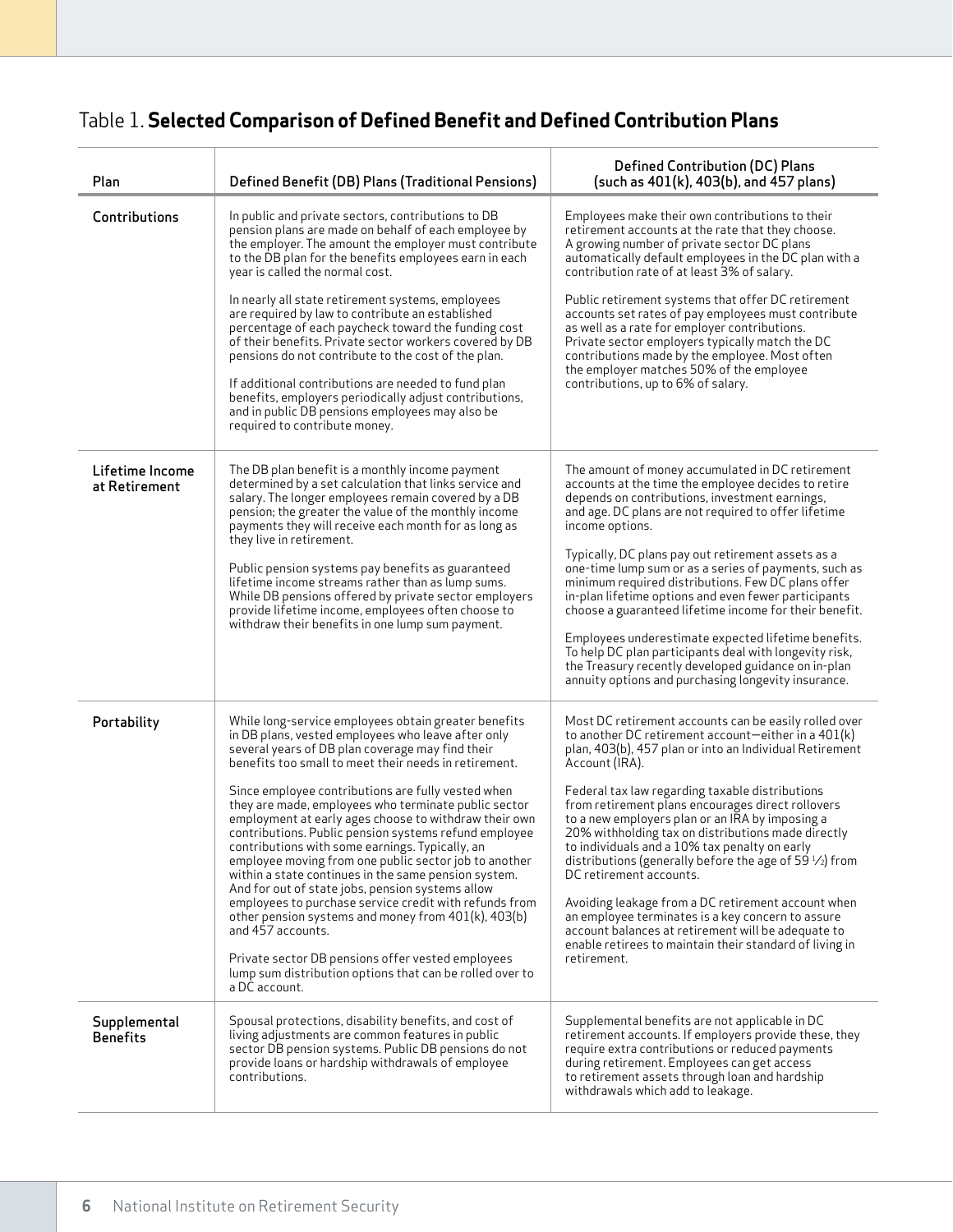Nearly all public employees have the opportunity to make voluntary additional retirement savings in DC accounts by using 457 or 403(b) plans, subject to overall Federal tax code limits.

#### **Combination Plans**

Combination plans offer participation in both traditional DB pensions and DC retirement plans. They can take any number of different forms, but there are few main types of combination plans: a "side-by-side" plan, a "stacked" plan, and a cash balance plan. Side-by-side and stacked plans offer retirement benefits that combine a DB pension with a DC retirement account. The DB portion of the plan is generally less generous than a stand-alone DB plan would be.

In a side-by-side plan, the modified DB pension benefit and contributions to individual DC retirement accounts are based on total salary. For example, the Washington State Teachers Retirement System Plan 3 (TRS3) provides pension income based on a one percent of salary multiplier, solely at the employer's cost, while employees pay at least 5 percent of their salary into a DC account. Other side-by-side plans in Oregon and Indiana are similar to Washington's TRS3 in that they split the funding—with the employer responsible for the modest DB benefit and the employee contributions credited to the DC account. In the Georgia (Employees), Michigan (Public School), Rhode Island (Employees), Tennessee (Consolidated), Virginia, and Utah retirement systems, the employers and employees contribute to both plans. **Table 2** provides a summary of cost breakdowns for states with combination plans.

#### Table 2. **Distribution of Plan Cost Sharing by Employees and Employers in Combination Plans**

| System                                  |    | <b>Contribution Percentage by Employees</b> | <b>Contribution Percentage by Employers</b>                         |  |  |
|-----------------------------------------|----|---------------------------------------------|---------------------------------------------------------------------|--|--|
|                                         | DB | 1.25%                                       | Balance of cost                                                     |  |  |
| Georgia Employees'<br>Retirement System | DC | 5%                                          | For each additional 1% contributed, ERS<br>will match 50% of salary |  |  |
| Indiana Public                          | DB | 0%                                          | Full cost                                                           |  |  |
| Retirement System                       | DC | 3%                                          | None                                                                |  |  |
| Michigan Public                         | DB | 3%-6.4%                                     | Balance of cost                                                     |  |  |
| School Employees<br>Retirement System   | DC | 2%                                          | None                                                                |  |  |
| Oregon<br>Public Service                | DB | 0%                                          | Full cost varies                                                    |  |  |
| <b>Retirement Plan</b>                  | DC | 6%                                          | None                                                                |  |  |
| Employees'                              | DB | 3.75%                                       | Balance of cost                                                     |  |  |
| Retirement System<br>of Rhode Island    | DC | 5%                                          | 1-3.5% of salary                                                    |  |  |
| Tennessee<br>Consolidated               | DB | 5%                                          | 4% of salary                                                        |  |  |
| Retirement System                       | DC | 2%                                          | 5% of salary                                                        |  |  |
| Virginia                                | DB | 4%                                          | Balance of cost                                                     |  |  |
| Retirement System                       | DC | 1%-5%                                       | Match 1% to 3.5% of salary                                          |  |  |
| Washington State                        | DB | 0%                                          | Full cost                                                           |  |  |
| Public Employees<br>Retirement System   | DC | 5%-15%                                      | None                                                                |  |  |
| Washington                              | DB | 0%                                          | Full cost                                                           |  |  |
| Teachers'<br>Retirement System          | DC | 5%-15%                                      | None                                                                |  |  |
| Utah                                    | DB | 0%, unless cost exceeds 10%                 | Cost up to 10%                                                      |  |  |
| Retirement System*                      | DC | None                                        | 10%                                                                 |  |  |

Source: Authors' Calculations.

\*See NIRS Report "Decisions, Decisions: Retirement Plan Choices of Public Employees and Employers." for more information on Utah's contribution rates.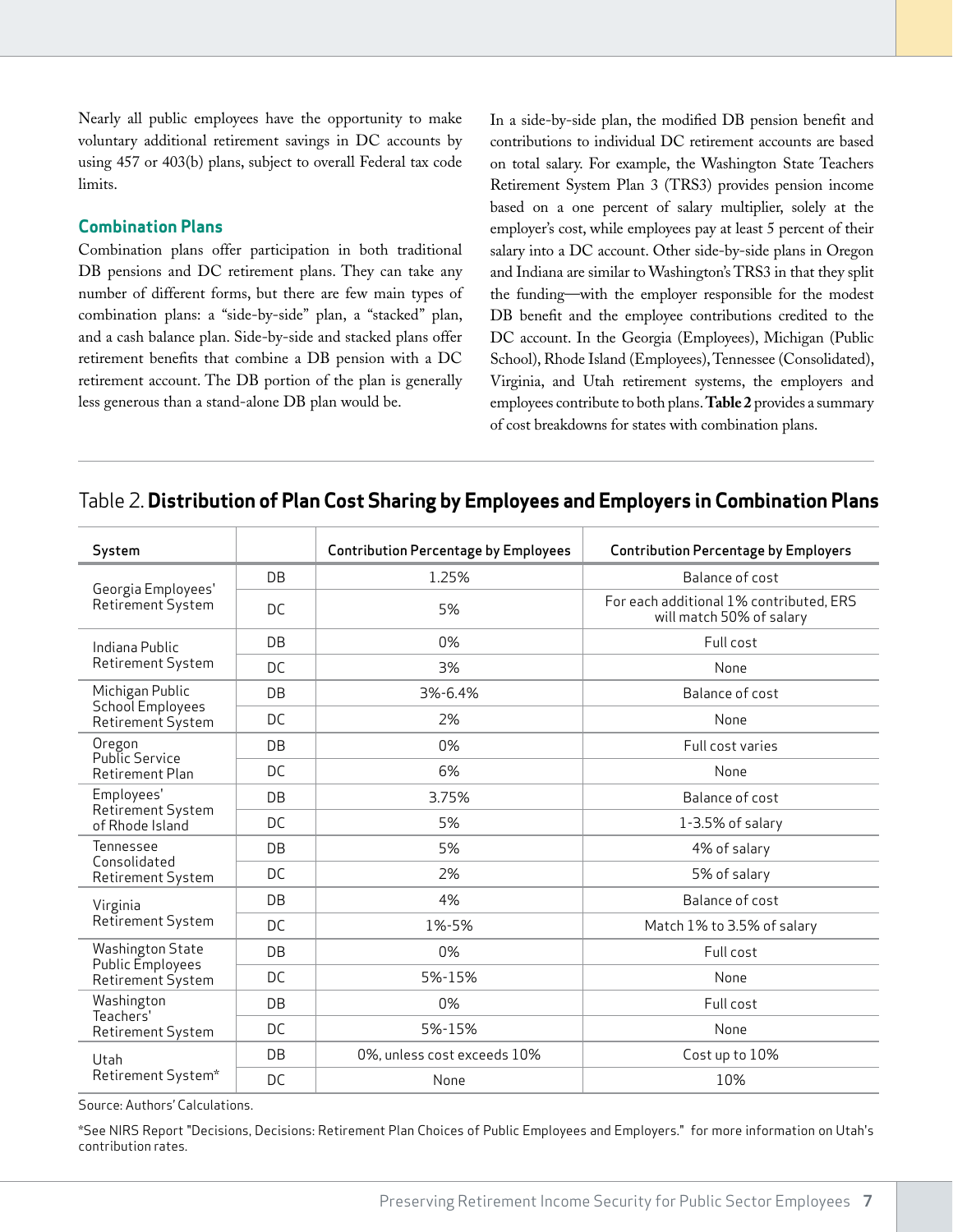In a stacked plan, the DB plan provides retirement benefits up to a specified salary level, and then contributions based on income over that salary cap go into the employee's DC account. For example, if the DB pension had a salary cap of \$75,000 and a contribution percentage of 10 percent, then an employee earning \$100,000 would receive DB pension income based on only \$75,000 as their final average salary, and \$2,500 (10% of the \$25,000 excess salary over the \$75,000 cap) would be placed in the DC account.

In a cash balance (CB) plan, an employee builds up retirement benefits based on pay credits expressed as a percent of compensation earned each year. The CB account also receives credits each year with a specified interest rate. For example, for an employee at a \$100,000 salary with a \$50,000 account balance, a CB plan with a five percent pay credit and three

percent interest credit would contribute a \$5,000 pay credit (\$100,000 x 5%) plus an additional \$1,500 interest credit (\$50,000 x 3%), for a total contribution of \$6,500 that year. At retirement, the cash balance plan would translate the amount in the employee's notional account into a monthly income, but the reality is that employees hardly ever take the benefit as lifetime income instead they withdraw the account balance as a lump sum. CB plan investments are pooled and the annual changes in account values are bookkeeping entries.

As shown in **Figure 1**, of the 89 public systems surveyed:

• 71 (80%) plans provided new members with a DB benefit, including 8 plans that offered an option for a DC account;

#### **new combined benefits created for south dakota public employees**

The South Dakota Retirement System (SDRS), one of the most well-funded public DB pensions in the country, recently revised its benefit structure for new employees in order to enhance long-term sustainability and meet income replacement goals. Another important goal was to better align the benefits with the state's workforce needs to retain experienced employees, while maintaining the same fixed contribution rates. The new provisions become effective on July 1, 2017.

The new generational benefit design increases the benefit multiplier for most members, eliminates subsidies within the plan, and adds new Variable Retirement Accounts, which are funded from current employer contributions and earn the actual investment return of the plan. The variable retirement accounts are payable as a lump sum, a rollover, or a supplemental pension benefit at retirement.

To encourage employees to preserve their full retirement benefits, the value of pension income for vested terminated members increases with the SDRS cost of living adjustment (COLA) through members' retirement date. New members variable retirement accounts will continue to grow based on investment returns, but members who terminate and take a refund of their accumulated contributions will not receive the variable retirement account. With these changes, the SDRS benefits structure meets the plan's dual goals to provide adequate lifetime income replacement by increasing the amount of retirement income at retirement age for employees who defer rather than withdraw from the SDRS, at the same time the change also increases personal retirement savings.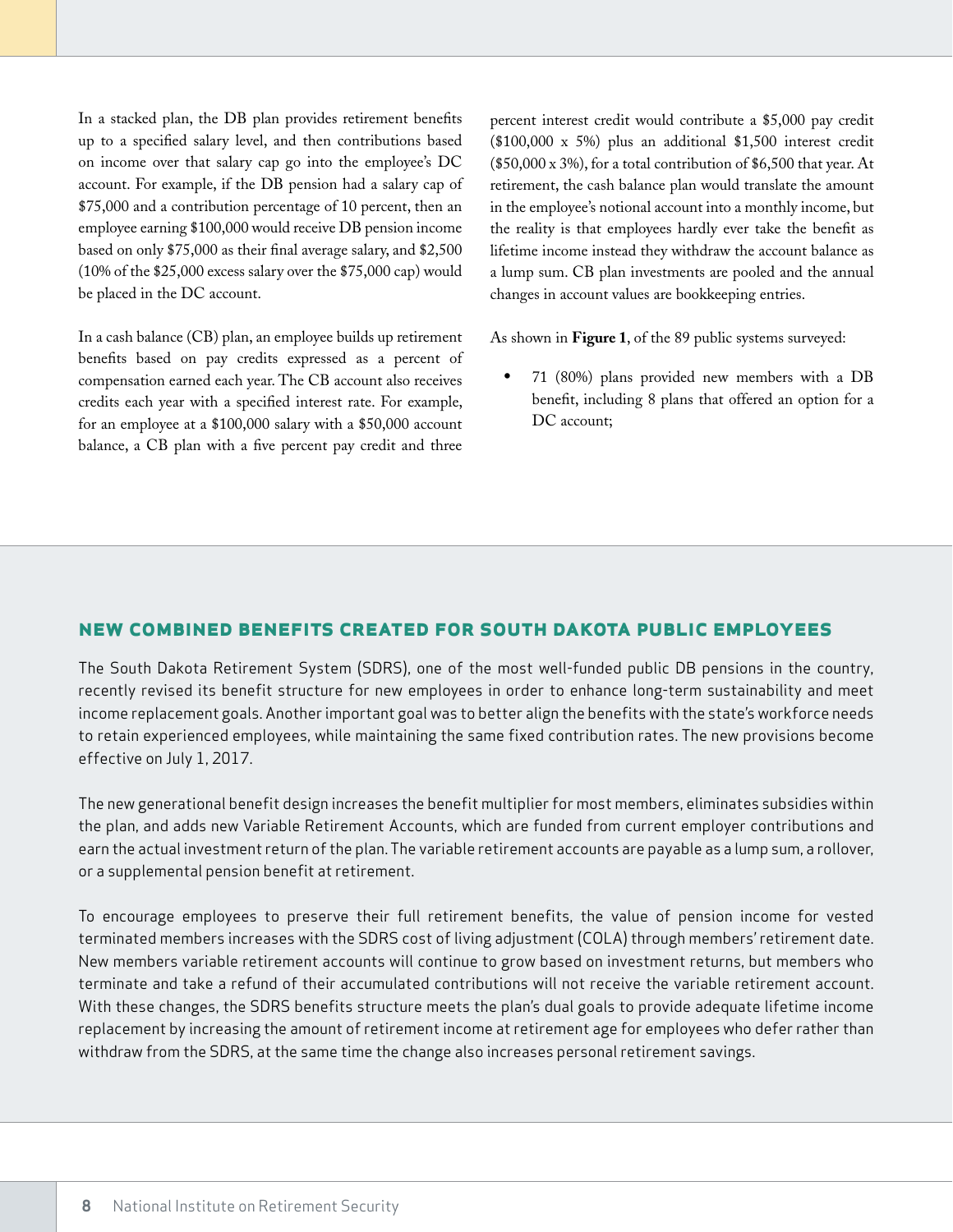

### Figure 1: **Most Public Pension Systems Offer New Members a Traditional Pension**

\*Totals may not add up exactly due to rounding.

- ten (11%) plans provide new members with a combination benefit, including two with a DC account option,
- four (5%) plans provide new members with a cash balance benefit, and
- four (5%) plans provide new members with only a DC benefit.

#### **Some States Allow New Members the Choice Between a DB and a DC Plan**

As detailed in **Table 3,** nine states give new hires the flexibility to choose which type of retirement plan will best fit their retirement needs. These systems offer new hires the choice of retirement plan, such as a DB pension, a DC plan, or a combined DB-DC plan. NIRS' report "Decisions, Decisions: Retirement Plan Choices for Public Employees and Employers" found that in these states that offer a plan choice, public employees overwhelmingly elect to participate in the DB pension which is shown in **Table 4**. 29 While the range of actual employee selections varied by state, the DB pension plan consistently displayed strong popularity over the decade-long observation period. **Table 4** summarizes the new employees plan choices among DB, DC, and combination plans.

### Table 3. **Contributions to DC Plans in States that Offer a DC Plan Option**

| Systems                   | Contribution<br>Percentage by<br><b>Employees</b> | Contribution<br>Percentage by<br><b>Employers</b> |
|---------------------------|---------------------------------------------------|---------------------------------------------------|
| Colorado                  | 8%                                                | 10.15%                                            |
| <b>Florida</b>            | 3%                                                | 3.55%                                             |
| Indiana                   | 3%                                                | 4.6%                                              |
| Montana                   | 7.9%                                              | 4.19%                                             |
| North Dakota<br>Employees | 6%                                                | 4.12%                                             |
| Ohio Public<br>Employees  | 10%                                               | 8.73%                                             |
| Ohio Teachers             | 13%                                               | 9.5%                                              |
| South Carolina            | 6.5%                                              | 9.24%                                             |
| Utah                      | በ%                                                | 10%                                               |

Source: NIRS Report "Decisions, Decisions: Retirement Plan Choices of Public Employees and Employers."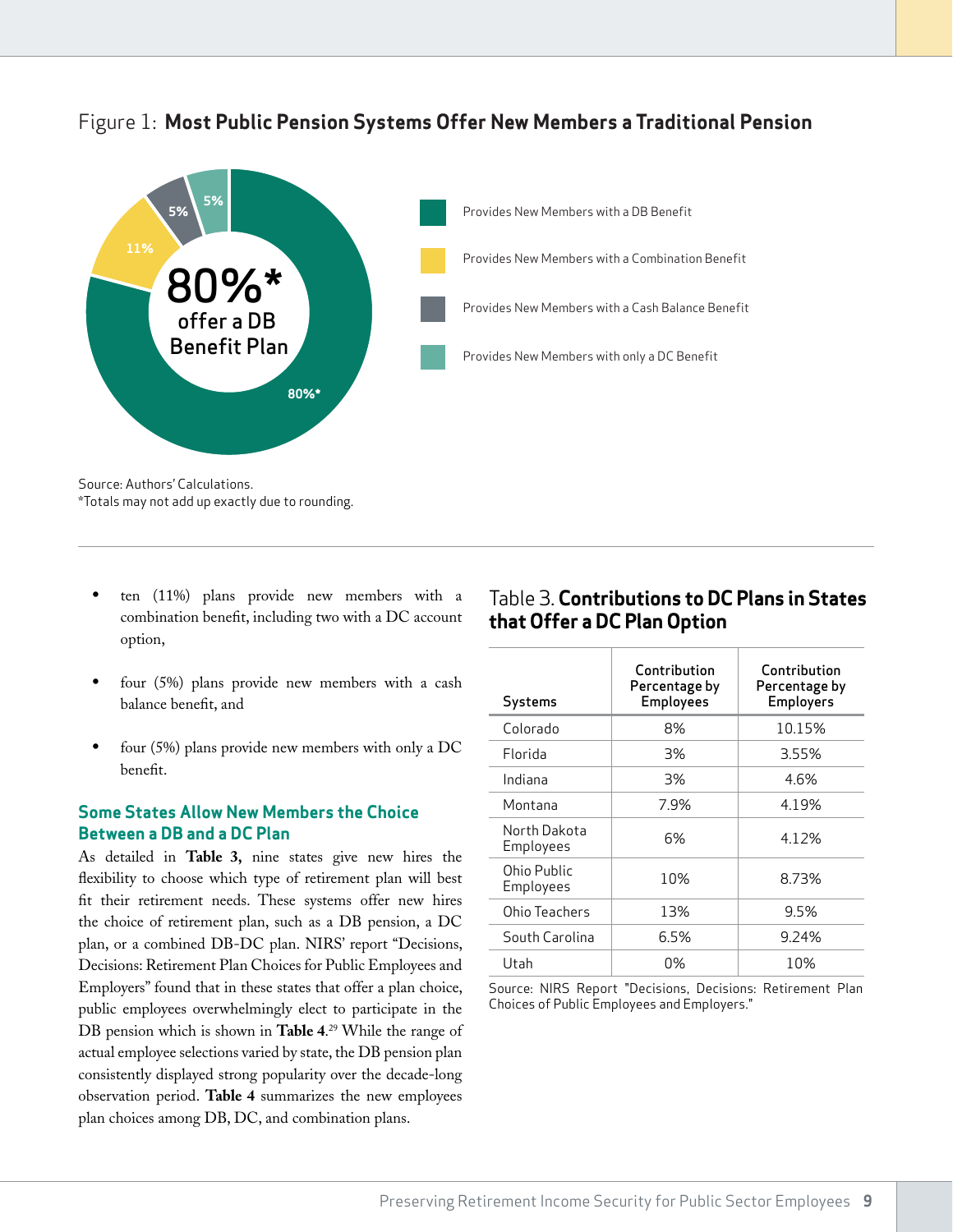| System                                            | DB Plan<br><b>Enrollments</b> | DC Plan<br><b>Enrollments</b> | <b>Combined Plan Enrollments</b> |
|---------------------------------------------------|-------------------------------|-------------------------------|----------------------------------|
| Colorado Public Employees' Retirement Association | 88%                           | 12%                           | Not offered                      |
| Florida Retirement System                         | 75%                           | 25%                           | Not offered                      |
| Montana Public Employee Retirement Administration | 97%                           | 3%                            | Not offered                      |
| North Dakota Public Employees Retirement System** | 98%                           | 2%                            | Not offered                      |
| Ohio Public Employees Retirement System           | 95%                           | 4%                            | 1%                               |
| State Teachers Retirement System of Ohio          | 89%                           | 9%                            | 2%                               |
| South Carolina Retirement Systems                 | 82%                           | 18%                           | Not offered                      |

### Table 4. **New Member Elections in States that Offer Employees Choice\***

*"Not offered" means enrollment in a combined DB/DC plan is not offered.*

*\* Data for Colorado, North Dakota, and Ohio PERS are for January 2010 through December 2010. Data for Florida, Montana, STRS Ohio, and South Carolina are for July 2010 through June 2011.* 

Source: NIRS Report "Decisions, Decisions: Retirement Plan Choices of Public Employees and Employers."

Furthermore, in Washington State, where employees can choose to be covered by a defined benefit plan (PERS2) or a side-by-side combined DB-DC plan (PERS3), more than two-thirds of PERS employees actively elected to participate in the DB pension plan.30

#### **Vesting**

Vesting occurs when a plan participant is legally entitled to his or her accrued benefit. Once benefits have vested, the participant can receive the vested portion of his or her retirement benefits even if he or she leaves their job before retirement. The shorter the vesting period, the more shortterm employees are able to obtain a benefit from the DB plan. New, short-term employees who leave an employer before vesting in a DB pension may find the loss of employer-provided retirement benefits to be unfair, and they should consider that trade-off when comparing other career opportunities.<sup>31</sup> From the employer's vantage point of managing their workforce and staffing, defined benefit plans encourage greater workforce stability and reduce turnover costs.

For all retirement plans, members' contributions to a plan vest immediately, and members can withdraw the funds in a lump sum after they terminate employment. In many DB and CB plans, members vest in the employer-provided benefit after they have worked a specified number of years, which is referred to as cliff vesting. Some plans provide employees a legal right to a specified percentage of their benefits each year until fully vested (referred to as graded vesting). In light of the financial commitment employers make in DB plan, vesting enables employers to direct more of the pension's value to employees who display a higher attachment to the employer's mission.32 While employee contributions to DC plans are always 100% vested, DC plans in both the public and private sectors also commonly have either cliff or graded vesting of employer contributions. The majority of public pension plans include vesting periods of five years or less.

Looking specifically at teacher turnover, the U.S. Department of Education reported that five years after 2007-2008, when a national study group of teachers started teaching in public schools, 70 percent of the teachers still taught at the same school (stayers); 13 percent moved to another school (movers); and 17 percent left teaching all together.33 K-12 teachers join statewide public retirement systems on their first day in the classroom. Consistent participation in statewide DB pensions benefited not only the stayers and the portion of movers staying in the same school district, but also any teacher who moved to another district within the state. For example, the aggregate turnover rate for teachers in the statewide California State Teachers' Retirement System (CalSTRS) is six percent, and half of California's teachers today will retire with 30 or more years of service.34 These experienced teachers are valuable, as education policy literature finds that higher retention among mid-career teachers leads to increases in average teacher productivity within a school.<sup>35</sup>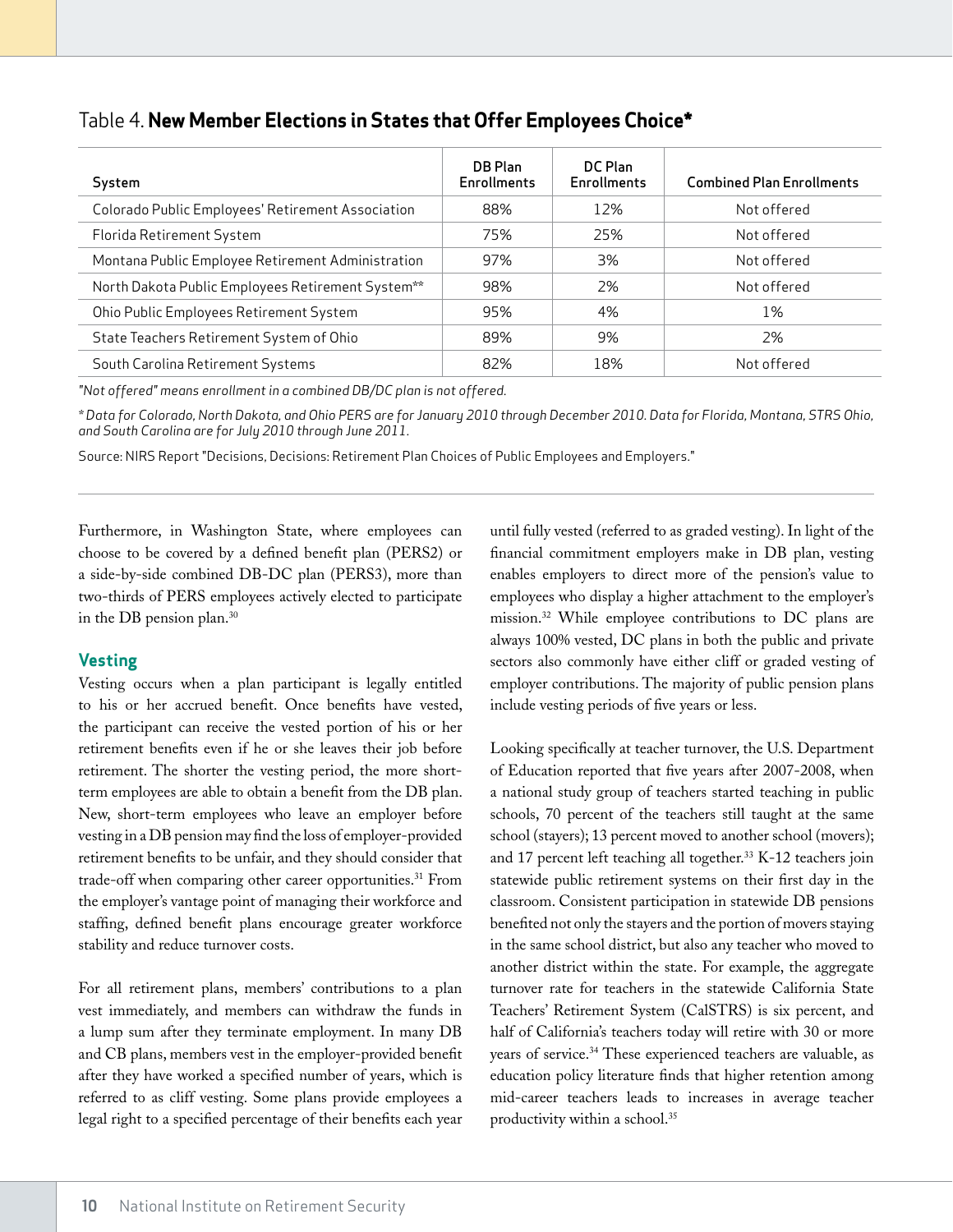### **north dakota public employees retirement system (pers) - portability enhancement program (pep)**

North Dakota PERS offers employees an optional retirement feature to provide greater portability. Under the PEP, an employee can vest in the employer portion of the DB plan by participating in a supplemental DC plan. Specifically, for every dollar that the employee invests in the DC plan (up to four percent of salary per year), PERS reallocates one dollar from the employer contribution to the DB plan into the member's account, which accelerates the vesting for that amount sooner. This feature enables employees DC accounts to accrue value faster than they would otherwise. Should the employee leave North Dakota state employment, he or she can withdraw the larger member account and transfer the value to another retirement plan.



### Figure 2. **Most Public Pension Systems Surveyed Require Five Years or Less to Vest**

As shown in **Figure 2**, the majority of public plans require five years of service or less for full vesting. Specifically:

- 13 plans required four or fewer years of service to vest;
- 39 plans required five years of service to vest;
- four plans required seven or eight years of service to vest
- 29 plans required ten years of service to vest; and
- three public safety plans had vesting years at 15 years or more of service.

Six plans that offered employees the option of choosing a DC account plan provided earlier vesting for the DC plan option.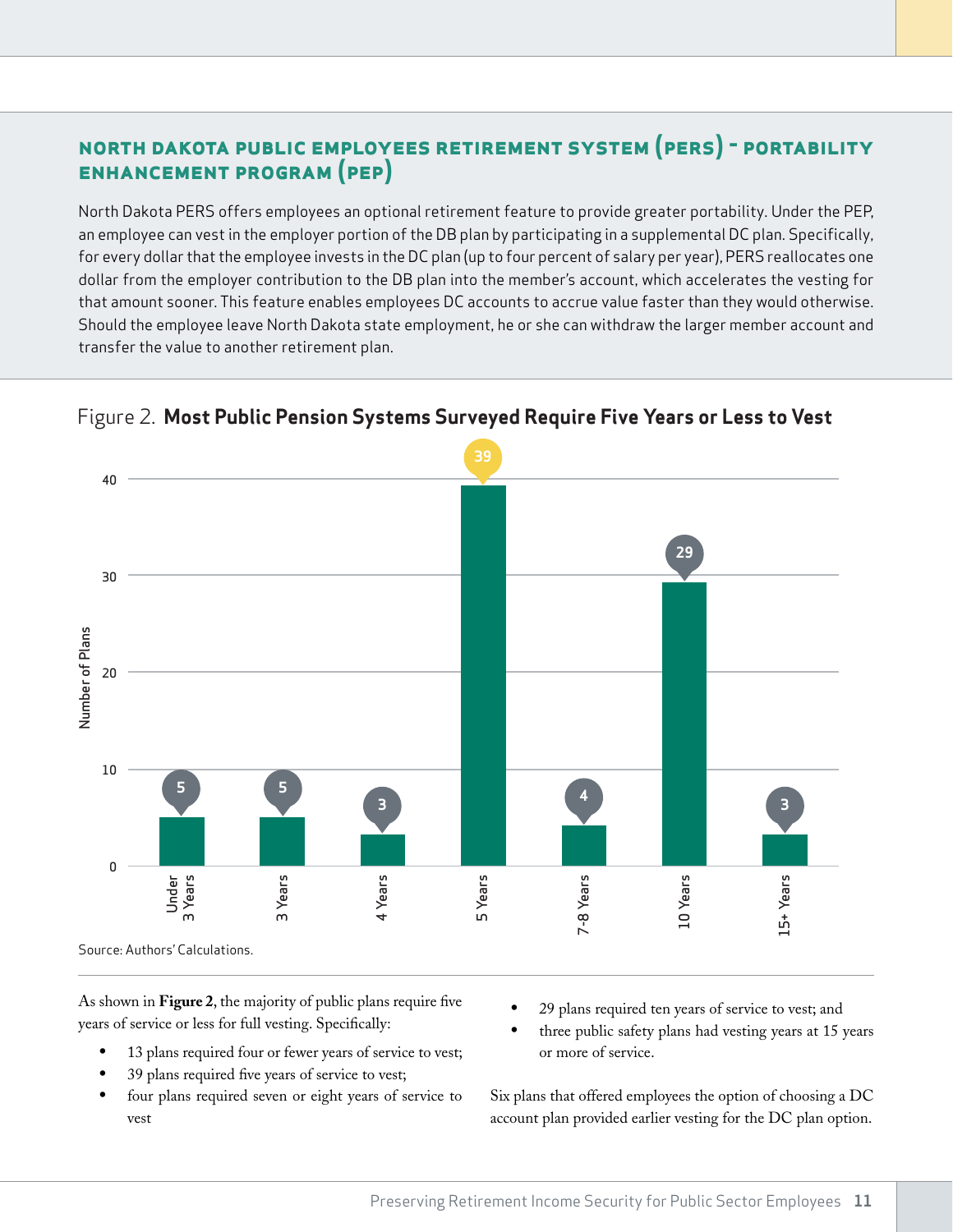#### **Employee Contributions and Employer Pension Costs**

Nearly all state and local pension plans require employees to contribute a percentage of their salary each pay period to help fund their retirement benefits. This forced savings component starts public employees saving for retirement from their first day at work and continues for their entire tenure. Even shortservice public employees have member accounts that can follow them should they leave their current employer for other job opportunities. In contrast, such immediate and mandatory participation does not occur in the private sector.

As shown in **Figure 3**, the employee contributions to public sector retirement systems, which are typically set in legislation, range from 0% of salary (referred to as non-contributory) to 14.5% of pay, with an average contribution rate of 6.68% and a median contribution of 6.2%. Public employees who are not covered by Social Security typically pay a higher contribution rate, as their DB benefits tend to be more generous in order to compensate for the lack of Social Security benefits. The employer costs to fund the DB pension plan are calculated by the plan actuary, although this rate may not be the same as what is actually contributed. The employer pension costs can vary in amount from year to year and include the normal cost for the benefits that employees earn for the current year, payments toward the amortization of actuarial gains and losses, and a portion of the plan's unfunded liability. According to a study by the National Education Association (NEA), the breakdown of the employers' cost to fund their share of pension funding expressed as a percent of covered payroll ranges from three to 37.3 percent of salary as of 2015. The median employer contribution is about 13 percent, while the average is 14.2 percent.36





\*See Appendix 1 for breakouts by each individual system.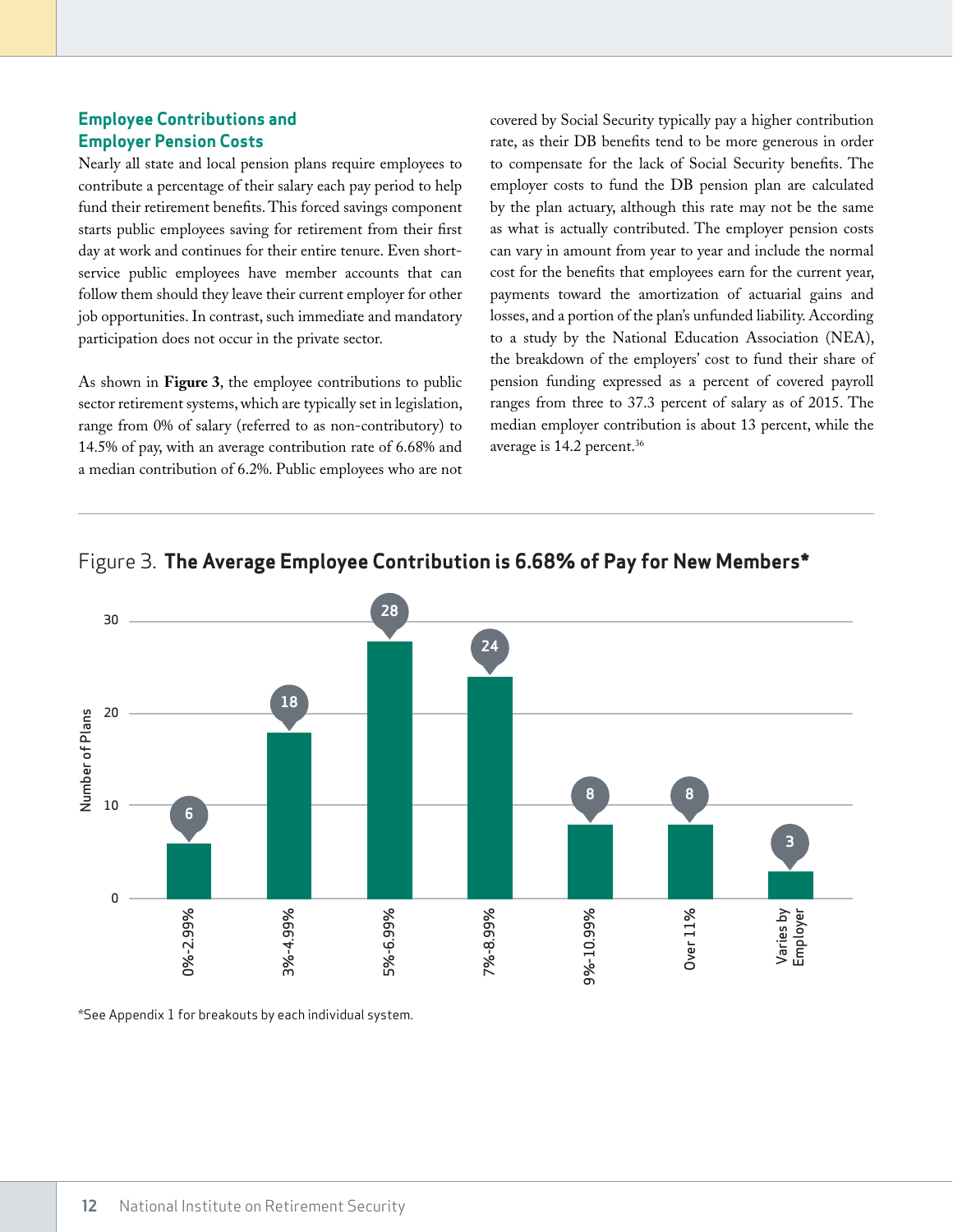#### **DB Pensions Provide a Higher Retirement Income than Alternatives**

As retirement systems and policymakers evaluate the cost effectiveness and appropriateness of different retirement plan design structures for public employees, considering the level of retirement income that different plan designs can reasonably be expected to provide is an important factor. The State Auditor in Colorado recently analyzed the benefits provided by the Colorado Public Employees' Retirement Association (PERA) in a detailed report that looked at anticipated benefits and estimated cost of different plan designs. **Figure 4** summarizes the income replacement that an individual would receive at retirement age under each plan design, and compares that amount to the current Colorado PERA benefit and cost structures. The Colorado Auditor's study found that the current DB plan, with its feature that increases the match for members'

accounts to 100 percent when members retain their Colorado PERA accounts until retirement age, uses the employer dollars contributed more efficiently than other plan designs. In other words, Colorado PERA provides a higher retirement benefit at a lower cost than any of the alternative plans.37

To illustrate how the range of employees would fare in the various design alternatives, the study modeled four different public service career paths. The study found that for all sample employees—regardless of starting age and number of years worked—the DB pension provided a higher level of benefit in retirement than all alternative designs. In light of the clear cost-efficiency of the DB plan design in providing an adequate lifetime income, it is perhaps not surprising that some 92 percent of public systems continue to offer a DB benefit.



### Figure 4: **Colorado Finds that DB Plan Provides the Most Income in Retirement, Regardless of Starting Age and Years of Service**

Source: *A Comprehensive Study Comparing the Cost and Effectiveness to Alternative Plan Designs Authorized by Senate Bill 14-214.*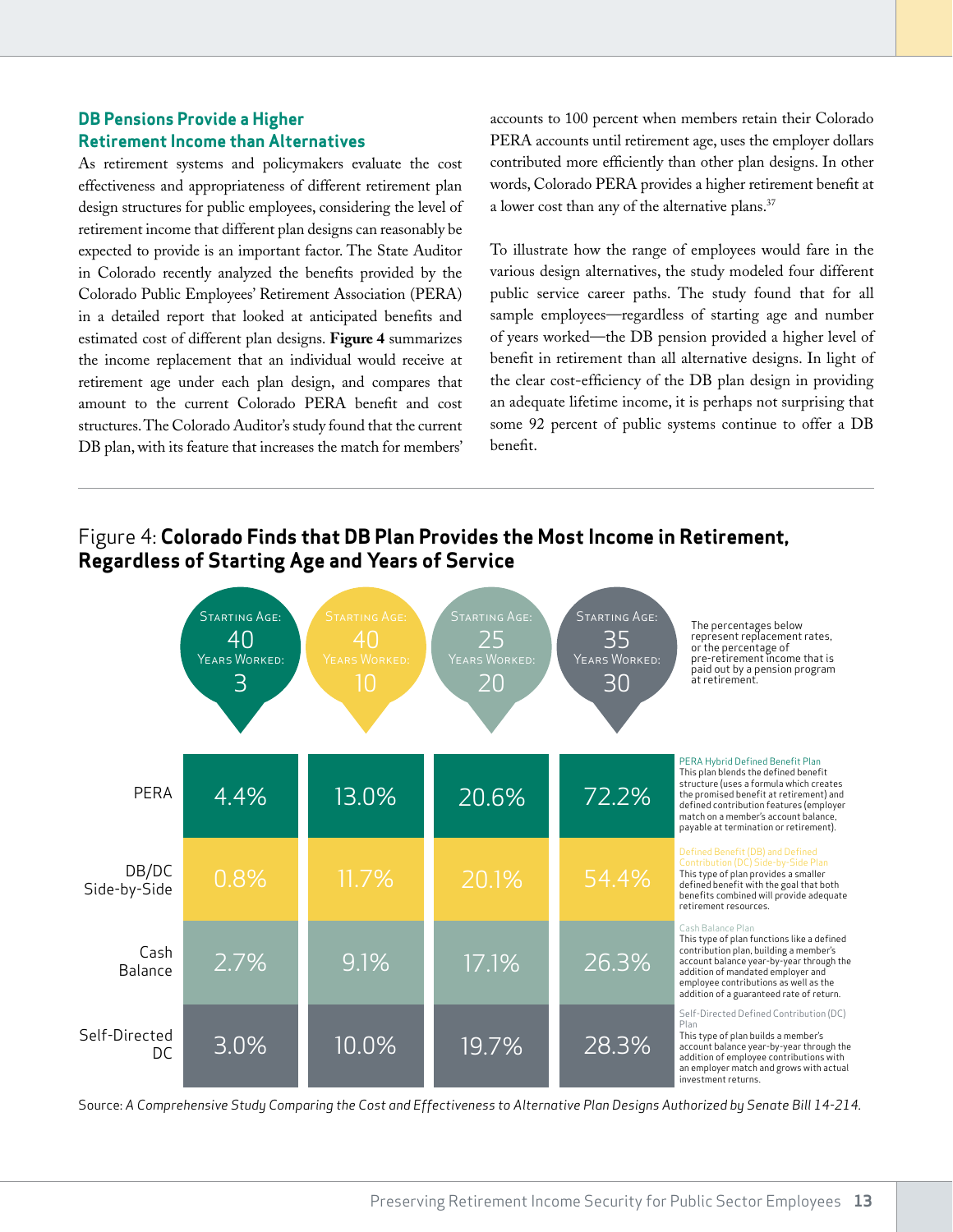### **colorado public employees' retirement association**

The Colorado Public Employees' Retirement Association (PERA) provides its members with a special benefit incentive to keep their contributions in the pension plan after they terminate employment. After termination, if the PERA member leaves his or her account with PERA until age 65, the individual can receive a higher benefit than just the amount of the refunded contributions.

All terminated, vested members receive a 50% match of the refund of the employee's contributions compounded with credited interest. Should the employee keeps his or her money in PERA until retirement age, however, the match provided by PERA increases to a 100% match. Interestingly, even non-vested employees can take advantage of this feature. In fact, while they also receive the 100% match on the value accumulated in the employee member account at retirement, they would otherwise receive no match at all, were they to request a refund instead.

Under PERA, these amounts may be converted into an annuity at the PERA assumed rate of return, which is less costly than purchasing an annuity from an insurance company.

**Figure 5** illustrates the additional lump sum value that employees would receive by preserving their member account until retirement. Under all scenarios, employees are better off keeping their money in PERA.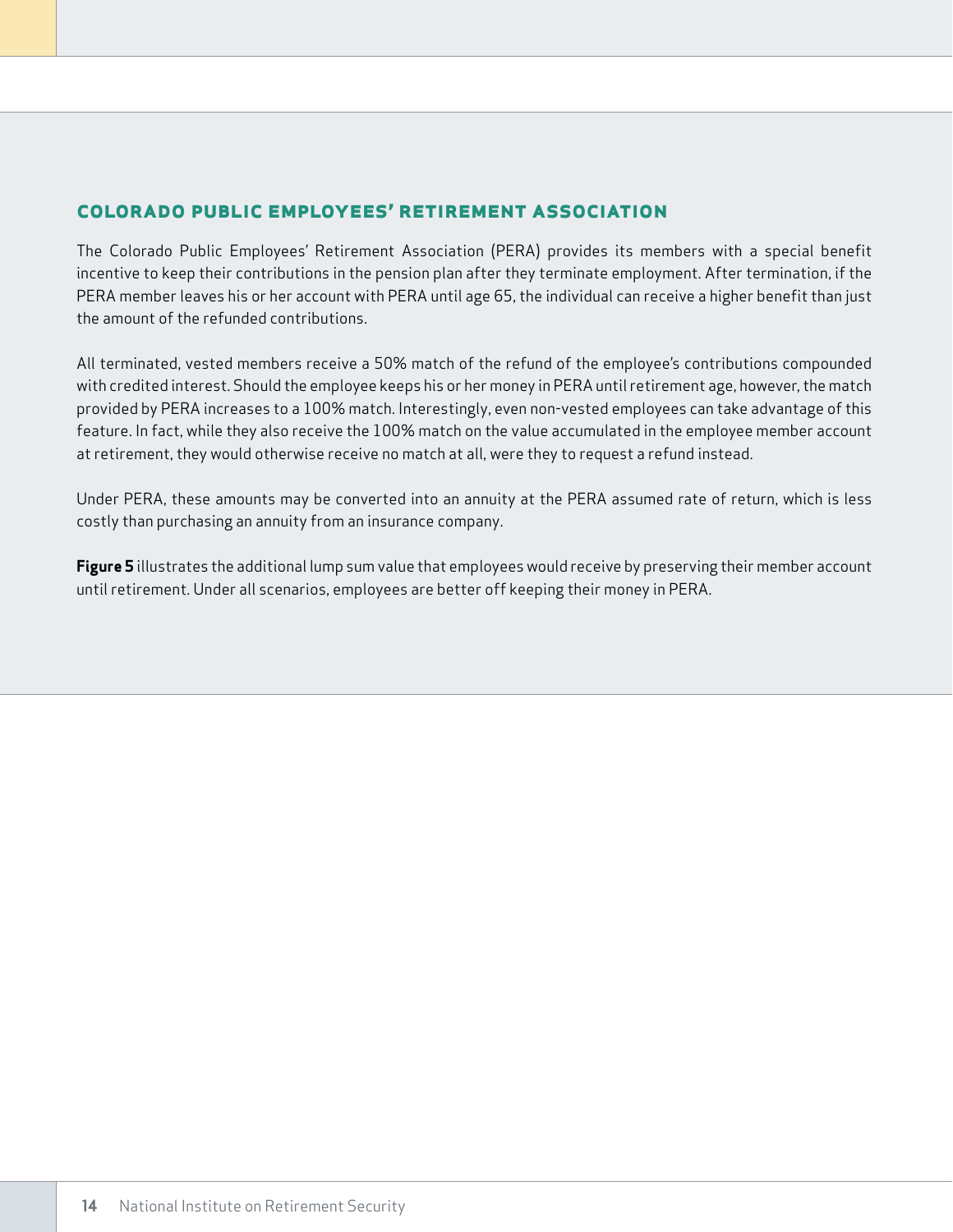### Figure 5. **Colorado PERA Special Benefit for Ten, Seven, and Three Years of Service**

| 10 YEARS OF SERVICE |                                     |                              |                                            |                                                            |          |                                            |                            |           |  |  |
|---------------------|-------------------------------------|------------------------------|--------------------------------------------|------------------------------------------------------------|----------|--------------------------------------------|----------------------------|-----------|--|--|
| Hire<br>Age         | Salary at<br>Date of<br><b>Hire</b> | Age at<br><b>Termination</b> | including the employer match on the        | Lump Sum Payable at Termination,<br>employee contributions |          | (option to convert to montly annuity)      | Lump Sum Payable at Age 65 |           |  |  |
|                     |                                     |                              | Employee<br>Contributions<br>with Interest | 50%<br>Employer<br>Match                                   | Total    | Employee<br>Contributions<br>with Interest | 100%<br>Employer<br>Match  | Total     |  |  |
| 25                  | \$25,000                            | 35                           | \$31.400                                   | \$15.700                                                   | \$47.100 | \$76.200                                   | \$76,200                   | \$152.400 |  |  |
| 40                  | \$45,000                            | 50                           | \$51.400                                   | \$25,700                                                   | \$77.100 | \$80,100                                   | \$80,100                   | \$160.200 |  |  |

Source: Gabriel, Roeder, Smith & Company.

|             | 7 YEARS OF SERVICE           |                              |                                                                                 |                                                            |          |                                            |                            |           |  |  |  |  |
|-------------|------------------------------|------------------------------|---------------------------------------------------------------------------------|------------------------------------------------------------|----------|--------------------------------------------|----------------------------|-----------|--|--|--|--|
| Hire<br>Age | Salary at<br>Date of<br>Hire | Age at<br><b>Termination</b> | including the employer match on the                                             | Lump Sum Payable at Termination,<br>employee contributions |          | (option to convert to montly annuity)      | Lump Sum Payable at Age 65 |           |  |  |  |  |
|             |                              |                              | 50%<br>Employee<br>Contributions<br>Employer<br>with Interest<br>Match<br>Total |                                                            |          | Employee<br>Contributions<br>with Interest | 100%<br>Employer<br>Match  | Total     |  |  |  |  |
| 25          | \$25.000                     | 32                           | \$19.000                                                                        | \$9.500                                                    | \$28,500 | \$50,400                                   | \$50,400                   | \$100.800 |  |  |  |  |
| 40          | \$45,000                     | 47                           | \$32,000                                                                        | \$16.000                                                   | \$48,000 | \$54,600                                   | \$54,600                   | \$109.200 |  |  |  |  |
| 55          | \$55,000                     | 62                           | \$37.900                                                                        | \$37.900 <sup>1</sup>                                      | \$75,800 | \$41.400                                   | \$41.400                   | \$82,800  |  |  |  |  |

Source: Gabriel, Roeder, Smith & Company.

<sup>1</sup> Employer match is 100% since the member is eligible for early retirement.

|             | <b>3 YEARS OF SERVICE</b>           |                              |                                            |                                                            |          |                                            |                            |          |  |  |  |  |
|-------------|-------------------------------------|------------------------------|--------------------------------------------|------------------------------------------------------------|----------|--------------------------------------------|----------------------------|----------|--|--|--|--|
| Hire<br>Age | Salary at<br>Date of<br><b>Hire</b> | Age at<br><b>Termination</b> | including the employer match on the        | Lump Sum Payable at Termination,<br>employee contributions |          | (option to convert to montly annuity)      | Lump Sum Payable at Age 65 |          |  |  |  |  |
|             |                                     |                              | Employee<br>Contributions<br>with Interest | No<br>Employer<br>Match                                    | Total    | Employee<br>Contributions<br>with Interest | 100%<br>Employer<br>Match  | Total    |  |  |  |  |
| 25          | \$25.000                            | 28                           | \$6.700                                    | \$0                                                        | \$6.700  | \$19.900                                   | \$19.900                   | \$39,800 |  |  |  |  |
| 40          | \$45,000                            | 43                           | \$11.700                                   | \$0                                                        | \$11.700 | \$22.500                                   | \$22.500                   | \$45,000 |  |  |  |  |
| 55          | \$55.000                            | 58                           | \$14.200                                   | \$0                                                        | \$14.200 | \$17.400                                   | \$17.400                   | \$34,800 |  |  |  |  |

Source: Gabriel, Roeder, Smith & Company.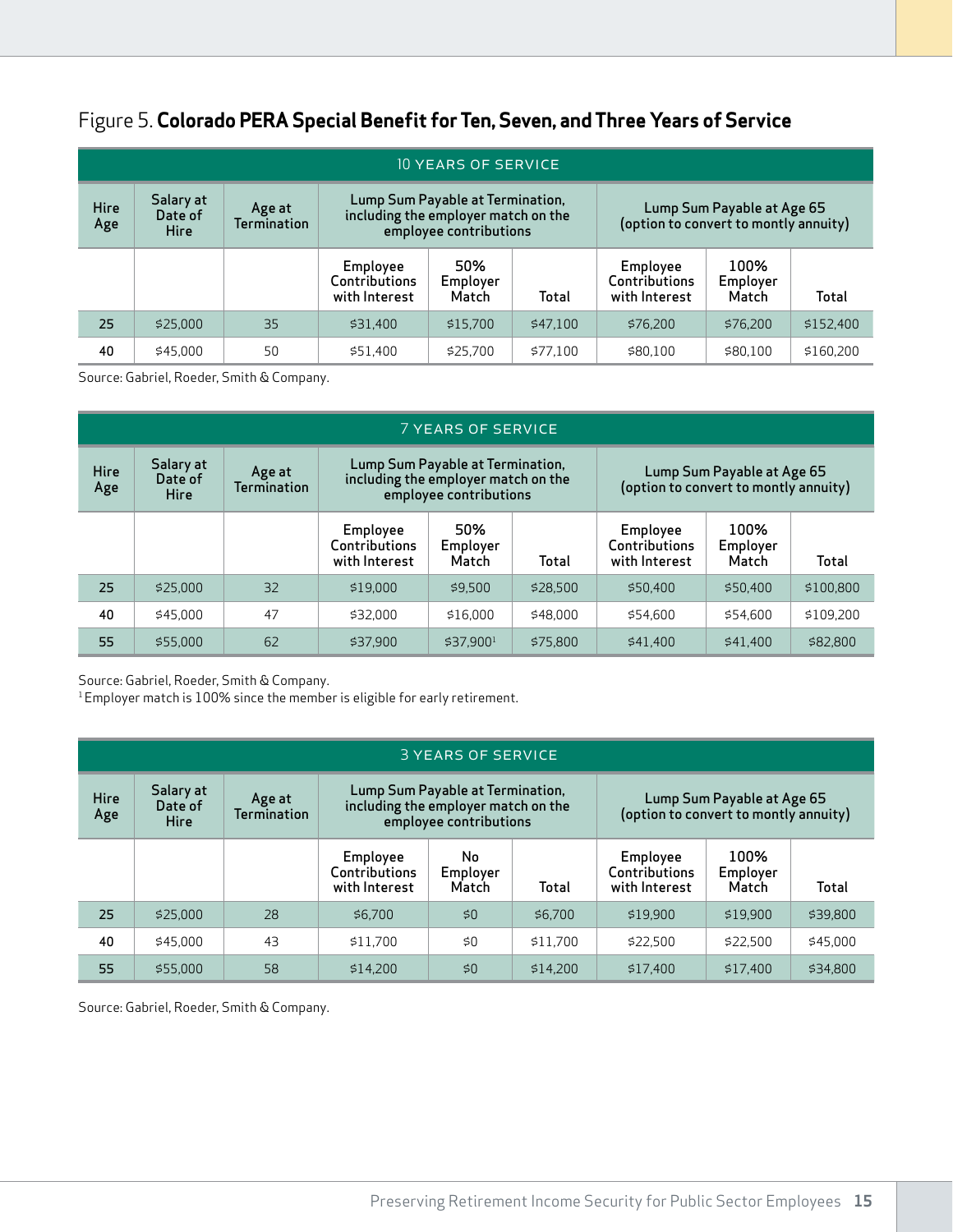# SECTION II: PUBLIC RETIREMENT SYSTEMS provide portability in order to preserve income for retirement

Public pension plans tend to offer features that provide for portability, while maintaining their primary focus of consistently accumulating retirement income benefits. Portability features include refunds of contributions, interest credits on employee contributions, and the option to restore refunds should former employees return to public service. Furthermore, nearly all state retirement systems provide the ability to purchase service credits to add more income to their DB benefit, based on other employment. Some public plans also include additional features that encourage employees to maintain their benefits within the system and thereby prevent loss of retirement savings through cash-outs, should they leave before the normal retirement age.

#### **Member Refunds**

In all public pension plans, terminated members may request a refund of their contributions from the plan at any time

prior to retirement. In 63 of the plans surveyed, members also receive a credited rate of interest on these refunds. **Figure 6** indicates the rate of interest earned in those plans. Interest rates range greatly, from very modest rates similar to bank or money market returns; to rates as high as 8.7%, with an average rate of 3.86% and a median of 4%. In fact, depending on the interest rate credited to the member account, keeping the employee's contributions in the public pension plan would be a good option, in light of their attractive retirement income options. For other public sector employees who terminate service early in their careers, refunds can be more valuable than the deferred annuity under the plan, provided that the refund is rolled over to another retirement plan.

While employees are always entitled to refunds on their own contributions, some plans also offer refunds on the employerfunded portion of the pension benefit.



### Figure 6. **71% of the Public Pension Systems Surveyed Provide their Employees with Interest on their Contributions, at an Average Rate of 3.86%\***

\*See Appendix for breakouts by each individual system.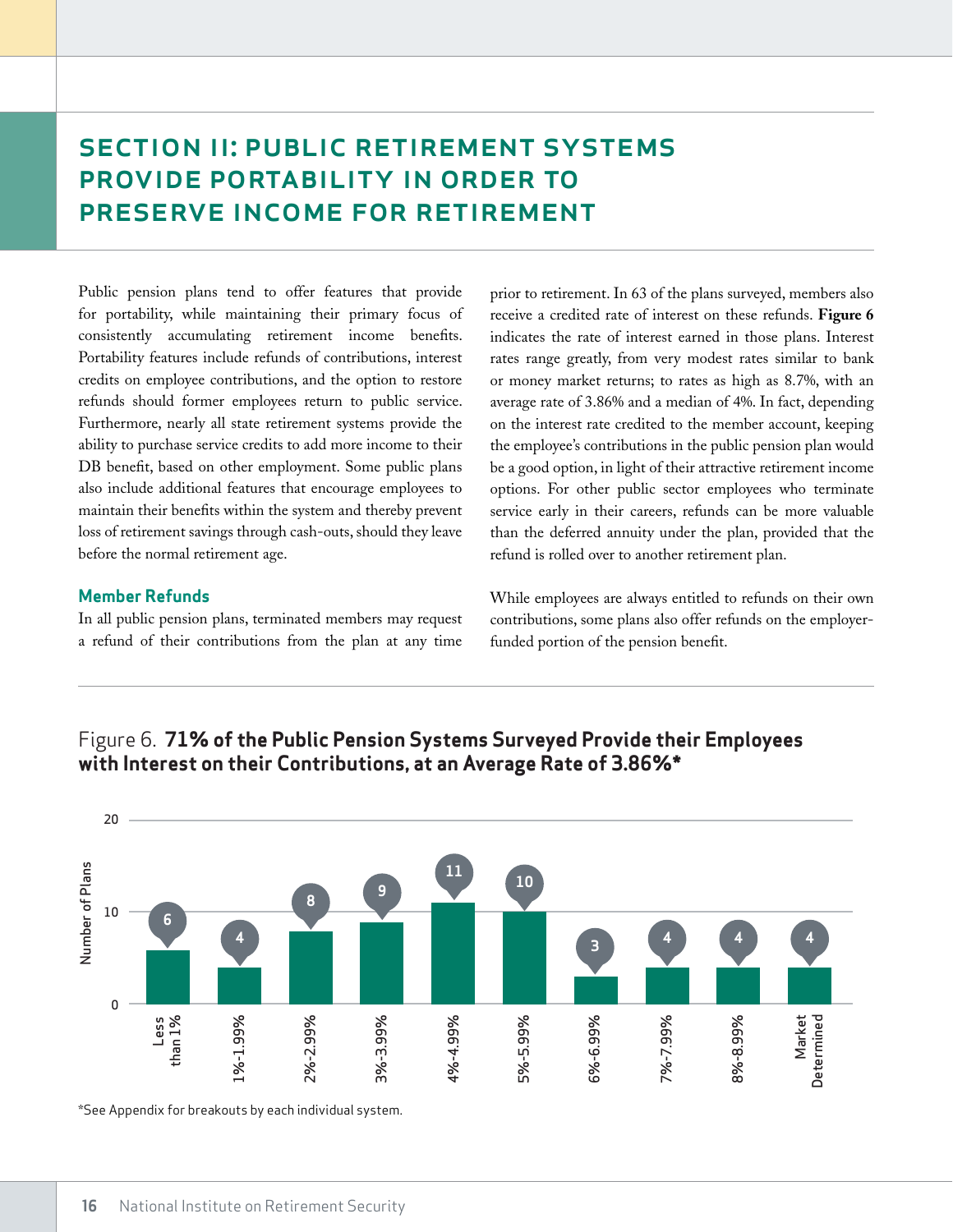Several public plans surveyed, such as the Iowa Public Employees Retirement Plan (IPERS), Colorado Public Employees' Retirement Association (PERA) and the South Dakota Retirement System (SDRS), provide the entirety of the employee contribution and a portion of the employer contribution in the refund for vested members. SDRS also refunds a smaller portion of the employer contribution to non-vested employees. Similarly, members of the Ohio Public Employees Retirement System (OPERS) can receive a refund on a portion of employer contributions, based on a vesting schedule. In the Montana State Employees DC Plan and the Nebraska Public Employees Retirement System, vested members may receive all their employee and employer contributions in a refund. The Oklahoma Teachers Retirement System provides refunds on employee and employer contributions to both vested and non-vested members.

#### **Unique Plan Features that Encourage Preservation of DB Income**

State retirement systems understand the value that they deliver to employees by providing lifetime income. In fact, financial experts have recommended that individuals seeking additional retirement lifetime income should buy it from a DB plan, if such an option exists.38 To increase retirement benefits for shorter-service employees, some state retirement systems allow employees who leave before reaching retirement age to obtain more income from the plan.

As illustrated earlier, Colorado PERA increases the match in a member's account to 100 percent of the value based on employee contributions. The Wisconsin Retirement System also uses the member's account in a similar way. Both Washington TRS and PERS systems and the Minnesota Teachers Retirement Association take a different approach to encourage a worker who leaves before retirement age to remain in the plan by adjusting the employee's final average salary.

### **wisconsin retirement system (wrs)'s money purchase feature**

The Wisconsin Retirement System's DB benefit is calculated by multiplying years of service by a 1.6% factor and the average of the employee's highest three years' earnings, with other adjustments. The Wisconsin plan also has a "money purchase" feature that computes an employee's retirement annuity benefit that can be purchased with money in the employee's retirement account. Over the years in WRS, both the employee and employer contributions receive compound interest based on the actual performance of the fund. At retirement, the amount in the money purchase account is annuitized at an assumed five percent interest rate. Active employees participate in essentially a DB pension and DC account simultaneously, and the employee receives the higher of either the defined benefit or the money purchase annuity. WRS guarantees a minimum level of benefit.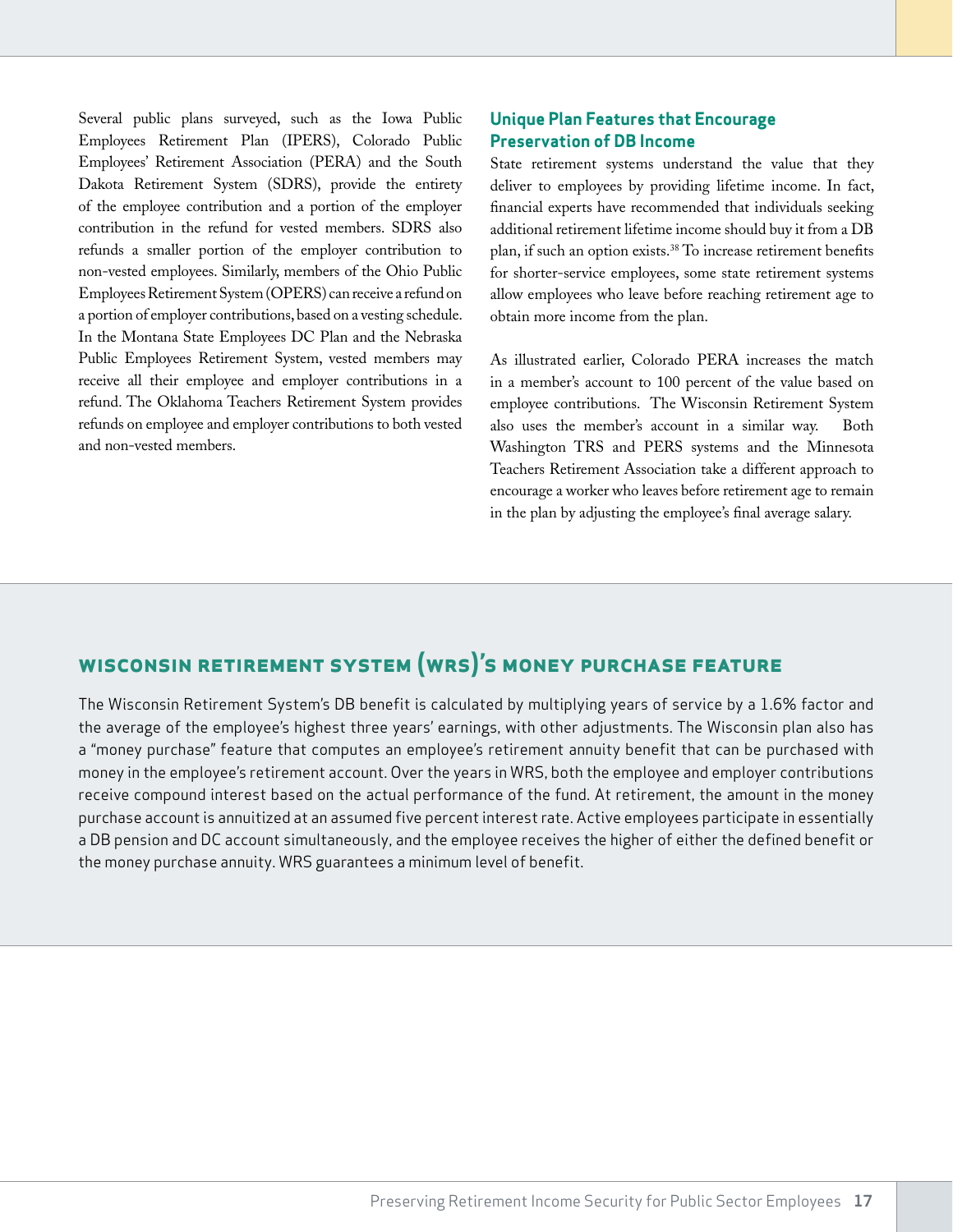#### **leaving employment before retirement age and delaying retirement**

A DB pension income benefit is most typically based on the highest average salary over some period of years and benefits can start once an employee is eligible for a regular or an early retirement benefit. If a vested employee leaves employment before the retirement age when benefits commence, the benefit calculated is based on the employees salary at termination. Most retirement systems will allow employees to start benefits at an earlier age, but the benefit may be reduced to be equivalent to the value of the benefit at the normal retirement age.

Several state retirement systems have provisions that adjust the final salary level for employees that leave employment early. One example is the deferred retirement annuity from Teachers Retirement Association of Minnesota. For members who leave before age 55 and are vested, the amount of deferred annuity income would increase by two percent each year from the year of termination until age 55. This annuity should be considered before choosing to withdraw the member account.

A similar option is available in Washington State's combined DB-DC plans (ERS3, TRS3 and SERS3). Employees who choose to withdraw their DC account values face no loss of income from the DB component. In fact, if a former employee, who worked for the state of Washington for at least 20 years, leaves his or her job before age 65, the employee can increase his or her defined benefit income by approximately three percent for each year the retiree delays receiving it, up to age 65. Employees can start DB income as early as age 55 (with ten years of service) but the amount of monthly income will be reduced to reflect that more payment will be made over a lifetime.

#### **Ability to Repay a Refund**

Some members who terminate public sector employment and request a contribution refund end up returning to public service later in their careers. Most plans allow the employee

to rejoin by repaying their refund. As described in **Figure 7**, of the 59 systems that require interest to be paid on these repayments, the repayment interest rate ranges from 0.1% to 10%, with an average rate of 6.46% and a median rate of 6.7%.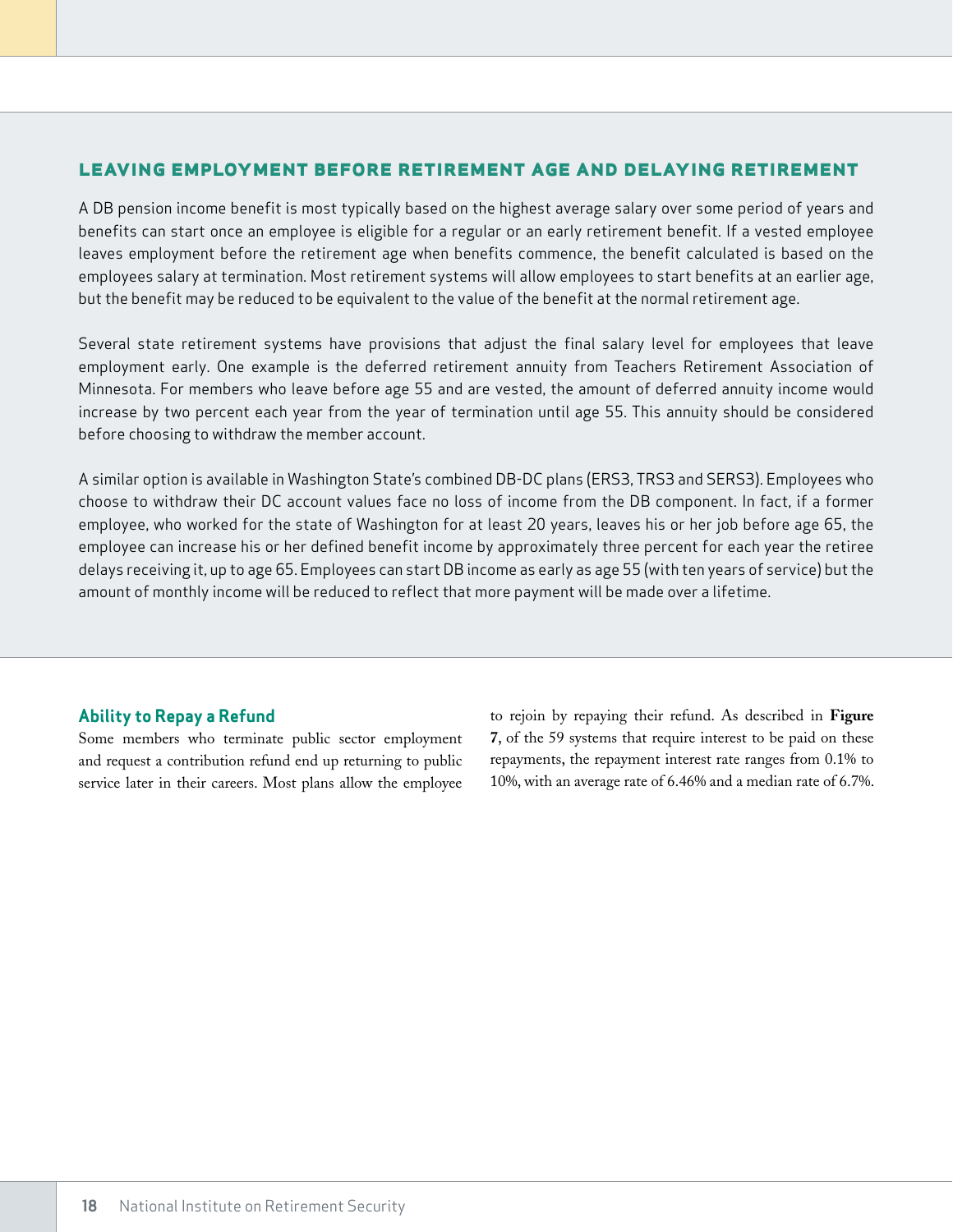

### Figure 7. **Most Public Pension Plans Allow for their Members to Later Rejoin a System and Repay their Refunds with Interest at an Average Rate of 6.46%\***

\*See Appendix for breakouts by each individual system.

#### **Ability to Purchase Service Credits**

DB plans provide a retirement benefit based on years of service, age at retirement, and final compensation. Members of most public pension systems are able to purchase additional years of service based on specific types of prior service (or absence from service), including:

- Adoption leave credit
- Federal government employment
- Family and Medical Leave Act (FMLA)
- Fulbright scholarship
- Homebound teaching
- Involuntary leave
- Job corps
- Leave of absence
- Legislative staff internship
- Maternity leave
- Non-worked service
- Prior military service
- Peace Corps
- Private employment
- Private school service
- State government
- Teacher corps
- Unreported service
- USERRA
- VISTA service
- Workman's compensation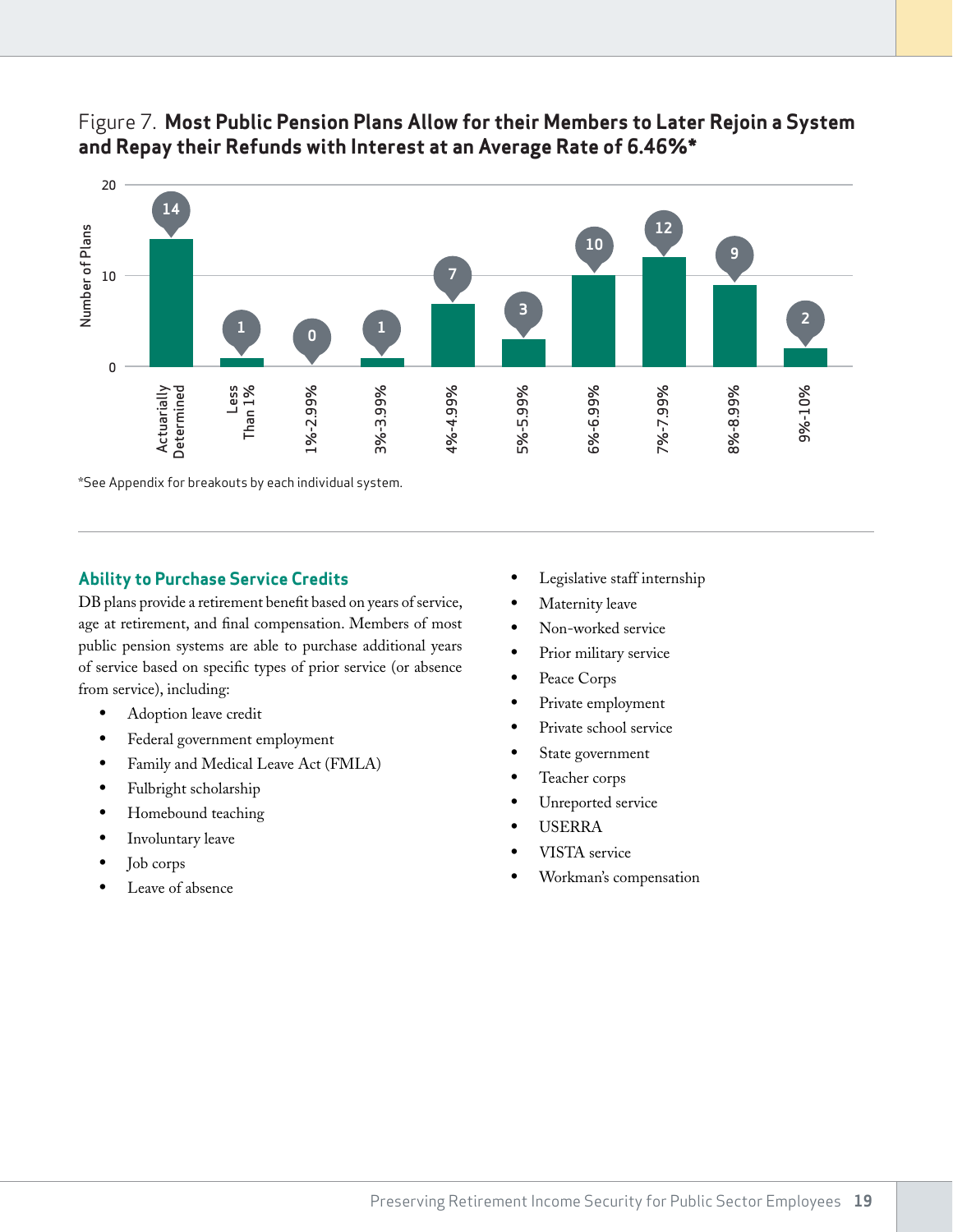As specified in **Figure 8**, nearly all plans allow some ability to purchase service credits to enhance members' pension benefits. Some 59 pension plans allow their members to purchase additional service credits for state government service; 31 plans allow their members to purchase service credits for federal government service; 45 plans allow for the purchase of service credits for FMLA and other types of personal leave; 16 plans allow for the purchase of service credits for private school service; 19 plans allow for the purchase of AmeriCorps, Peace Corps, Job Corps, or VISTA service; and 33 plans allow for the purchase of service credits for other types of service.



### Figure 8. **Nearly All Public Pension Systems Allow for their Members to Purchase Additional Service Credits to Enhance their Pension Benefits**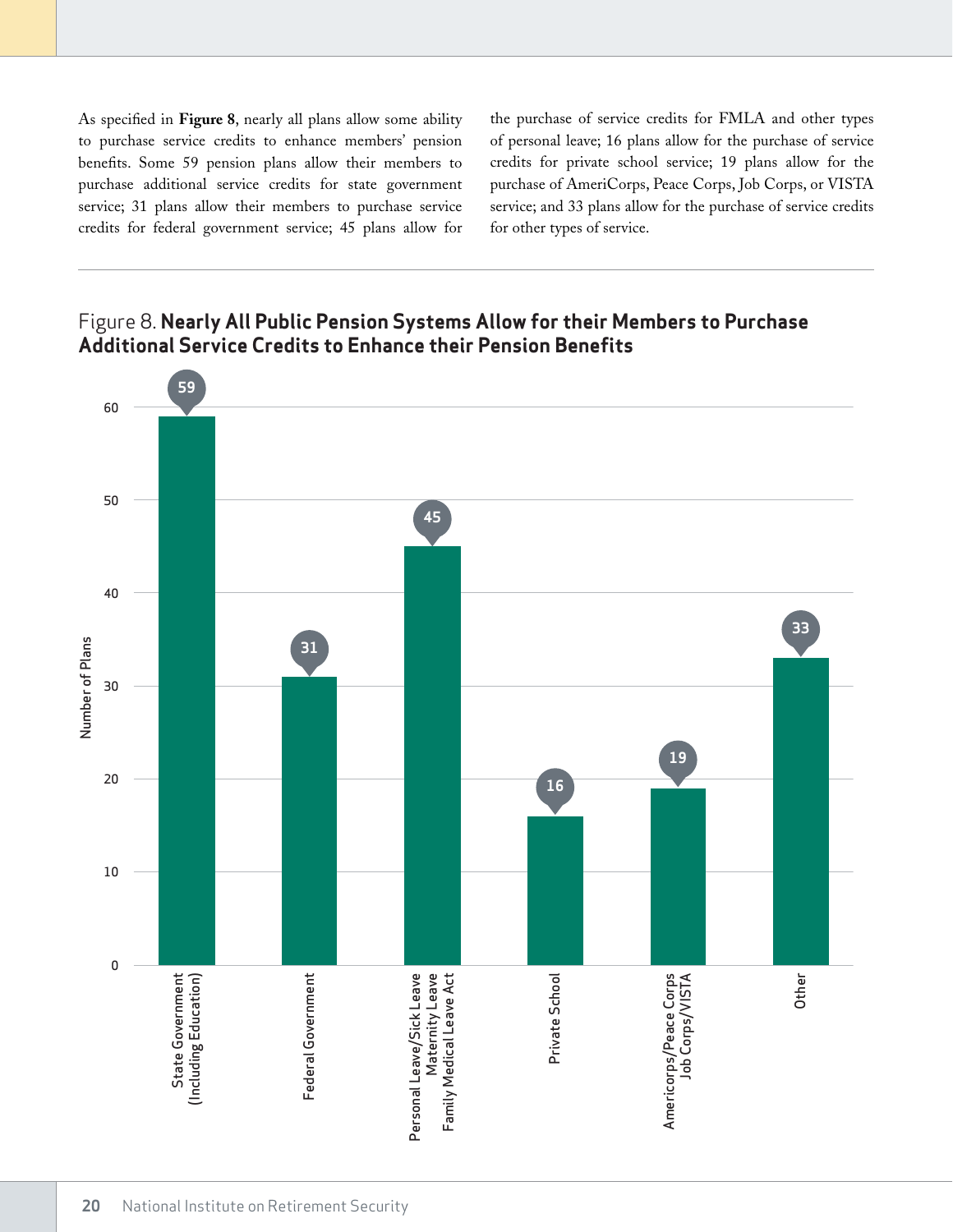### **what is userra? how do public pensions treat military service?**

The Uniformed Services Employment and Reemployment Rights Act of 1994 (USERRA) is a federal law providing certain pension rights to employees returning from uniformed service. The law is intended to ensure that persons who serve or have served in the Armed Forces, Reserves, National Guard, or other uniformed services are not disadvantaged in their civilian careers because of their military service; are promptly reemployed in their civilian jobs upon their return from duty; and are not discriminated against in employment based on past, present, or future military service.

USERRA applies to uniformed service in the Army; Navy; Marine Corps; Air Force; Coast Guard; Army Reserve; Naval Reserve; Marine Corps Reserve; Air Force Reserve; Coast Guard Reserve; Army National Guard; Air National Guard; and Commissioned Corps of the Public Health Service. USERRA applies to active duty service; active duty training; inactive duty training; full-time National Guard duty; absence from work for an examination to determine a person's fitness for duty; funeral duty performed by National Guard or Reserve members; and duty performed by intermittent employees of the National Disaster Medical System for public health emergencies.

Public defined benefit pensions across the country honor the military service of a wider group of employees than as required under USERRA, which not only includes those who interrupted their career but also includes those who served in the military before they become public employees. Military Service credits for prior service enables veterans to receive added retirement income benefits from public plans when they do not get pension benefits from the military, especially during times of armed conflict and national crisis.

Each state sets its own policy for prior Military Service credits. Employees can purchase service credits based on this military service with a majority of states having veterans pay the employee's share of cost for these service credits, but a number of states, such as Maryland, pay the cost of Military Service Credits. Five or more years of Military Service credits can be added to the service credits employees earn each year that they are employed, in 60 percent of states, while the other states set limits at fewer years.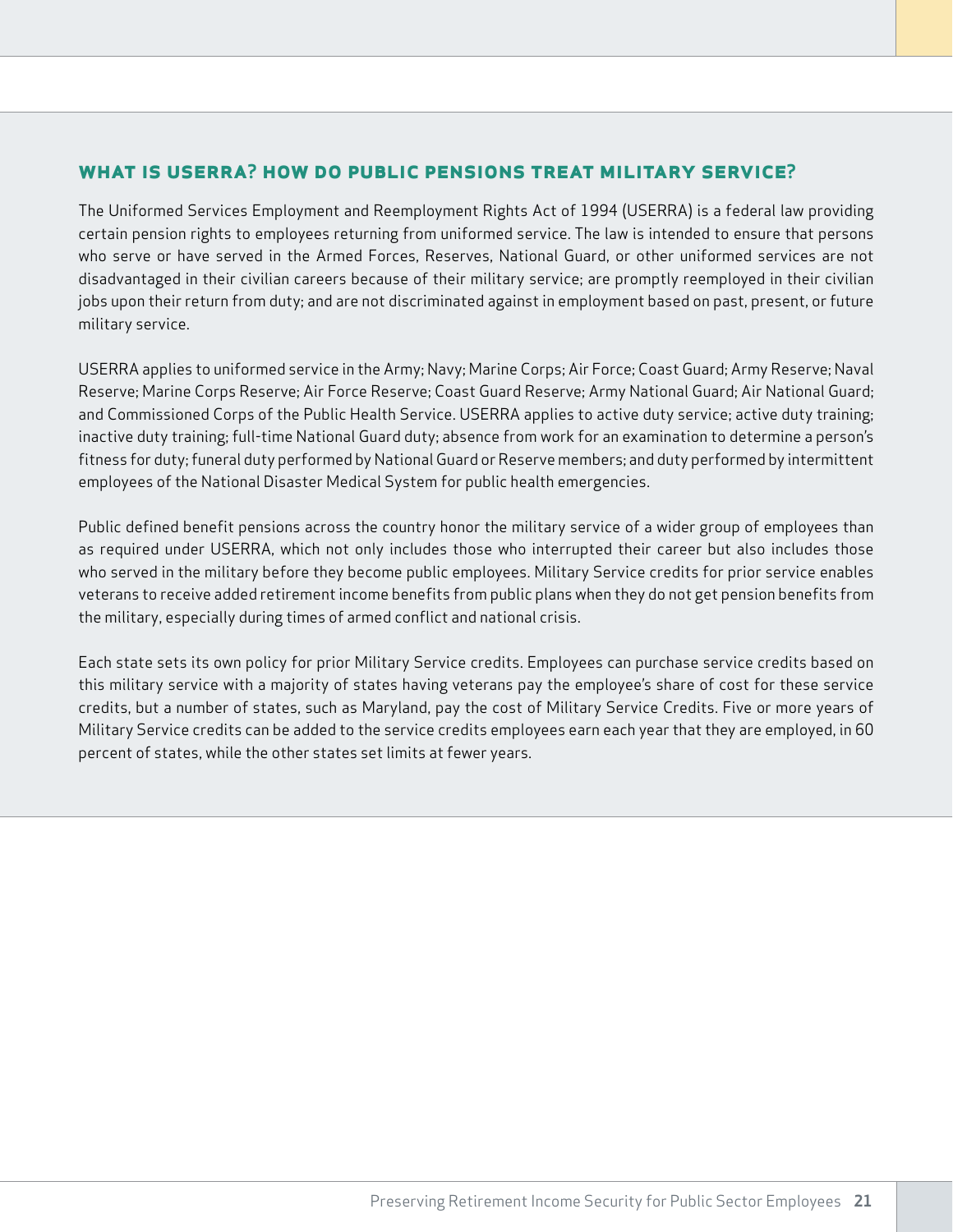### conclusion

Most Americans aspire to reaching retirement with an income that allows them to maintain their pre-retirement lifestyle for as long as they and their spouses live; but they also worry about achieving this goal. Economic studies show that the best way to retire securely is to consistently participate in a retirement plan from the start of one's working career, and if one's career path changes, to preserve the retirement benefits accumulated (by either staying in the former employer's plan or moving the balance to another retirement plan). The two types of workplace retirement benefits—DB and DC plans have different strengths and shortcomings.

DC plans provide easy portability because the account value can move from one DC plan to another or an IRA. However, many workers do not see the long-term value of preserving small sums—especially younger employees and those with small account balances. As a result, these workers often spend a considerable amount of their retirement savings on nonretirement expenses. In addition, at retirement, most DC plans do not provide lifetime income options. While policymakers and plan providers continue to seek ways to incorporate lifetime income payments into DC plans, in practice, lifetime payments are only chosen by a very small number of DC account holders,<sup>39</sup> so the risk of running out of income remains a concern.

Public DB plans provide benefits as monthly retirement income that last for the lifetime of retired workers and (often) their spouses. This makes it easier for workers to plan toward a retirement target date.

Public sector employers use DB plans as a cost-effective workforce management tool to retain their most effective employees in order to provide quality public services for citizens and taxpayers. A comparison of the job tenure rates for private and public employees indicates that public workers remain with their employer for a significantly longer time, especially after they vest in their pension benefits. State retirement systems predominantly offer DB pension benefits that public sector workers find attractive and valuable, which aligns with public employees' high appreciation of the need to adequately fund their retirement.

Public DB plans offer a variety of features to provide a steady income in retirement, while also facilitating consistent saving and preservation of benefits. The analysis in this report finds that:

- 1. **Almost all of the public retirement systems surveyed offer a DB pension plan.** In fact, most public retirement systems provide new members with a DB pension benefit or a DB benefit in combination with a DC account, while a very small number of systems provide only a DC benefit.
- 2. **Public pension plans have features that allow individuals who change jobs to retain or even increase their benefits.** Employee contributions can follow employees to new employers, often at market or better interest rates. Most plans allow members to later rejoin a system and repay any refunds with interest.
- 3. **Nearly all public pension plans allow members to purchase additional service credits to enhance their pension benefits.** Specifically, all DB plans allow for the purchase of service credits for prior military service, and many public plans provide this without cost. More than half of the plans surveyed allow for the purchase of credits for prior out-of-state government service, and some plans allow for the purchase of credits for prior federal government service, personal leave, maternity leave, out-of-state or in-state private school service, AmeriCorps, Peace Corps, or VISTA public service.
- 4. **A number of plans have features that increase benefits for short or moderate term employees.** These features include increasing the value the deferred annuity benefits paid to former employees, rewarding employees who choose to keep their member accounts in the plan with interest, and providing even higher matching amounts. These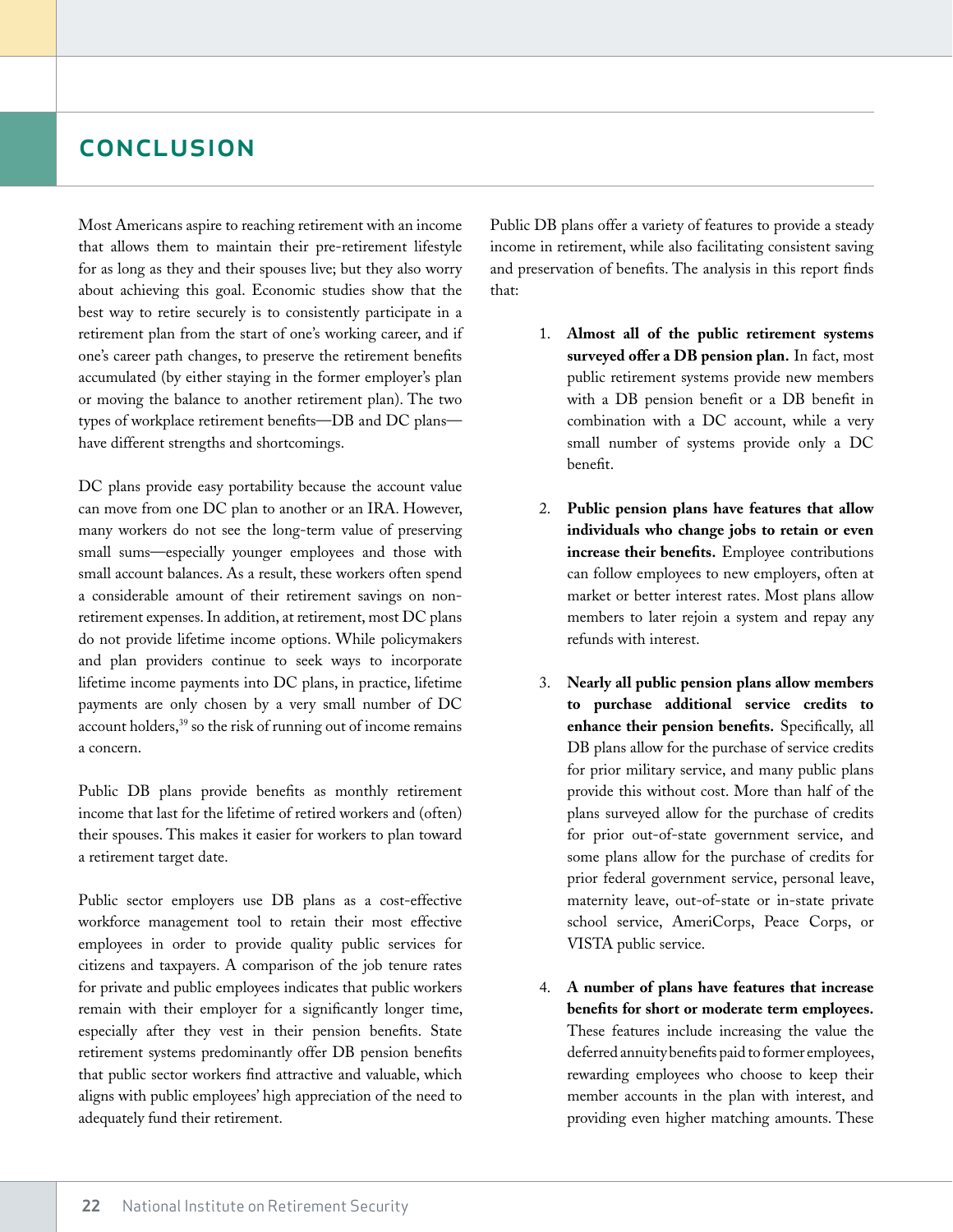features can encourage workers who leave before retirement age to preserve the lifetime retirement income benefits they have earned.

While DB pensions are seen as less portable than DC plans, portability is only one dimension of retirement security. Perhaps, the more important concern to assure employees can obtain adequate income from retirement plans is the

preservation of the retirement benefits earned while working so benefits can replace paychecks when employees retire. This study demonstrates that DB pension plans can address some of the issues that short-term employees may have when they decide to seek other career options outside of the public sector. Public retirement systems are able to provide such flexibility without harming the benefits of more productive and dedicated career educators and public employees.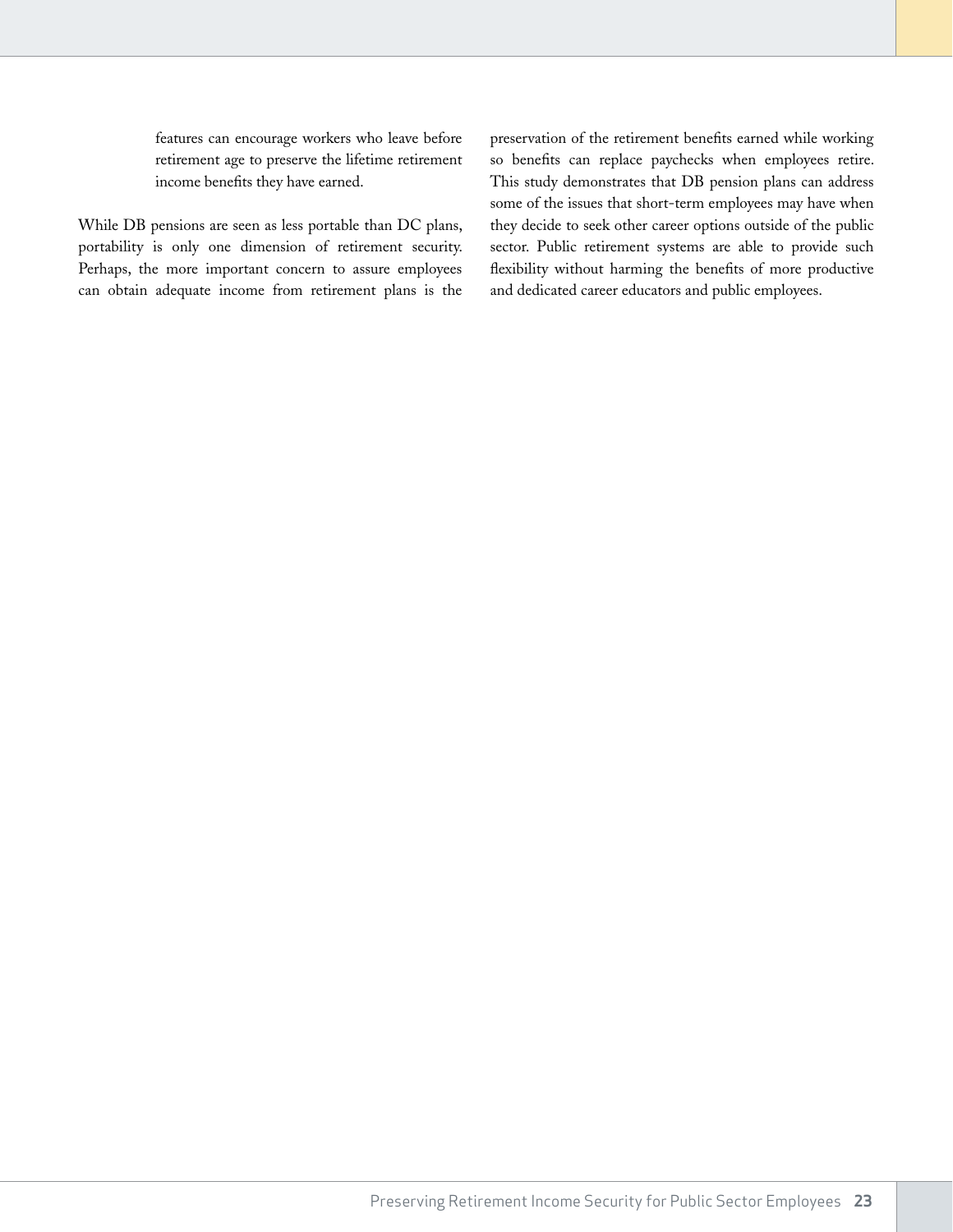# Appendix 1. **New Employee Contribution Rates for Public Retirement Plans**

| State      | Plan Name                      | Tier                               | Join Date | Plan Type              |    | <b>Social Security?</b> | <b>Employee Contribution</b> |
|------------|--------------------------------|------------------------------------|-----------|------------------------|----|-------------------------|------------------------------|
| AL.        | Employees                      | Ш.                                 | 1/1/13    | DB                     |    | Yes                     | 6%                           |
|            | Teachers                       | $\mathbf{  }$                      | 1/1/13    | DB                     |    | Yes                     | 6%                           |
| AK         | Public Employees*              | ${\sf IV}$                         | 7/1/06    | DC                     |    | No                      | 8%                           |
|            | Teachers*                      | $\ensuremath{\mathsf{III}}\xspace$ | 7/1/06    | DC                     |    | No                      | 8%                           |
| AZ         | <b>State Retirement System</b> |                                    | 7/1/12    | DB                     |    | Yes                     | 11.35%                       |
|            | Public Safety*                 |                                    | 1/1/12    | DB                     |    | Yes                     | 11.65%                       |
| AR         | <b>Public Employees</b>        |                                    | 7/1/05    | DB                     |    | Yes                     | 5%                           |
|            | Teachers*                      |                                    |           | DB                     |    | Yes                     | 6%                           |
| CA         | <b>Public Employees</b>        |                                    | 1/1/13    | DB                     |    | Yes                     | Varies by Employer           |
|            | Teachers                       |                                    | 1/1/13    | DB                     |    | No                      | 8%                           |
|            | <b>Public Employees</b>        |                                    | 1/1/11    | DB                     |    | No                      | 8%                           |
| CO         |                                |                                    |           | DC Option              |    | No                      | 8%                           |
|            | Fire & Police                  |                                    |           | DB                     |    | No                      | 8.5%                         |
| СT         | <b>State Members</b>           |                                    | 1/11/11   | DB                     |    | Yes                     | 2%                           |
|            | Teachers                       |                                    | 7/1/12    | DB                     |    | No                      | Varies by Employer           |
| DE         | <b>Public Members</b>          |                                    | 1/1/12    | DB                     |    | Yes                     | 5% over \$6,000              |
| DC         | Employees                      | 3                                  | 11/10/96  | DB                     |    | No                      | 8%                           |
|            | Teachers                       | $\mathbf{  }$                      | 11/1/96   | DB                     |    | Yes                     | 8%                           |
| FL.        | Retirement System              |                                    |           | DB                     |    | Yes                     | 3%                           |
|            |                                |                                    |           | DC Option              |    | Yes                     | 3%                           |
|            | Employees                      |                                    | 1/1/09    | Combination            | DB | Yes                     | 1.25%                        |
| GA         |                                |                                    |           |                        | DC | Yes                     | 5%                           |
|            | Teachers                       |                                    |           | DB                     |    | Yes                     | 6%                           |
| HI         | Members                        |                                    | 6/1/12    | DB                     |    | Yes                     | 8%                           |
| ID         | <b>Public Employees</b>        |                                    |           | DB                     |    | Yes                     | 6.79%                        |
|            | State Members                  | $\mathbf{  }$                      | 1/1/11    | DB                     |    | Yes                     | 4% or 8%                     |
| IL         | Teachers                       | $\mathbf{  }$                      |           | DB                     |    | No                      | 9.4%                         |
|            | Municipal                      | $\overline{2}$                     |           | $\mathsf{D}\mathsf{B}$ |    | Yes                     | 4.5%                         |
|            |                                |                                    |           | Combination            | DB | Yes                     | 0%                           |
|            | Public Members                 |                                    | 7/1/15    |                        | DC | Yes                     | 3%                           |
| ${\sf IN}$ |                                |                                    |           | DC Option              |    | Yes                     | 3%                           |
|            | Teachers*                      |                                    |           | DB                     |    | Yes                     | 3%                           |
|            | Police & Fire*                 |                                    |           | DB                     |    | Yes                     | 6%                           |
| IA         | Public Members                 |                                    |           | DB                     |    | Yes                     | 5.95%                        |
| KS         | Public Members                 |                                    | 1/1/15    | Cash Balance           |    | Yes                     | 6%                           |

\*Information obtained from public sources.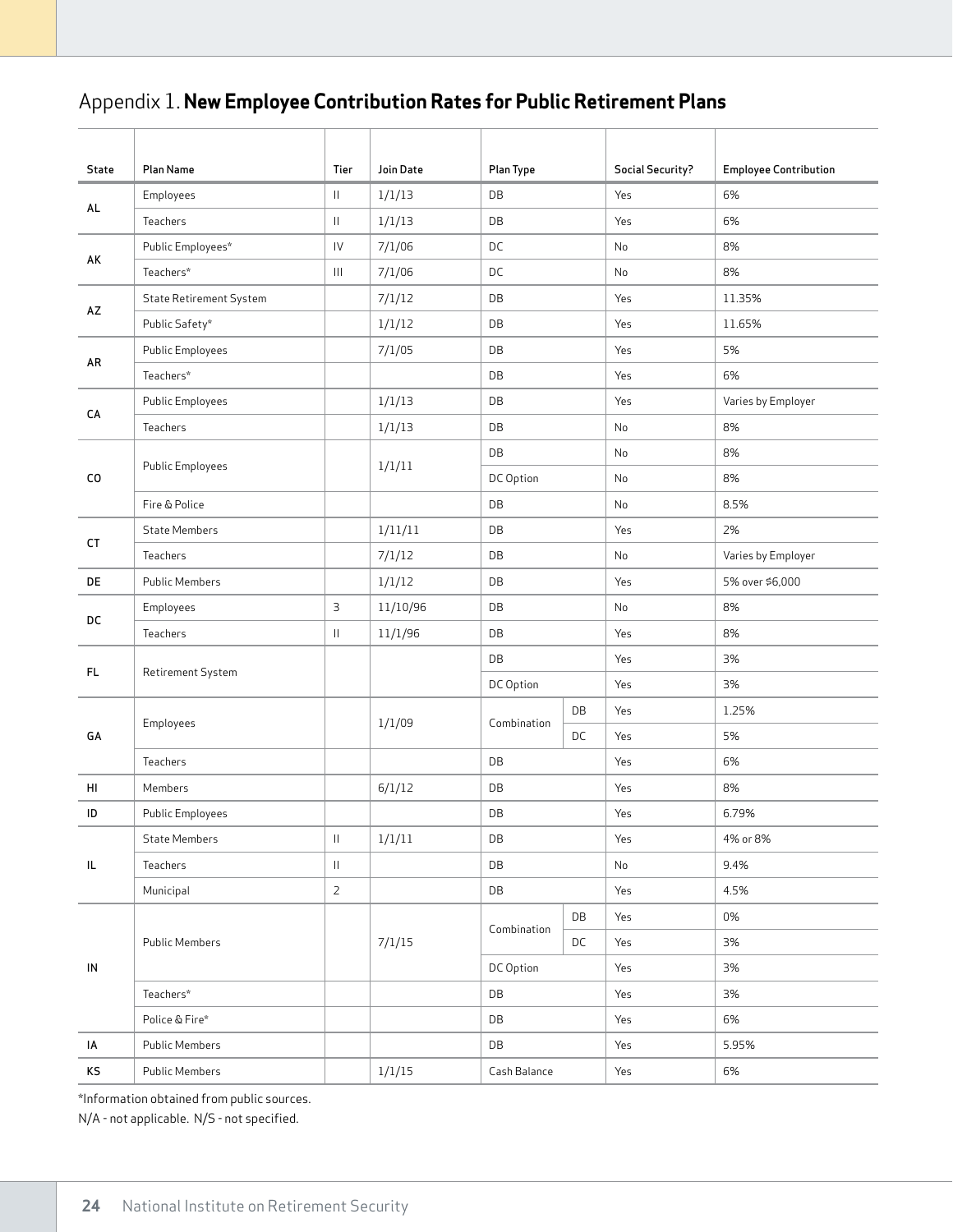# Appendix 1. **New Employee Contribution Rates for Public Retirement Plans (cont.)**

| State      | Plan Name                       | Tier                      | Join Date | Plan Type    |    | <b>Social Security?</b> | <b>Employee Contribution</b>      |
|------------|---------------------------------|---------------------------|-----------|--------------|----|-------------------------|-----------------------------------|
|            | Members*                        | $\mathbf{III}$            | 1/1/14    | Cash Balance |    | Yes                     | 5% or 8%                          |
| KY         | Teachers*                       |                           |           | DB           |    | No                      | 12.855%                           |
|            | Members                         |                           | 7/1/15    | DB           |    | No                      | 8%                                |
| LA         | Teachers*                       |                           | 7/1/15    | DB           |    | No                      | 8%                                |
| ME         | <b>Public Members</b>           |                           |           | DB           |    | No                      | 7.65%                             |
| MD         | <b>State Retirement Plan</b>    |                           |           | DB           |    | Yes                     | 5% or 7%                          |
| МA         | Members*                        |                           | 4/1/12    | DB           |    | No                      | 5%-12%                            |
|            | Teachers*                       |                           | 4/1/06    | DB           |    | No                      | 5%-11%                            |
|            | Public School Members*          |                           |           | Combination  | DB | Yes                     | 3%-6.4%                           |
| ΜI         |                                 |                           | 7/1/10    |              | DC | Yes                     | 2%                                |
|            | State Members*                  |                           | 4/1/97    | DC           |    | Yes                     | 6%                                |
| MN         | State Retirement System         |                           |           | DB           |    | Yes                     | 5.5%                              |
|            | Teachers                        |                           |           | DB           |    | Yes                     | 7.5%                              |
| МS         | <b>Public Members</b>           |                           | 7/1/11    | DB           |    | Yes                     | 9%                                |
|            | <b>State Members</b>            |                           | 1/1/11    | DB           |    | Yes                     | 4%                                |
|            | Patrol Members                  |                           |           | DB           |    | Yes                     | 4%                                |
| M0         | <b>Local Government Members</b> |                           |           | DB           |    | Yes                     | 4%                                |
|            | Public School                   |                           |           | DB           |    | No                      | 14.5%                             |
|            |                                 |                           |           | DB           |    | Yes                     | 7.9%                              |
| MT         | State Employees*                |                           |           | DC Option    |    | Yes                     | 7.9%                              |
|            | Teachers*                       |                           |           | DB           |    | Yes                     | 8.15%                             |
|            | School Members*                 |                           |           | DB           |    | Yes                     | 9.78%                             |
| NE         | State Members*                  |                           |           | Cash Balance |    | Yes                     | 4.8%                              |
| <b>NV</b>  | <b>Public Members</b>           |                           |           | DB           |    | No                      | 14%                               |
| <b>NH</b>  | Retirement System               | $\mathbf{I}$              |           | DB           |    | Yes                     | 7%                                |
| NJ         | Teachers                        |                           | 6/28/15   | DB           |    | Yes                     | 6.78%                             |
|            | Public Members*                 |                           | 6/28/15   | DB           |    | Yes                     | 6.70%                             |
|            | Public Members*                 | $\mathop{\rm H}\nolimits$ |           | DB           |    | Yes                     | 7.42%-8.92%                       |
| <b>NM</b>  | Education                       |                           |           | DB           |    | Yes                     | 7.9%-10.7% Depending on<br>Salary |
| NY         | Teachers                        | 6                         | 4/1/12    | DB           |    | Yes                     | 3%-6%                             |
|            | State & Local*                  | 6                         | 4/1/12    | DB           |    | Yes                     | 3%-6% Depending on Salary         |
| ${\sf NC}$ | Teachers and State Members      |                           |           | DB           |    | Yes                     | 6%                                |
|            |                                 |                           |           | DB           |    | Yes                     | 7%                                |
| <b>ND</b>  | <b>Public Members</b>           |                           |           | DC Option    |    | Yes                     | 7%                                |
|            | Teachers*                       |                           |           | DB           |    | Yes                     | 11.75%                            |

\*Information obtained from public sources. N/A - not applicable. N/S - not specified.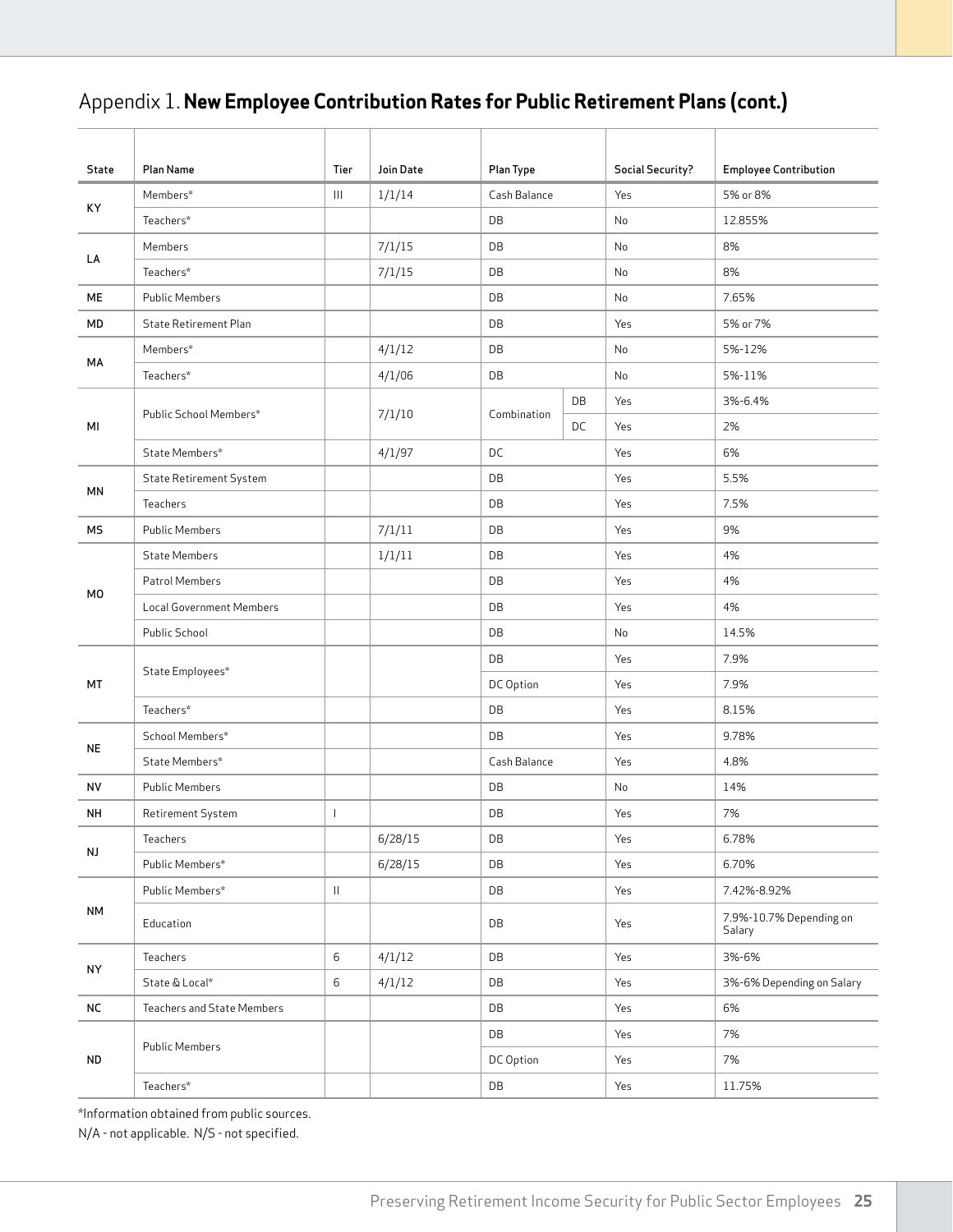# Appendix 1. **New Employee Contribution Rates for Public Retirement Plans (cont.)**

| State     | Plan Name                    | Tier           | Join Date | Plan Type       |    | <b>Social Security?</b> | <b>Employee Contribution</b> |
|-----------|------------------------------|----------------|-----------|-----------------|----|-------------------------|------------------------------|
|           | <b>Public Members</b>        |                |           | DB              |    | No                      | 10%                          |
|           |                              |                |           | DC Option       |    | No                      | 10%                          |
| OH        | Police & Fire                |                |           | DB              |    | No                      | 12.25%                       |
|           | School Employees             |                |           | DB              |    | No                      | 10%                          |
|           | Teachers                     |                |           | DB              |    | No                      | 14%                          |
|           |                              |                |           | DC Option       |    | No                      | 13%                          |
|           | Public Members*              |                |           | DC              |    | Yes                     | 4.5%                         |
| ОK        |                              |                |           | DC Option       |    | Yes                     | 2.5%                         |
|           | Teachers*                    |                |           | DB              |    | Yes                     | 7%                           |
|           |                              |                |           |                 | DB | Yes                     | 0%                           |
| 0R        | Public Members*              |                | 8/29/03   | Combination     | DC | Yes                     | 6%                           |
|           | <b>Public School Members</b> |                |           | DB              |    | Yes                     | 7.5% to 9.5%                 |
| PA        | State Members*               |                |           | DB              |    | Yes                     | 9.3%                         |
|           | Members                      |                |           | Combination     | DB | Yes                     | 3.75%                        |
| RI        |                              |                |           |                 | DC | Yes                     | 5%                           |
|           |                              |                |           | DB<br>DC Option |    | Yes                     | 8.16%                        |
| SC        | Retirement System*           |                |           |                 |    | Yes                     | 6.5%                         |
| SD        | Retirement System            |                |           | DB              |    | Yes                     | 6%                           |
|           |                              |                |           |                 | DB | Yes                     | 5%                           |
| <b>TN</b> | Consolidated Board           |                |           | Combination     | DC | Yes                     | 2%                           |
|           | Teacher                      | 5              |           | DB              |    | No                      | 7.2%                         |
| TX        | County & District            |                |           | DB              |    | Yes                     | Varies by Employer           |
|           | Employees*                   |                |           | DB              |    | Yes                     | 9.5%                         |
|           | Municipal                    |                |           | Cash Balance    |    | Yes                     | 5-7%                         |
|           |                              |                |           |                 | DB | Yes                     | 0%                           |
| UT        | Retirement System            | $\overline{2}$ | 7/1/11    | Combination     | DC | Yes                     | 0%                           |
|           |                              |                |           | DC Option       |    | Yes                     | 0%                           |
|           | State Members*               | $\mathsf F$    |           | DB              |    | Yes                     | 6.4%                         |
| VT        | Teachers*                    |                |           | DB              |    | Yes                     | 5%                           |
|           |                              |                |           |                 | DB | Yes                     | 4%                           |
| VA        | Retirement System            |                | 1/1/14    | Combination     | DC | Yes                     | 1%-5%                        |

\*Information obtained from public sources. N/A - not applicable. N/S - not specified.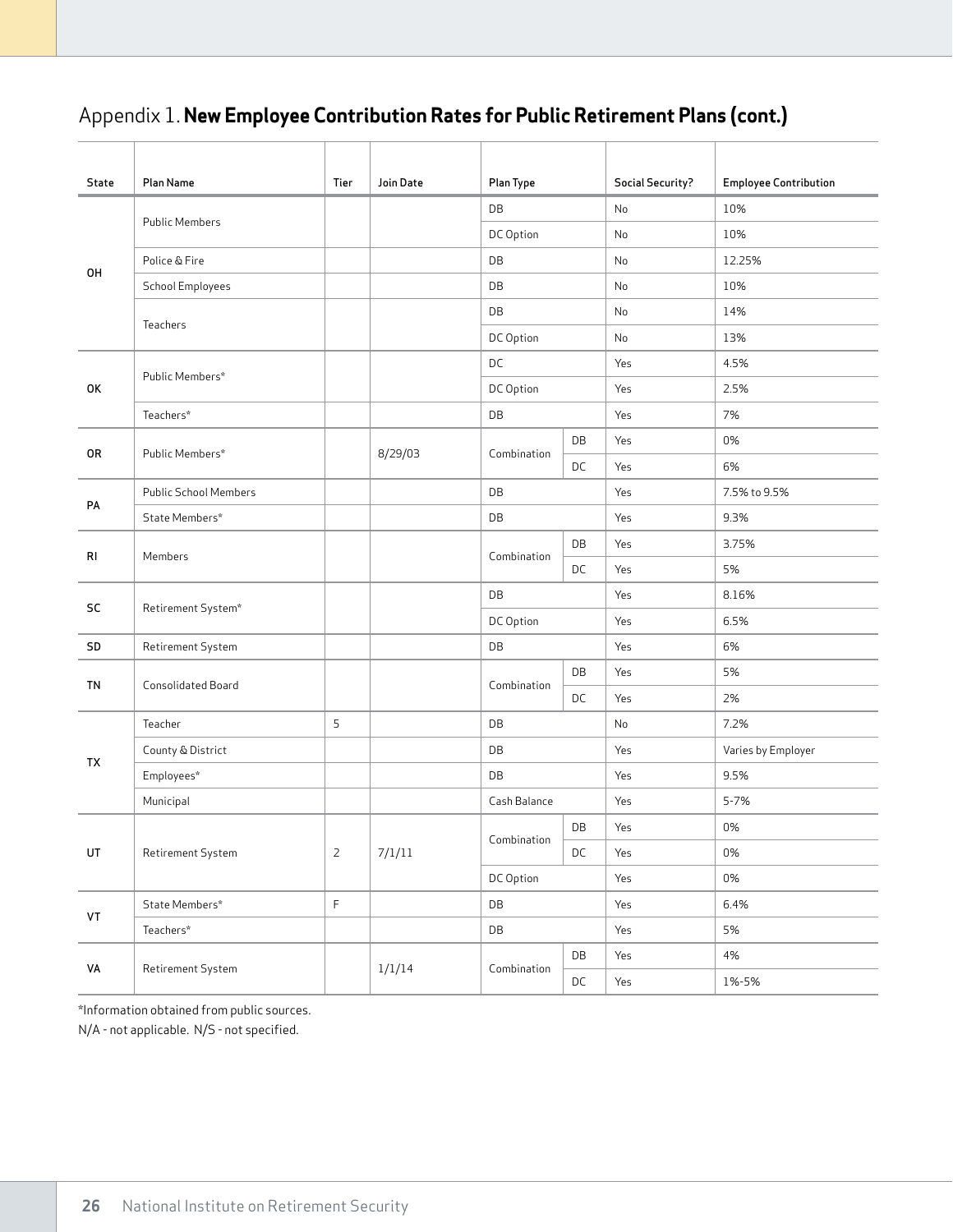# Appendix 1. **New Employee Contribution Rates for Public Retirement Plans (cont.)**

| State | Plan Name               | Tier           | Join Date | Plan Type   |    | <b>Social Security?</b> | <b>Employee Contribution</b> |
|-------|-------------------------|----------------|-----------|-------------|----|-------------------------|------------------------------|
| WA    |                         | 3              |           | Combination | DB | Yes                     | 3%                           |
|       | State Employees         |                |           |             | DC | Yes                     | 2%                           |
|       |                         | $\overline{2}$ |           | DB Option   |    | Yes                     | 5.63%                        |
|       | Teachers                |                |           | Combination | DB | Yes                     | 3%                           |
|       |                         | 3              |           |             | DC | Yes                     | 2%                           |
|       |                         | $\overline{2}$ |           | DB Option   |    | Yes                     | 5.63%                        |
| WV    | Consolidated Board*     |                |           | DB          |    | Yes                     | 4.5%                         |
|       | Teachers*               |                |           | DB          |    | Yes                     | 6%                           |
| WI    | Retirement System*      |                |           | DB          |    | Yes                     | 6.6%                         |
| WY    | <b>Public Employees</b> | 2              | 9/1/12    | DB          |    | Yes                     | 8.25%                        |

\*Information obtained from public sources.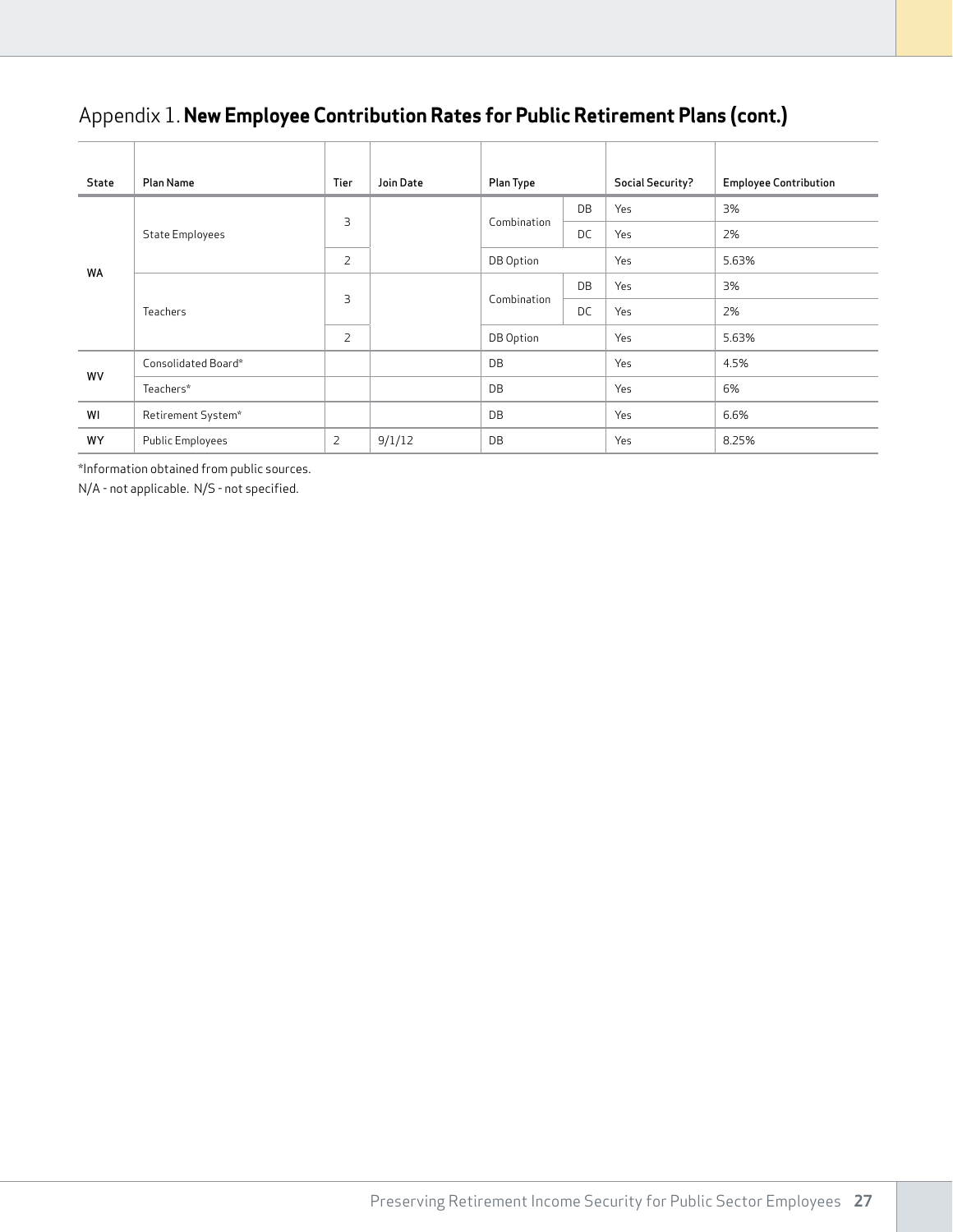# Appendix 2. **Public Plan Refunds for New Members**

| State      | Plan Name                      | Tier                       | Plan Type   |    | Vesting (in years)<br>on Employer<br>Contributions | <b>Interest Rate</b><br>on Employee<br>Contributions | Repayment<br><b>Interest Rate</b> | Ability to<br>Repay Refund? |
|------------|--------------------------------|----------------------------|-------------|----|----------------------------------------------------|------------------------------------------------------|-----------------------------------|-----------------------------|
|            | Employees                      | $\mathbf{  }$              | DB          |    | 10                                                 | 4%                                                   | 8%                                | Yes                         |
| AL.        | Teachers                       | $\mathbf{  }$              | DB          |    | 10                                                 | 4%                                                   | 8%                                | Yes                         |
| AK         | Public Employees*              | IV                         | DC          |    | $0 - 5$                                            | Market<br>Determined                                 | N/A                               | N/A                         |
|            | Teachers*                      | $\mathbf{III}$             | DC          |    | $0 - 5$                                            | Market<br>Determined                                 | N/A                               | N/A                         |
| AZ         | <b>State Retirement System</b> |                            | DB          |    | $\mathbb O$                                        | 8%                                                   | 8%                                | Yes                         |
|            | Public Safety*                 |                            | DB          |    | 15                                                 | 3%                                                   | 9%                                | Yes                         |
|            | <b>Public Employees</b>        |                            | DB          |    | 5                                                  | 4%                                                   | 8%                                | Yes                         |
| AR         | Teachers*                      |                            | DB          |    | 5                                                  | N/S                                                  | Actuarially<br>Determined         | Yes                         |
|            | <b>Public Employees</b>        |                            | DB          |    | 5                                                  | 6%                                                   | 6%                                | Yes                         |
| CA         | Teachers                       |                            | DB          |    | 5                                                  | 0.49%                                                | Actuarially<br>Determined         | Yes                         |
|            |                                |                            | DB          |    | 5                                                  | 3%                                                   | 7.5-8%                            | Yes                         |
| CO         | <b>Public Employees</b>        |                            | DC Option   |    | $0 - 5$                                            | N/A                                                  | N/A                               | N/A                         |
|            | Fire & Police                  |                            | DB          |    | 5                                                  | 5%                                                   | 6%                                | Yes                         |
|            | <b>State Members</b>           |                            | DB          |    | 10                                                 | 5%                                                   | 5%                                | Yes                         |
| <b>CT</b>  | Teachers                       |                            | DB          |    | 10                                                 | 7%                                                   | 7%                                | Yes                         |
| DE         | <b>Public Members</b>          |                            | DB          |    | 10                                                 | 5%                                                   | 6%                                | Yes                         |
| DC         | Employees                      | $\mathbf{3}$               | DB          |    | 5                                                  | 0%                                                   | N/S                               | Yes                         |
|            | Teachers                       | $\mathbf{  }$              | DB          |    | 5                                                  | 0%                                                   | N/S                               | Yes                         |
| FL.        | Retirement System              |                            | DB          |    | 8                                                  | 0%                                                   | 6.5%                              | Yes                         |
|            |                                |                            | DC Option   |    | $\mathbf{1}$                                       | N/A                                                  | N/A                               | N/A                         |
|            | Employees                      |                            | Combination | DB | $10\,$                                             | N/S                                                  | 4.25%                             | Yes                         |
| GA         |                                |                            |             | DC | $0 - 5$                                            | N/A                                                  | N/A                               | N/A                         |
|            | Teachers                       |                            | DB          |    | 10                                                 | 4.5%                                                 | 7.5%                              | Yes                         |
| HI         | Members                        |                            | DB          |    | 10                                                 | 2%                                                   | N/A                               | No                          |
| $\sf ID$   | Public Employees               |                            | DB          |    | 5                                                  | 2.39%                                                | 4.25%                             | Yes                         |
|            | <b>State Members</b>           | $\mathbf{II}$              | DB          |    | 10                                                 | 0%                                                   | 6.5%                              | Yes                         |
| $\sf IL$   | Teachers                       | $\ensuremath{\mathsf{II}}$ | DB          |    | 10                                                 | 0%                                                   | 6%                                | Yes                         |
|            | Municipal                      | 2                          | DB          |    | 10                                                 | 7.5%                                                 | N/S                               | Yes                         |
|            |                                |                            | Combination | DB | 10                                                 | 0%                                                   | N/A                               | No                          |
|            | <b>Public Members</b>          |                            |             | DC | $1 - 5$                                            | 0%                                                   | N/A                               | No                          |
| ${\sf IN}$ |                                |                            | DC Option   |    | $1 - 5$                                            | 0%                                                   | N/A                               | No                          |
|            | $\texttt{Teachers*}$           |                            | DB          |    | $10\,$                                             | 0%                                                   | N/A                               | No                          |
|            | Police & Fire*                 |                            | DB          |    | $20\,$                                             | 1.87%                                                | N/S                               | Yes                         |

\*Information obtained from public sources.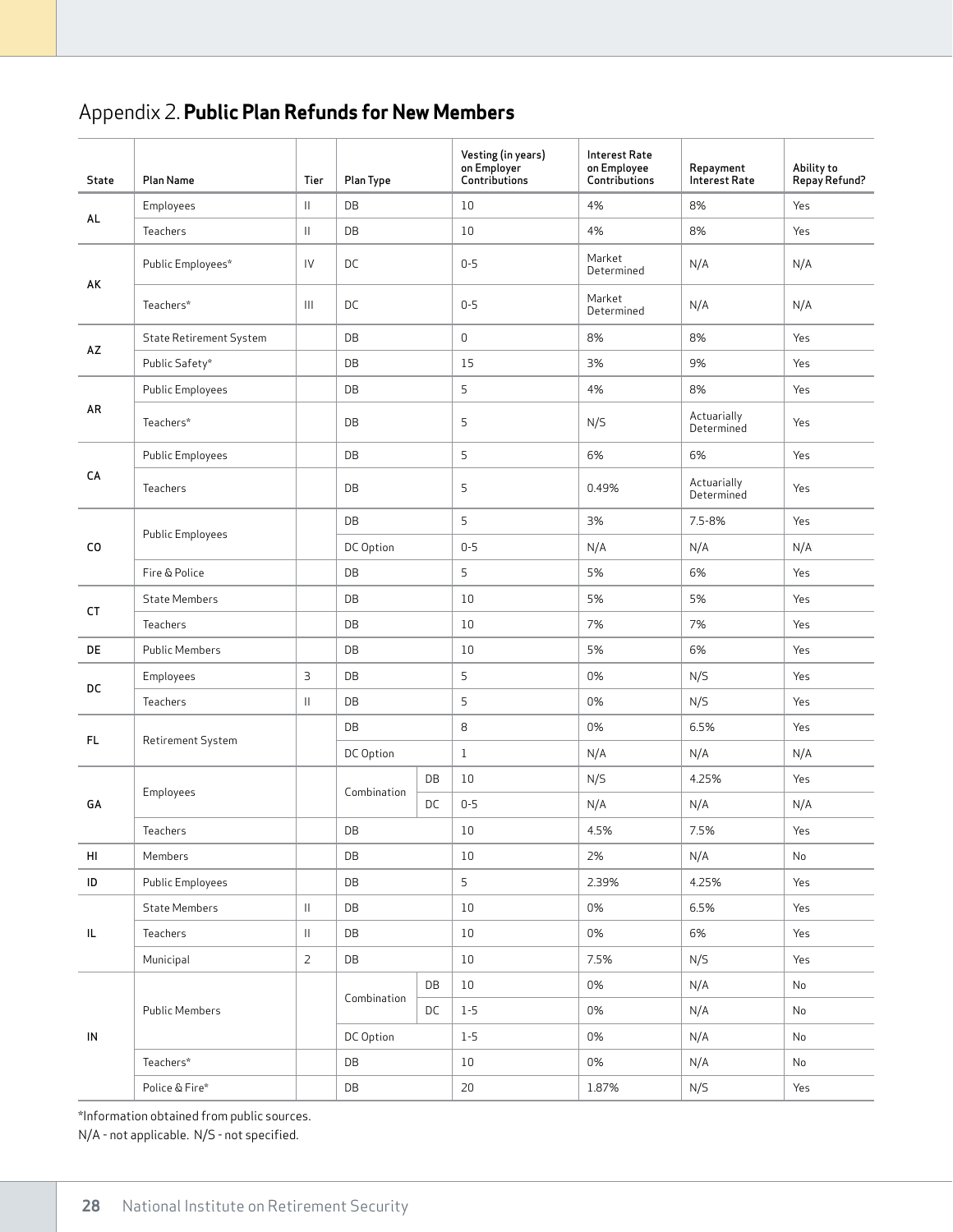# Appendix 2. **Public Plan Refunds for New Members (cont.)**

| State     | Plan Name                       | Tier         | Plan Type    |    | Vesting (in years)<br>on Employer<br>Contributions | <b>Interest Rate</b><br>on Employee<br>Contributions | Repayment<br><b>Interest Rate</b> | Ability to<br>Repay Refund? |
|-----------|---------------------------------|--------------|--------------|----|----------------------------------------------------|------------------------------------------------------|-----------------------------------|-----------------------------|
| IA        | <b>Public Members</b>           |              | DB           |    | 7                                                  | 1.99%                                                | Actuarially<br>Determined         | Yes                         |
| KS        | <b>Public Members</b>           |              | Cash Balance |    | 5                                                  | 4%                                                   | 6%                                | Yes                         |
|           | Members*                        | III          | Cash Balance |    | 5                                                  | 4%                                                   | 0%                                | Yes                         |
| КY        | Teachers*                       |              | DB           |    | 5                                                  | 8%                                                   | 8%                                | Yes                         |
|           | Members                         |              | DB           |    | 5                                                  | 0%                                                   | 7.75%                             | Yes                         |
| LA        | Teachers*                       |              | DB           |    | 5                                                  | 0%                                                   | 7.75%                             | Yes                         |
| МE        | <b>Public Members</b>           |              | DB           |    | 5                                                  | 5%                                                   | 7.125%                            | Yes                         |
| MD        | State Retirement Plan           |              | DB           |    | 10                                                 | 5%                                                   | 0%                                | Yes                         |
|           | Members*                        |              | DB           |    | 10                                                 | 3%                                                   | N/S                               | Yes                         |
| МA        | Teachers*                       |              | DB           |    | 10                                                 | 3%                                                   | N/S                               | Yes                         |
|           |                                 |              |              | DB | $\overline{4}$                                     | N/A                                                  | Actuarially<br>Determined         | Yes                         |
| MI        | Public School Members*          |              | Combination  | DC | $\overline{4}$                                     | N/A                                                  | Actuarially<br>Determined         | Yes                         |
|           | State Members*                  |              | DC           |    | $\overline{4}$                                     | N/A                                                  | N/A                               | N/A                         |
| ΜN        | <b>State Retirement System</b>  |              | DB           |    | 5                                                  | 4%-6%                                                | 8%                                | Yes                         |
|           | Teachers                        |              | DB           |    | 3                                                  | 4%                                                   | 4%                                | Yes                         |
| МS        | <b>Public Members</b>           |              | DB           |    | 8                                                  | 3.5%                                                 | 3.5%                              | Yes                         |
|           | <b>State Members</b>            |              | DB           |    | 10                                                 | 0.112%                                               | 0.11%                             | Yes                         |
| МO        | Patrol Members                  |              | DB           |    | 10                                                 | 0.112%                                               | 7.75%                             | Yes                         |
|           | <b>Local Government Members</b> |              | DB           |    | 5                                                  | 0.5%                                                 | 7.25%                             | Yes                         |
|           | Public School                   |              | DB           |    | 5                                                  | 1%                                                   | 8%                                | Yes                         |
|           |                                 |              | DB           |    | 5                                                  | N/S                                                  | N/S                               | Yes                         |
| МT        | State Employees*                |              | DC Option    |    | 5                                                  | N/A                                                  | N/A                               | N/A                         |
|           | Teachers*                       |              | DB           |    | 5                                                  | 0.2%                                                 | N/S                               | Yes                         |
| <b>NE</b> | School Members*                 |              | DB           |    | 5                                                  | N/S                                                  | Actuarially<br>Determined         | Yes                         |
|           | State Members*                  |              | Cash Balance |    | 3                                                  | 5%                                                   | N/A                               | N/A                         |
| <b>NV</b> | Public Members                  |              | DB           |    | 5                                                  | N/S                                                  | Actuarially<br>Determined         | Yes                         |
| NH        | Retirement System               | $\mathbf{I}$ | DB           |    | $10\,$                                             | 2%                                                   | 5.75%                             | Yes                         |
|           | Teachers                        |              | DB           |    | 10                                                 | N/S                                                  | N/S                               | N/S                         |
| <b>NJ</b> | Public Members*                 |              | DB           |    | 10                                                 | N/S                                                  | N/S                               | N/S                         |
|           | Public Members*                 | $\mathbf H$  | DB           |    | 5                                                  | N/S                                                  | N/S                               | Yes                         |
| <b>NM</b> | Education                       |              | DB           |    | 5                                                  | 0.20%                                                | Actuarially<br>Determined         | Yes                         |

\*Information obtained from public sources.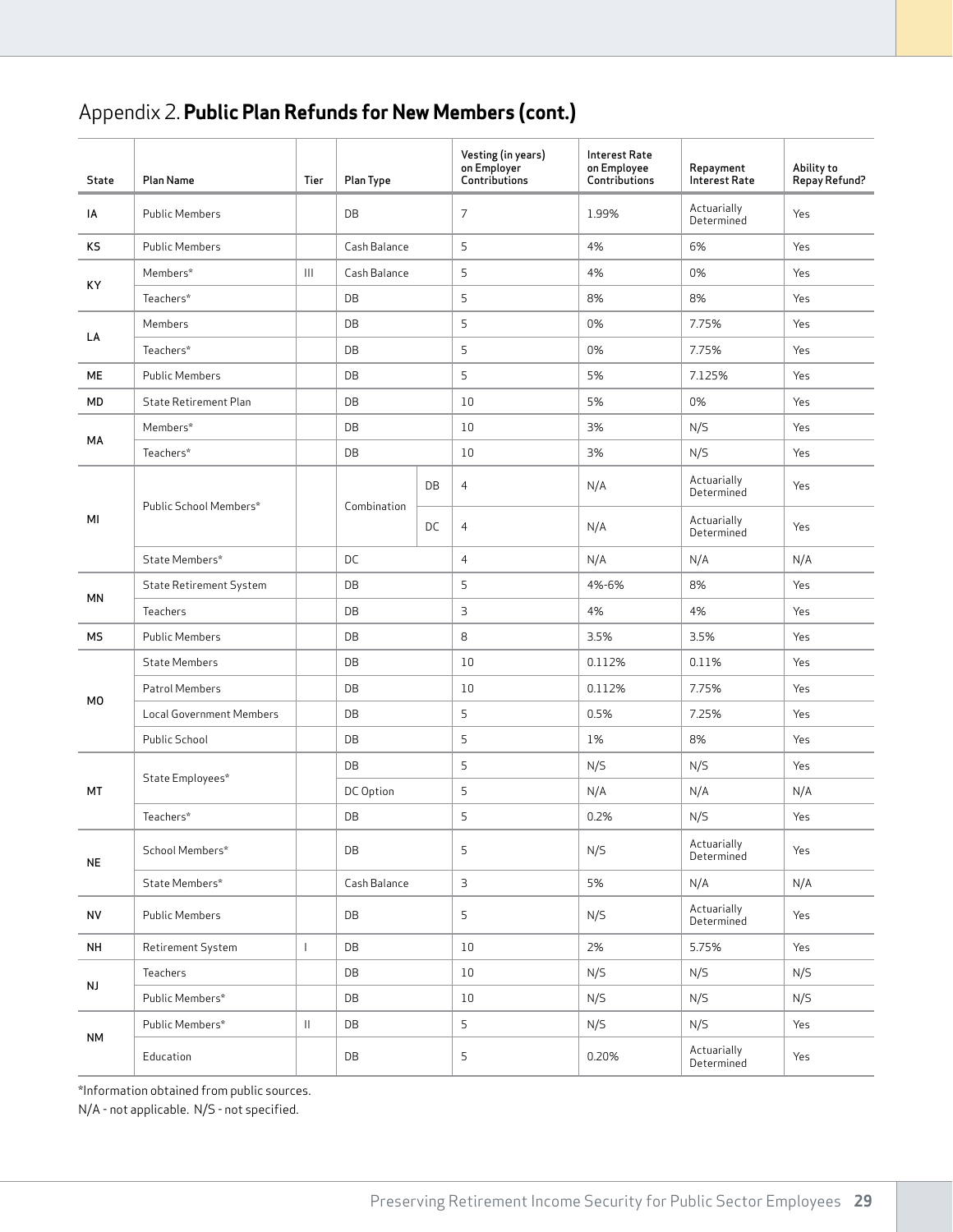# Appendix 2. **Public Plan Refunds for New Members (cont.)**

| <b>State</b> | Plan Name                         | Tier           | Plan Type    |    | Vesting (in years)<br>on Employer<br>Contributions | <b>Interest Rate</b><br>on Employee<br>Contributions | Repayment<br><b>Interest Rate</b> | Ability to<br>Repay Refund? |
|--------------|-----------------------------------|----------------|--------------|----|----------------------------------------------------|------------------------------------------------------|-----------------------------------|-----------------------------|
| NY           | Teachers                          | 6              | DB           |    | 10                                                 | 5%                                                   | Actuarially<br>Determined         | Yes                         |
|              | State & Local*                    | 6              | DB           |    | 10                                                 | 5%                                                   | N/S                               | Yes                         |
| NC           | <b>Teachers and State Members</b> |                | DB           |    | 5                                                  | 3%                                                   | 6.5%                              | Yes                         |
|              | <b>Public Members</b>             |                | DB           |    | 3                                                  | 7.5%                                                 | Actuarially<br>Determined         | Yes                         |
| <b>ND</b>    |                                   |                | DC Option    |    | $2 - 4$                                            | N/A                                                  | N/A                               | N/A                         |
|              | Teachers*                         |                | DB           |    | 3                                                  | 6%                                                   | 6%                                | Yes                         |
|              |                                   |                | DB           |    | 5                                                  | 1%                                                   | 8%                                | Yes                         |
|              | <b>Public Members</b>             |                | DC Option    |    | $1 - 5$                                            | N/A                                                  | N/A                               | N/A                         |
|              | Police & Fire                     |                | DB           |    | 15                                                 | 0%                                                   | 8.25%                             | Yes                         |
| OH           | School Employees                  |                | DB           |    | 10                                                 | 0%                                                   | 7.5%                              | Yes                         |
|              |                                   |                | DB           |    | 5                                                  | 2%-3%                                                | 8%                                | Yes                         |
|              | Teachers                          |                | DC Option    |    | $\mathbf{1}$                                       | N/A                                                  | N/A                               | N/A                         |
|              |                                   |                | DC           |    | $1 - 5$                                            | N/A                                                  | N/A                               | N/A                         |
| 0K           | Public Members*                   |                | DC Option    |    | $1 - 5$                                            | N/A                                                  | N/A                               | N/A                         |
|              | Teachers*                         |                | DB           |    | 5                                                  | Market<br>Determined                                 | Actuarially<br>Determined         | Yes                         |
| 0R           |                                   |                |              | DB | 5                                                  | 8%                                                   | 7.5%                              | Yes                         |
|              | Public Members*                   |                | Combination  | DC | $\mathbf 0$                                        | 0%                                                   | N/A                               | N/A                         |
|              | <b>Public School Members</b>      |                | DB           |    | 10                                                 | 4%                                                   | 4%                                | Yes                         |
| PA           | State Members*                    |                | DB           |    | 10                                                 | Market<br>Determined                                 | Actuarially<br>Determined         | Yes                         |
|              |                                   |                |              | DB | 5                                                  | 0%                                                   | N/S                               | Yes                         |
| RI           | Members                           |                | Combination  | DC | 3                                                  | 0%                                                   | N/S                               | No                          |
|              |                                   |                | DB           |    | 5                                                  | 4%                                                   | 4%                                | Yes                         |
| <b>SC</b>    | Retirement System*                |                | DC Option    |    | $\mathsf 0$                                        | N/A                                                  | N/A                               | N/A                         |
| SD           | Retirement System                 |                | DB           |    | $\mathsf{3}$                                       | N/S                                                  | N/S                               | Yes                         |
| <b>TN</b>    | Consolidated Board                |                | Combination  | DB | 5                                                  | N/A                                                  | 7.5%                              | Yes                         |
|              |                                   |                |              | DC | 5                                                  | N/A                                                  | N/A                               | No                          |
|              | Teacher                           | 5              | DB           |    | 5                                                  | 2%                                                   | 6%                                | Yes                         |
|              | County & District                 |                | DB           |    | $5 - 10$                                           | 7%                                                   | N/S                               | N/S                         |
| TX           | Employees*                        |                | DB           |    | $10\,$                                             | 2%                                                   | 10%                               | Yes                         |
|              | Municipal                         |                | Cash Balance |    | Varies by Employer                                 | 5%                                                   | 5%                                | Yes                         |
|              |                                   |                |              | DB | $\overline{4}$                                     | 7.5%                                                 | N/A                               | Yes                         |
| UT           | Retirement System                 | $\overline{2}$ | Combination  | DC | $\overline{4}$                                     | 7.5%                                                 | N/A                               | Yes                         |
|              |                                   |                | DC Option    |    | $\overline{4}$                                     | 7.5%                                                 | N/A                               | Yes                         |

\*Information obtained from public sources.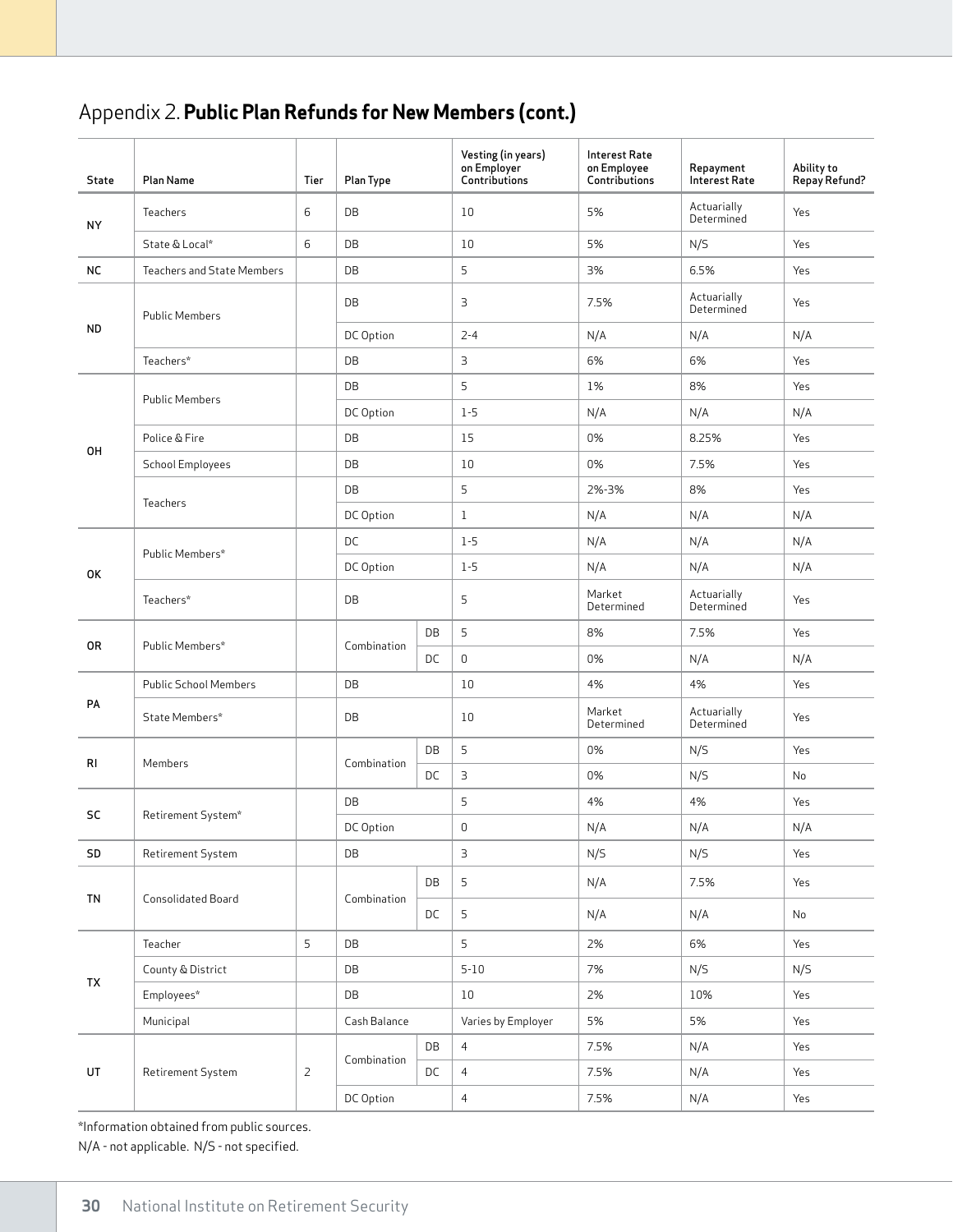# Appendix 2. **Public Plan Refunds for New Members (cont.)**

| <b>State</b> | Plan Name               | Tier           | Plan Type   |           | Vesting (in years)<br>on Employer<br>Contributions | <b>Interest Rate</b><br>on Employee<br>Contributions | Repayment<br><b>Interest Rate</b> | Ability to<br>Repay Refund? |
|--------------|-------------------------|----------------|-------------|-----------|----------------------------------------------------|------------------------------------------------------|-----------------------------------|-----------------------------|
|              | State Members*          | F              | DB          |           | 5                                                  | N/S                                                  | Actuarially<br>Determined         | Yes                         |
| VT           | Teachers*               |                | DB          |           | 5                                                  | N/S                                                  | Actuarially<br>Determined         | Yes                         |
| VA           | Retirement System       |                | Combination | <b>DB</b> | 5                                                  | 4%                                                   | 4%                                | Yes                         |
|              |                         |                |             | DC        | $\overline{4}$                                     | 4%                                                   | 4%                                | Yes                         |
|              | <b>State Employees</b>  | 3              | Combination | <b>DB</b> | 10                                                 | 3%                                                   | N/A                               | N/A                         |
|              |                         |                |             | <b>DC</b> | $\mathbf 0$                                        | 2%                                                   | N/S                               | N/S                         |
| <b>WA</b>    |                         | $\overline{2}$ | DB Option   |           | 5                                                  | 5.5%                                                 | 0%                                | N/S                         |
|              |                         |                | Combination | DB        | 10                                                 | 3%                                                   | N/A                               | N/A                         |
|              | Teachers                | 3              |             | DC        | $\mathbf 0$                                        | 2%                                                   | N/S                               | N/S                         |
|              |                         | $\overline{2}$ | DB Option   |           | 5                                                  | 5.5%                                                 | 0%                                | N/S                         |
| <b>WV</b>    | Consolidated Board*     |                | DB          |           | 5                                                  | 4%                                                   | 4%                                | Yes                         |
|              | Teachers*               |                | DB          |           | 5                                                  | N/S                                                  | N/S                               | N/S                         |
| WI           | Retirement System*      |                | DB          |           | 5                                                  | 8.7%                                                 | Actuarially<br>Determined         | Yes                         |
| <b>WY</b>    | <b>Public Employees</b> | 2              | DB          |           | 2                                                  | 3%                                                   | 7.75%                             | Yes                         |

\*Information obtained from public sources.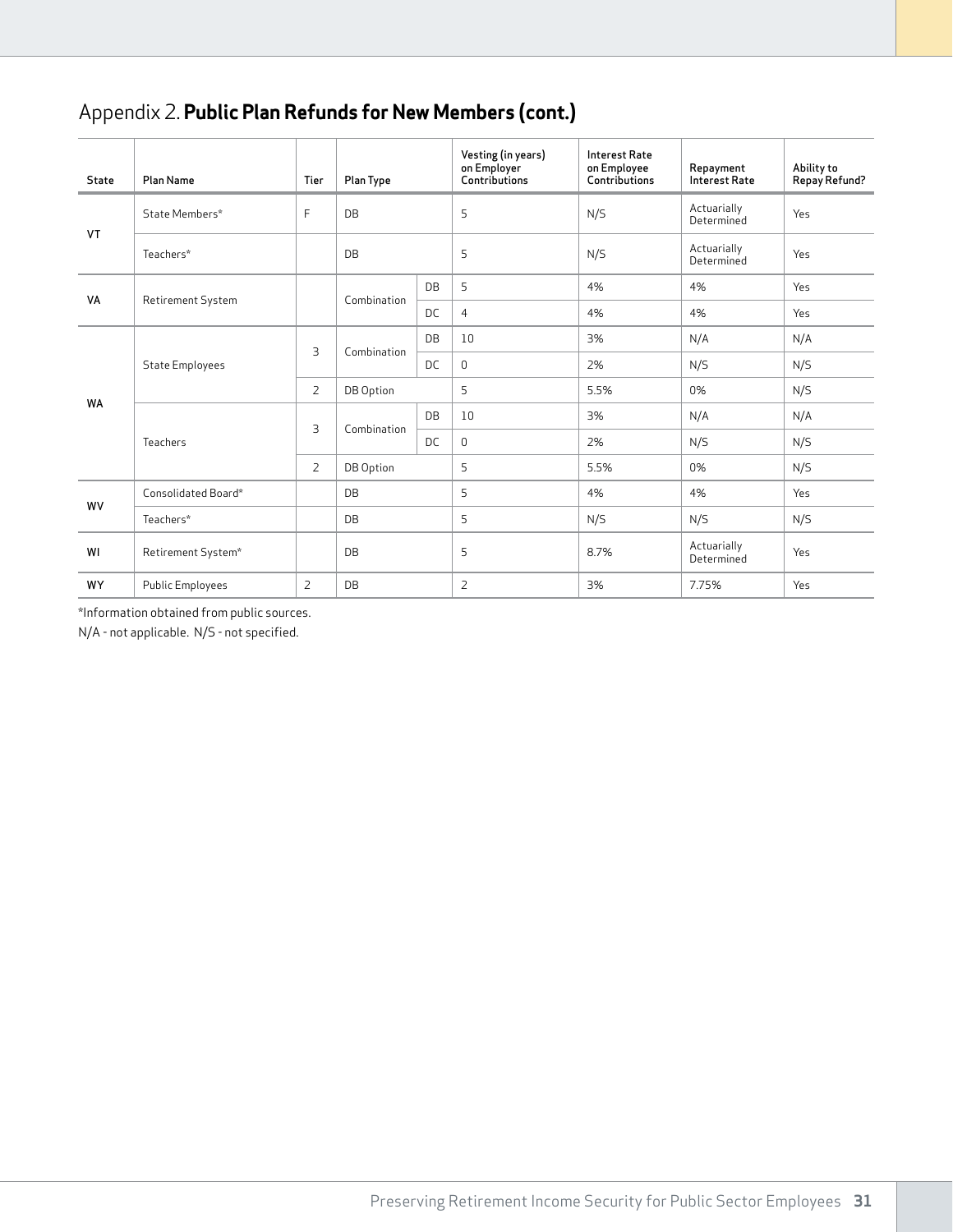| <b>State</b> | Plan Name                      | Tier          | Plan Type | Purchase<br>Service<br>Credit? | <b>Eligible Service for</b><br>Purchase                                                                       | Maximum<br>Amount of<br>Purchasable<br>Service<br>Credit? | Able to<br>Purchase<br>Credit for<br>Military<br>Service? | Maximum<br>Amount of<br>Purchasable<br>Military<br>Credit? |
|--------------|--------------------------------|---------------|-----------|--------------------------------|---------------------------------------------------------------------------------------------------------------|-----------------------------------------------------------|-----------------------------------------------------------|------------------------------------------------------------|
|              | Employees                      | Ш             | DB        | Yes                            | Job Corps<br>State Government<br><b>Teacher Corps</b>                                                         | 10                                                        | Yes                                                       | $\overline{4}$                                             |
| AL           | Teachers                       | $\mathbf{II}$ | DB        | Yes                            | Job Corps<br>State Government<br><b>Teacher Corps</b>                                                         | 10                                                        | Yes                                                       | $\overline{4}$                                             |
|              | Public Employees*              | IV            | DC        | N/A                            | N/A                                                                                                           | N/A                                                       | No                                                        | N/A                                                        |
| AK           | Teachers*                      | Ш             | DC        | N/A                            | N/A                                                                                                           | N/A                                                       | No                                                        | N/A                                                        |
| AZ           | <b>State Retirement System</b> |               | DB        | Yes                            | Federal Government<br>Leave of Absence<br><b>State Government</b>                                             | 5                                                         | Yes                                                       | No maximum                                                 |
|              | Public Safety*                 |               | DB        | Yes                            | Federal Government<br><b>State Government</b>                                                                 | 5                                                         | Yes                                                       | 3                                                          |
| AR           | <b>Public Employees</b>        |               | DB        | Yes                            | Federal Government<br>Private Education<br>Leave of Absence<br>Worker's Compensation                          | 5                                                         | Yes                                                       | 5                                                          |
|              | Teachers*                      |               | DB        | Yes                            | Federal Government<br>Private Education<br>Sabbatical Leave<br><b>State Government</b>                        | $5 - 15$                                                  | Yes                                                       | 5                                                          |
|              | <b>Public Employees</b>        |               | DB        | Yes                            | Leave of Absence<br><b>Temporary Service</b>                                                                  | $1 - no$<br>maximum                                       | Yes                                                       | 4                                                          |
| CA           | Teachers                       |               | DB        | Yes                            | <b>FMLA Leave</b><br>Fulbright Scholarship<br>Job Corps<br>Maternity Leave<br>Peace Corps<br>Leave of Absence | $2 - no$<br>maximum                                       | Yes                                                       | No maximum                                                 |
|              | <b>Public Employees</b>        |               | DB        | Yes                            | <b>Federal Government</b><br><b>State Government</b>                                                          | 10                                                        | Yes                                                       | 5                                                          |
| CO           |                                |               | DC Option | N/A                            | N/A                                                                                                           | N/A                                                       | No                                                        | N/A                                                        |
|              | Fire & Police                  |               | DB        | Yes                            | Private Employment                                                                                            | 5                                                         | Yes                                                       | 5                                                          |
|              | State Members                  |               | DB        | Yes                            | <b>FMLA Leave</b><br>State Government                                                                         | 10 <sup>°</sup>                                           | Yes                                                       | 10                                                         |
| <b>CT</b>    | Teachers                       |               | DB        | Yes                            | Peace Corps<br>State Government<br><b>VISTA</b>                                                               | $2 - 10$                                                  | Yes                                                       | $3 - 10$                                                   |
| DE           | Public Members                 |               | DB        | Yes                            | Federal Employment<br>FMLA Leave<br>Private Education<br>State Government<br>Worker's Compensation            | 5                                                         | Yes                                                       | 5                                                          |
|              | Employees                      | 3             | DB        | Yes                            | Federal Government<br>State Government                                                                        | N/S                                                       | Yes                                                       | N/S                                                        |
| DC           | Teachers                       | Ш.            | DB        | Yes                            | Federal Government<br>State Government                                                                        | 10                                                        | Yes                                                       | N/S                                                        |

\*Information obtained from public sources.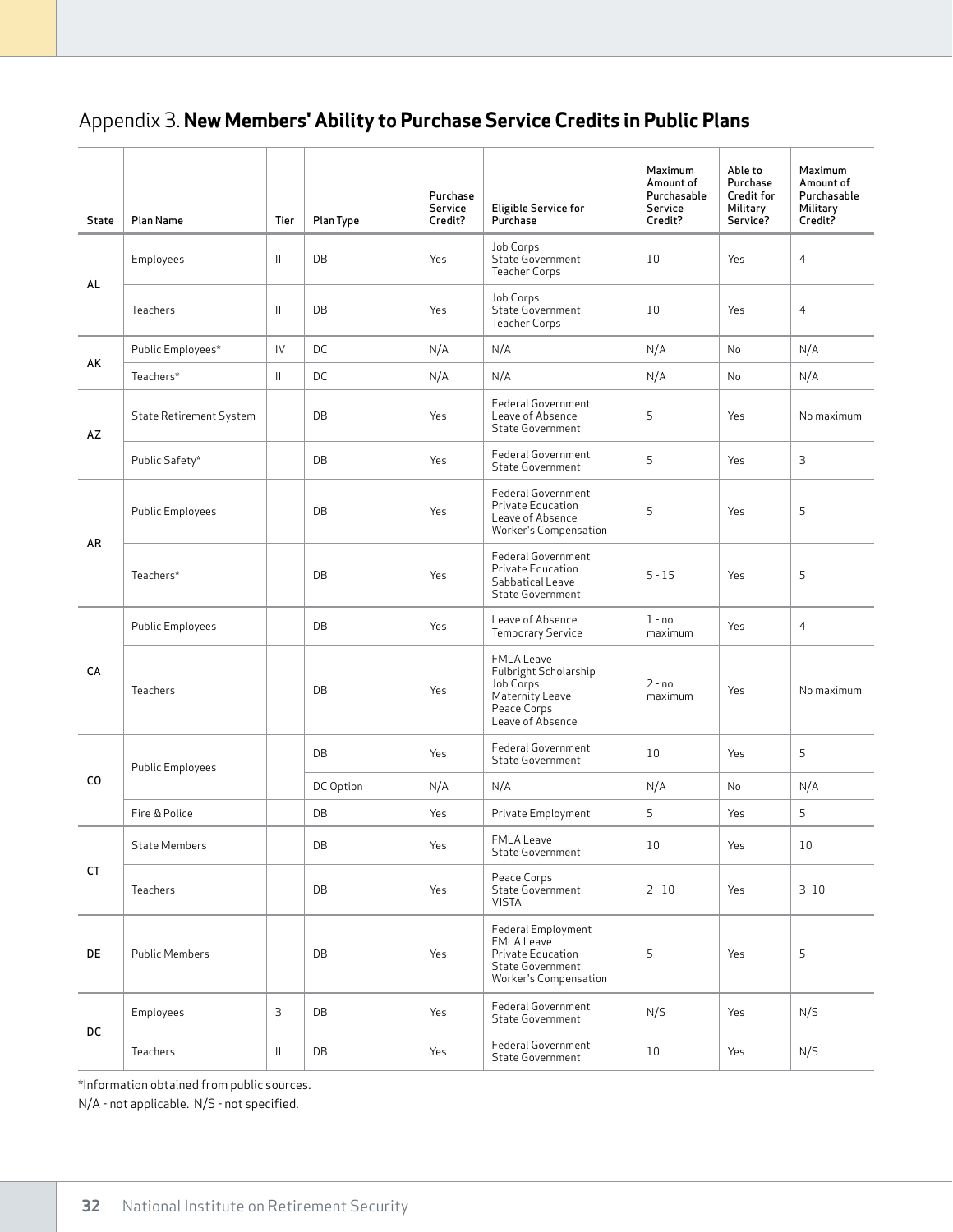| <b>State</b> | Plan Name               | Tier         | Plan Type               |          | Purchase<br>Service<br>Credit? | <b>Eligible Service for</b><br>Purchase                                                                                                                          | Maximum<br>Amount of<br>Purchasable<br>Service<br>Credit? | Able to<br>Purchase<br>Credit for<br>Military<br>Service? | Maximum<br>Amount of<br>Purchasable<br>Military<br>Credit? |
|--------------|-------------------------|--------------|-------------------------|----------|--------------------------------|------------------------------------------------------------------------------------------------------------------------------------------------------------------|-----------------------------------------------------------|-----------------------------------------------------------|------------------------------------------------------------|
| FL.          | Retirement System       |              | DB                      |          | Yes                            | Federal Government<br><b>State Government</b>                                                                                                                    | 5                                                         | Yes                                                       | 5                                                          |
|              |                         |              | DC Option               |          | N/A                            | N/A                                                                                                                                                              | N/A                                                       | No                                                        | N/A                                                        |
| GA           | Employees               |              | Combination             | DB<br>DC | Yes<br>N/A                     | <b>Additional Service</b>                                                                                                                                        | 3                                                         | Yes                                                       | 5                                                          |
|              | Teachers                |              | DB                      |          |                                | Private Education                                                                                                                                                | 10                                                        | Yes                                                       | 5                                                          |
| HL           | Members                 |              | DB                      |          | Yes                            | N/A                                                                                                                                                              | N/A                                                       | Yes                                                       | 10                                                         |
| ID           | <b>Public Employees</b> |              | DB                      |          | Yes                            | N/A                                                                                                                                                              | N/A                                                       | Yes                                                       | 5                                                          |
|              | <b>State Members</b>    | $\mathbf{H}$ | DB                      | Yes      |                                | Leave of Absence<br>Legislative Staff Internship<br>Temporary Service                                                                                            | $1 - 8$                                                   | Yes                                                       | 2                                                          |
| IL           | Teachers                | $\mathbf{H}$ | DB                      |          | Yes                            | Adoption Leave Credit<br>Homebound Teaching<br>Involuntary Layoff<br>Part-Time Employment<br>Maternity Leave<br><b>State Government</b><br>Substitute Employment | 10                                                        | Yes                                                       | 5                                                          |
|              | Municipal               | 2            | DB                      |          | Yes                            | Leave of Absence<br><b>State Government</b>                                                                                                                      | $1 - no$<br>maximum                                       | Yes                                                       | No maximum                                                 |
|              | <b>Public Members</b>   |              | DB<br>Combination<br>DC |          | Yes                            | <b>State Government</b>                                                                                                                                          | $1 - no$<br>maximum                                       | Yes                                                       | 2                                                          |
|              |                         |              | DC Option               |          | N/A                            | N/A                                                                                                                                                              | N/A                                                       | No                                                        | N/A                                                        |
| IN           | Teachers*               |              | DB                      |          |                                | Uncredited Service<br>Leave of Absence<br>Substitute Employment                                                                                                  | $1 - no$<br>maximum                                       | Yes                                                       | 2                                                          |
|              | Police & Fire*          |              | DB                      |          | Yes                            | State Government                                                                                                                                                 | $\overline{2}$                                            | Yes                                                       | $\overline{2}$                                             |
| IA           | <b>Public Members</b>   |              | DB                      |          | Yes                            | <b>State Government</b>                                                                                                                                          | 5                                                         | Yes                                                       | 5                                                          |
| KS           | <b>Public Members</b>   |              | Cash Balance            |          | Yes                            | Peace Corps<br>State Government<br>VISTA                                                                                                                         | No maximum                                                | Yes                                                       | 6                                                          |
|              | Members*                | III          | Cash Balance            |          | No                             | N/A                                                                                                                                                              | N/A                                                       | No                                                        | N/A                                                        |
| KY           | Teachers*               |              | DB                      |          |                                | Federal Head Start<br>Peace Corps<br>Leave of Absence<br>State Government                                                                                        | $2 - 10$                                                  | Yes                                                       | 6                                                          |
|              | Members                 |              | DB                      |          | Yes                            | Administrative Error<br><b>Additional Service</b><br>Uncredited Service                                                                                          | 5                                                         | Yes                                                       | $\overline{4}$                                             |
| LA           | Teachers*               |              | DB                      |          | Yes                            | Private Education<br>Maternity Leave<br>Leave Without Pay<br>Leave of Absence<br>State Government<br>U.S. Military Base Education                                | No maximum                                                | Yes                                                       | $\overline{4}$                                             |

\*Information obtained from public sources.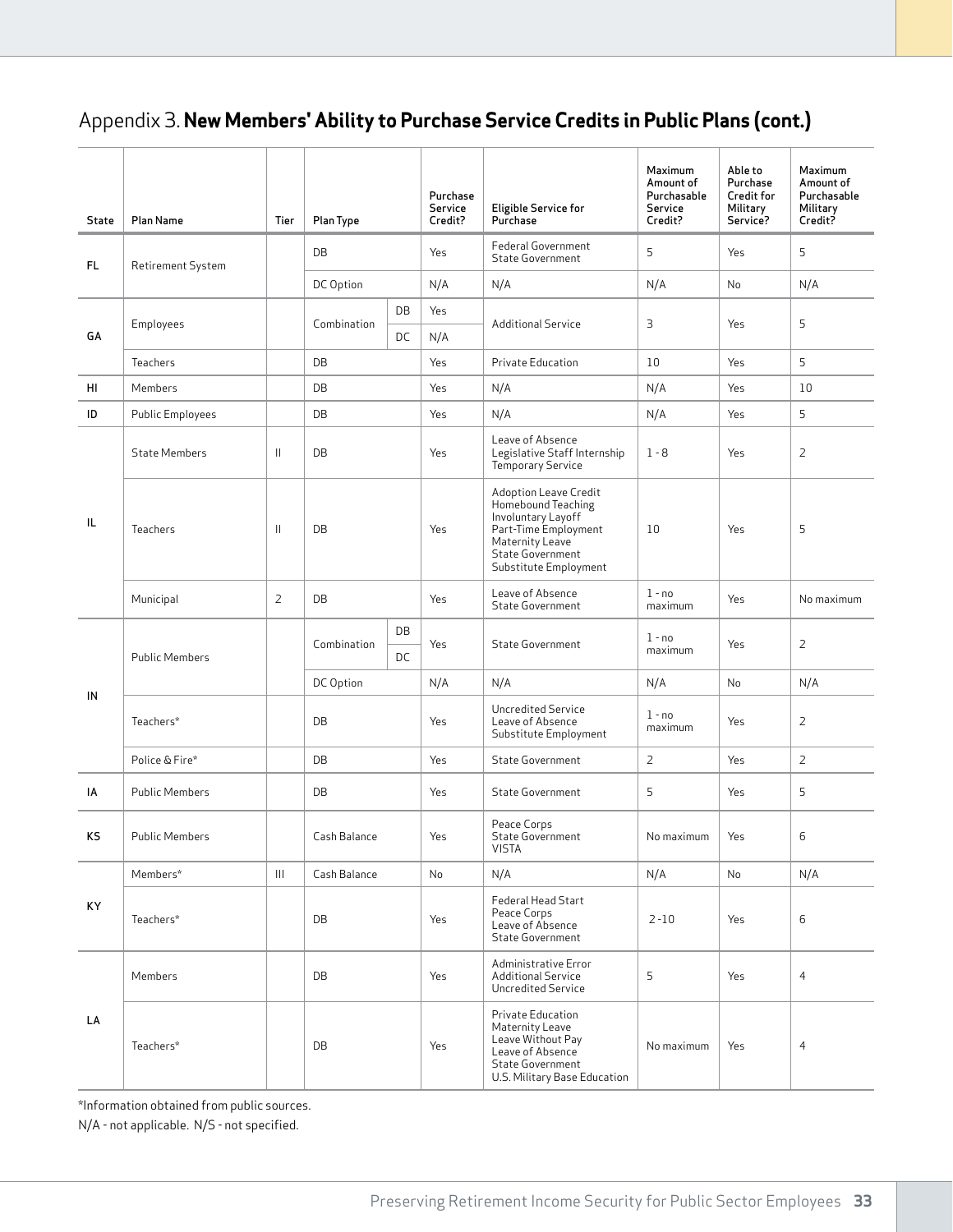| State          | Plan Name                      | Tier | Plan Type    |          | Purchase<br>Service<br>Credit? | <b>Eligible Service for</b><br>Purchase                                                                                      | Maximum<br>Amount of<br>Purchasable<br>Service<br>Credit? | Able to<br>Purchase<br><b>Credit for</b><br>Military<br>Service? | Maximum<br>Amount of<br>Purchasable<br>Military<br>Credit? |
|----------------|--------------------------------|------|--------------|----------|--------------------------------|------------------------------------------------------------------------------------------------------------------------------|-----------------------------------------------------------|------------------------------------------------------------------|------------------------------------------------------------|
| ME             | <b>Public Members</b>          |      | DB           |          | Yes                            | <b>State Government</b>                                                                                                      | No maximum                                                | Yes                                                              | 4                                                          |
| МD             | <b>State Retirement Plan</b>   |      | DB           |          | Yes                            | <b>Federal Government</b><br>State Government                                                                                | 10                                                        | Yes                                                              | 5                                                          |
|                | Members*                       |      | DB           |          | Yes                            | <b>Federal Government</b><br><b>State Government</b>                                                                         | $\overline{4}$                                            | Yes                                                              | $\overline{4}$                                             |
| МA             | Teachers*                      |      | DB           |          | Yes                            | Peace Corps<br>Private Education<br>Substitute Employment<br>State Government<br>Part-Time Employment<br>Vocational Teaching | $2 - 10$                                                  | Yes                                                              | $\overline{4}$                                             |
| ΜI             | Public School Members*         |      | Combination  | DB<br>DC | Yes                            | <b>FMLA Leave</b><br>Private Education<br><b>State Government</b>                                                            | 5                                                         | Yes                                                              | 5                                                          |
|                | State Members*                 |      | DC           |          | N/A                            | N/A                                                                                                                          | N/A                                                       | Yes                                                              | N/S                                                        |
|                | <b>State Retirement System</b> |      | DB           |          |                                | Leave of Absence                                                                                                             | $\mathbf{1}$                                              | Yes                                                              | $\overline{4}$                                             |
| MN             | Teachers                       |      | DB           |          | Yes                            | <b>FMLA Leave</b><br>Leave of Absence<br>Medical Leave                                                                       | $1 - 5$                                                   | Yes                                                              | 5                                                          |
| МS             | <b>Public Members</b>          |      | DB           |          | Yes                            | Leave Without Pay<br>State Government                                                                                        | $2 - 5$                                                   | Yes                                                              | 4                                                          |
|                | <b>State Members</b>           |      | DB           |          | Yes                            | FMLA Leave<br>Sick Leave<br>State Government                                                                                 | No maximum                                                | Yes                                                              | 4                                                          |
|                | Patrol Members                 |      | DB           |          | Yes                            | State Government                                                                                                             | No maximum                                                | Yes                                                              | 4                                                          |
| M <sub>0</sub> | Local Government<br>Members    |      | DB           |          | Yes                            | State Government                                                                                                             | No maximum                                                | Yes                                                              | 4                                                          |
|                | Public School                  |      | DB           |          | Yes                            | Leave Without Pay<br>Maternity Leave<br>Not-for-Profit Education<br>State Government<br><b>Vocational Teaching</b>           | $1 - no$<br>maximum                                       | Yes                                                              | No maximum                                                 |
|                | State Employees*               |      | DB           |          | Yes                            | <b>Federal Government</b>                                                                                                    | No maximum                                                | Yes                                                              | 5                                                          |
| MT             |                                |      | DC Option    |          | N/A                            | N/A                                                                                                                          | N/A                                                       | No                                                               | N/A                                                        |
|                | Teachers*                      |      | DB           |          |                                | Private Education<br>State Government<br>Worker's Compensation                                                               | 5                                                         | Yes                                                              | $\overline{4}$                                             |
| <b>NE</b>      | School Members*                |      | DB           |          | Yes                            | Leave of Absence<br>State Government                                                                                         | $4 - 10$                                                  | Yes                                                              | $\overline{4}$                                             |
|                | State Members*                 |      | Cash Balance |          | N/A                            | N/A                                                                                                                          | N/A                                                       | No                                                               | N/A                                                        |
| <b>NV</b>      | Public Members                 |      | DB           |          | Yes                            | N/S                                                                                                                          | 5                                                         | Yes                                                              | 5                                                          |

\*Information obtained from public sources.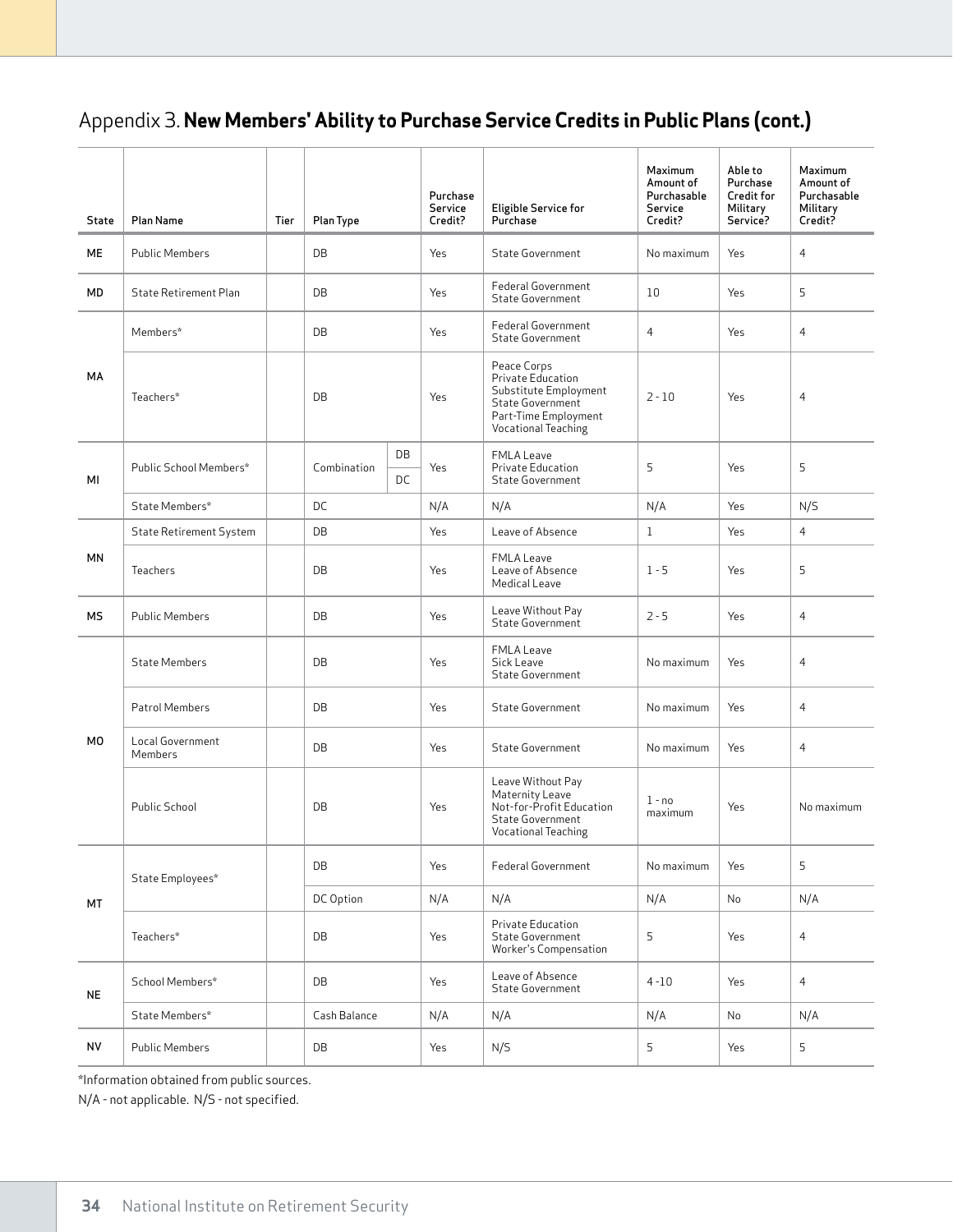| <b>State</b> | Plan Name                            | Tier          | Plan Type | Purchase<br>Service<br>Credit? | <b>Eligible Service for</b><br>Purchase                                                                                                                   | Maximum<br>Amount of<br>Purchasable<br>Service<br>Credit? | Able to<br>Purchase<br>Credit for<br>Military<br>Service? | Maximum<br>Amount of<br>Purchasable<br>Military<br>Credit? |
|--------------|--------------------------------------|---------------|-----------|--------------------------------|-----------------------------------------------------------------------------------------------------------------------------------------------------------|-----------------------------------------------------------|-----------------------------------------------------------|------------------------------------------------------------|
| <b>NH</b>    | Retirement System                    | I             | DB        | Yes                            | AmeriCorps<br>Peace Corps<br>Temporary Service<br>Workman's Compensation                                                                                  | $1 - 5$                                                   | Yes                                                       | 3                                                          |
|              | Teachers                             |               | DB        | Yes                            | Federal Government<br>Maternity Leave<br>Leave of Absence<br>State Government                                                                             | $3$ months - $2$<br>years                                 | Yes                                                       | 10                                                         |
| NJ           | Public Members*                      |               | DB        | Yes                            | Federal Government<br>Maternity Leave<br>Leave of Absence<br><b>State Government</b>                                                                      | $3$ months - $2$<br>years                                 | Yes                                                       | 10                                                         |
| <b>NM</b>    | Public Members*                      | $\mathbf{II}$ | DB        | Yes                            | Co-operative Work Study<br>Private Education                                                                                                              | $1 - no$<br>maximum                                       | Yes                                                       | 3                                                          |
|              | Education                            |               | DB        | Yes                            | <b>Federal Government</b><br>Private Education<br><b>State Government</b>                                                                                 | N/S                                                       | Yes                                                       | 5                                                          |
| NY           | Teachers                             | 6             | DB        | Yes                            | State Government                                                                                                                                          | 10                                                        | Yes                                                       | 5                                                          |
|              | State & Local*                       | 6             | DB        | Yes                            | Leave of Absence<br>Sick Leave                                                                                                                            | N/S                                                       | Yes                                                       | N/S                                                        |
| <b>NC</b>    | <b>Teachers and State</b><br>Members |               | DB        | Yes                            | <b>Charter School Service</b><br><b>Federal Service</b><br>Part-Time Employment<br>State Government<br><b>Temporary Service</b><br>Workman's Compensation | N/S                                                       | Yes                                                       | 10                                                         |
|              | <b>Public Members</b>                |               | DB        | Yes                            | Federal Employment<br>Leave of Absence<br>Sick Leave<br>State Employment                                                                                  | 3                                                         | Yes                                                       | 2                                                          |
| ND.          |                                      |               | DC Option | N/A                            | N/A                                                                                                                                                       | N/A                                                       | No                                                        | N/A                                                        |
|              | Teachers*                            |               | DB        | Yes                            | <b>Additional Service</b><br><b>Education Organization</b><br>Leave of Absence<br>Private Education                                                       | N/S                                                       | Yes                                                       | $\overline{4}$                                             |
|              | <b>Public Members</b>                |               | DB        | Yes                            | Federal Government<br>Leave of Absence<br>State Government                                                                                                | $5 - no$<br>maximum                                       | Yes                                                       | 5                                                          |
|              |                                      |               | DC Option | N/A                            | N/A                                                                                                                                                       | N/A                                                       | No                                                        | N/S                                                        |
| OH           | Police & Fire                        |               | DB        | Yes                            | State Government                                                                                                                                          | $1 - no$<br>maximum                                       | Yes                                                       | 5                                                          |
|              | School Employees                     |               | DB        | Yes                            | <b>Federal Government</b><br><b>State Government</b>                                                                                                      | 5                                                         | Yes                                                       | 10                                                         |
|              | Teachers                             |               | DB        | Yes                            | Federal Government<br>State Government                                                                                                                    | $2 - no$<br>maximum                                       | Yes                                                       | 5                                                          |
|              |                                      |               | DC Option | N/A                            | N/A                                                                                                                                                       | N/A                                                       | No                                                        | N/A                                                        |

\*Information obtained from public sources.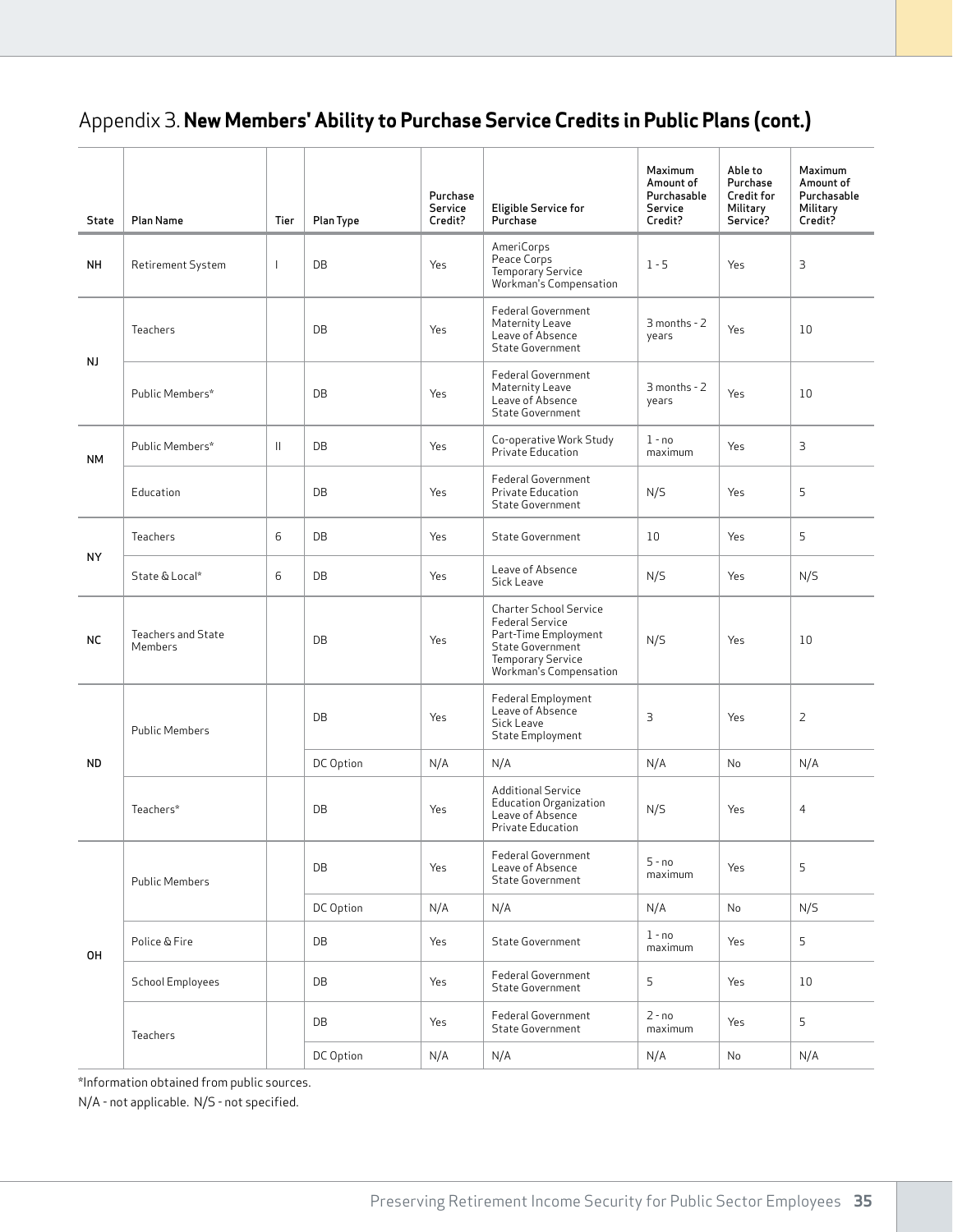| State     | Plan Name                          | Tier           | Plan Type                            |     | Purchase<br>Service<br>Credit?                                                           | <b>Eligible Service for</b><br>Purchase                                                      | Maximum<br>Amount of<br>Purchasable<br>Service<br>Credit? | Able to<br>Purchase<br>Credit for<br>Military<br>Service? | Maximum<br>Amount of<br>Purchasable<br>Military<br>Credit? |
|-----------|------------------------------------|----------------|--------------------------------------|-----|------------------------------------------------------------------------------------------|----------------------------------------------------------------------------------------------|-----------------------------------------------------------|-----------------------------------------------------------|------------------------------------------------------------|
|           | Public Members*                    |                | DC                                   |     | No                                                                                       | N/A                                                                                          | N/A                                                       | No                                                        | N/A                                                        |
| OK        | Teachers*                          |                | DB                                   |     | Yes                                                                                      | <b>State Government</b>                                                                      | 5                                                         | Yes                                                       | No maximum                                                 |
| 0R        | Public Members*                    |                | Combination                          | DB  | Yes                                                                                      | State Government                                                                             | 10                                                        | Yes                                                       | $\overline{4}$                                             |
|           |                                    |                |                                      | DC  | N/A                                                                                      | N/A                                                                                          | N/A                                                       |                                                           |                                                            |
| PA        | DB<br><b>Public School Members</b> |                |                                      | Yes | <b>Federal Government</b><br>Leave of Absence<br>Maternity Leave<br>Part-Time Employment | 12                                                                                           | Yes                                                       | 5                                                         |                                                            |
|           | State Members*                     |                | DB                                   |     | Yes                                                                                      | State Government                                                                             | N/S                                                       | Yes                                                       | 5                                                          |
| <b>RI</b> | Members                            |                | DB<br>Combination                    |     | Yes                                                                                      | Firefighter<br>Nurse<br>Peace Corps                                                          | 5                                                         | Yes                                                       | N/S                                                        |
|           |                                    |                |                                      | DC  |                                                                                          | Substitute Employment<br>Teacher Corps<br><b>VISTA</b>                                       |                                                           |                                                           |                                                            |
| <b>SC</b> | Retirement System*                 |                | DB                                   |     | Yes                                                                                      | <b>FMLA Leave</b><br>Federal Government<br>Maternity Leave<br>Sick Leave<br>State Government | 5                                                         | Yes                                                       | 6                                                          |
|           |                                    |                | DC Option                            |     | N/A                                                                                      | N/A                                                                                          | N/A                                                       | No                                                        | N/A                                                        |
| SD        | Retirement System                  |                | DB                                   |     | Yes                                                                                      | <b>Federal Government</b><br><b>State Government</b>                                         | 5                                                         | Yes                                                       | No maximum                                                 |
|           |                                    |                |                                      | DB  |                                                                                          |                                                                                              |                                                           |                                                           |                                                            |
| TN        | <b>Consolidated Board</b>          |                | Combination                          | DC  | N/A                                                                                      | N/A                                                                                          | N/A                                                       | Yes                                                       | 5                                                          |
|           | 5<br>Teacher<br>DB                 |                |                                      | Yes | Leave of Absence<br>Sick Leave<br>Substitute Employment<br>Uncredited Service            | $1 - no$<br>maximum                                                                          | Yes                                                       | 5                                                         |                                                            |
| TX        | County & District                  |                | DB                                   |     | Yes                                                                                      | <b>State Government</b>                                                                      |                                                           | Yes                                                       | 5                                                          |
|           | Employees*                         |                | DB                                   |     | Yes                                                                                      | Air Time<br>State Government                                                                 | 3                                                         | Yes                                                       | 3                                                          |
|           | Municipal                          |                | Cash Balance                         |     | No                                                                                       | N/A                                                                                          | N/A                                                       | Yes                                                       | 5                                                          |
| UT        | Retirement System                  | $\overline{2}$ | DB<br>Combination<br>DC<br>DC Option |     | Yes                                                                                      | Federal Government<br>Private Education<br>State Government                                  | 5                                                         | Yes                                                       | 5                                                          |
|           |                                    |                |                                      |     | N/A                                                                                      | Worker's Compensation                                                                        | N/A                                                       | No                                                        | N/A                                                        |

\*Information obtained from public sources.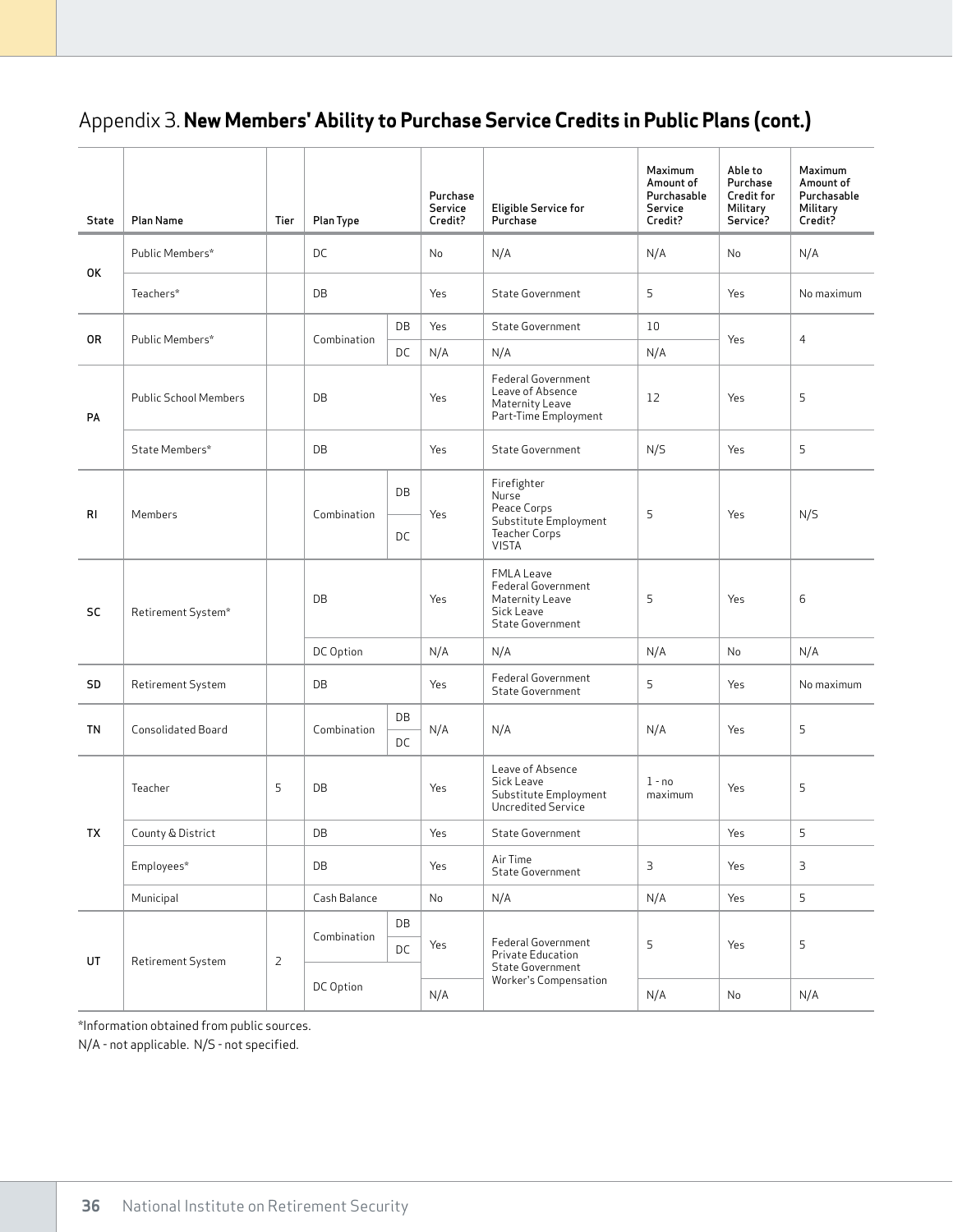| <b>State</b> | Plan Name               | Tier           | Plan Type   |           | Purchase<br>Service<br>Credit? | <b>Eligible Service for</b><br>Purchase                                           | Maximum<br>Amount of<br>Purchasable<br>Service<br>Credit? | Able to<br>Purchase<br>Credit for<br>Military<br>Service? | Maximum<br>Amount of<br>Purchasable<br>Military<br>Credit? |
|--------------|-------------------------|----------------|-------------|-----------|--------------------------------|-----------------------------------------------------------------------------------|-----------------------------------------------------------|-----------------------------------------------------------|------------------------------------------------------------|
|              | State Members*          | F              | DB          |           |                                | <b>Additional Service</b><br>Peace Corps<br>State Government<br><b>VISTA</b>      | $5 - no$<br>maximum                                       | Yes                                                       | 5                                                          |
| VT           | Teachers*               |                | <b>DB</b>   |           |                                | <b>Additional Service</b><br>Peace Corps<br>Private Education<br>State Government | $5 - no$<br>maximum                                       | Yes                                                       | 5                                                          |
| VA           | Retirement System       |                | Combination | DB        | Yes                            | <b>Federal Government</b>                                                         | $\overline{4}$                                            | Yes                                                       | $\overline{4}$                                             |
|              |                         |                |             | <b>DC</b> |                                | State Government                                                                  |                                                           |                                                           |                                                            |
|              | <b>State Employees</b>  | 3              | Combination | DB        | N/A                            | <b>Federal Government</b>                                                         |                                                           |                                                           |                                                            |
|              |                         |                |             | <b>DC</b> | Yes                            | State Government                                                                  | 5                                                         | Yes                                                       | 5                                                          |
|              |                         | 2              | DB Option   |           | Yes                            | Federal Government<br><b>State Government</b>                                     | 5                                                         | Yes                                                       | 5                                                          |
| <b>WA</b>    |                         | 3              | Combination | DB        | N/A                            |                                                                                   |                                                           | Yes                                                       |                                                            |
|              | Teachers                |                |             | DC        | Yes                            | <b>Federal Government</b><br>State Government                                     | 5                                                         |                                                           | 5                                                          |
|              |                         | $\overline{2}$ | DB Option   |           | Yes                            | <b>Federal Government</b><br>State Government                                     | 5                                                         | Yes                                                       | 5                                                          |
|              | Consolidated Board*     |                | <b>DB</b>   |           | Yes                            | State Government                                                                  | 5                                                         | Yes                                                       | 5                                                          |
| <b>WV</b>    | Teachers*               |                | DB          |           |                                | <b>Federal Government</b><br>State Government<br>Sick Leave                       | 10                                                        | Yes                                                       | 10                                                         |
| WI           | Retirement System*      |                | DB          |           | Yes                            | <b>Federal Government</b><br>State Government                                     | Cannot<br>exceed YOS                                      | Yes                                                       | $\overline{4}$                                             |
| WY           | <b>Public Employees</b> | $\overline{2}$ | DB          |           | Yes                            | N/S                                                                               | 5                                                         | Yes                                                       | 8                                                          |

\*Information obtained from public sources.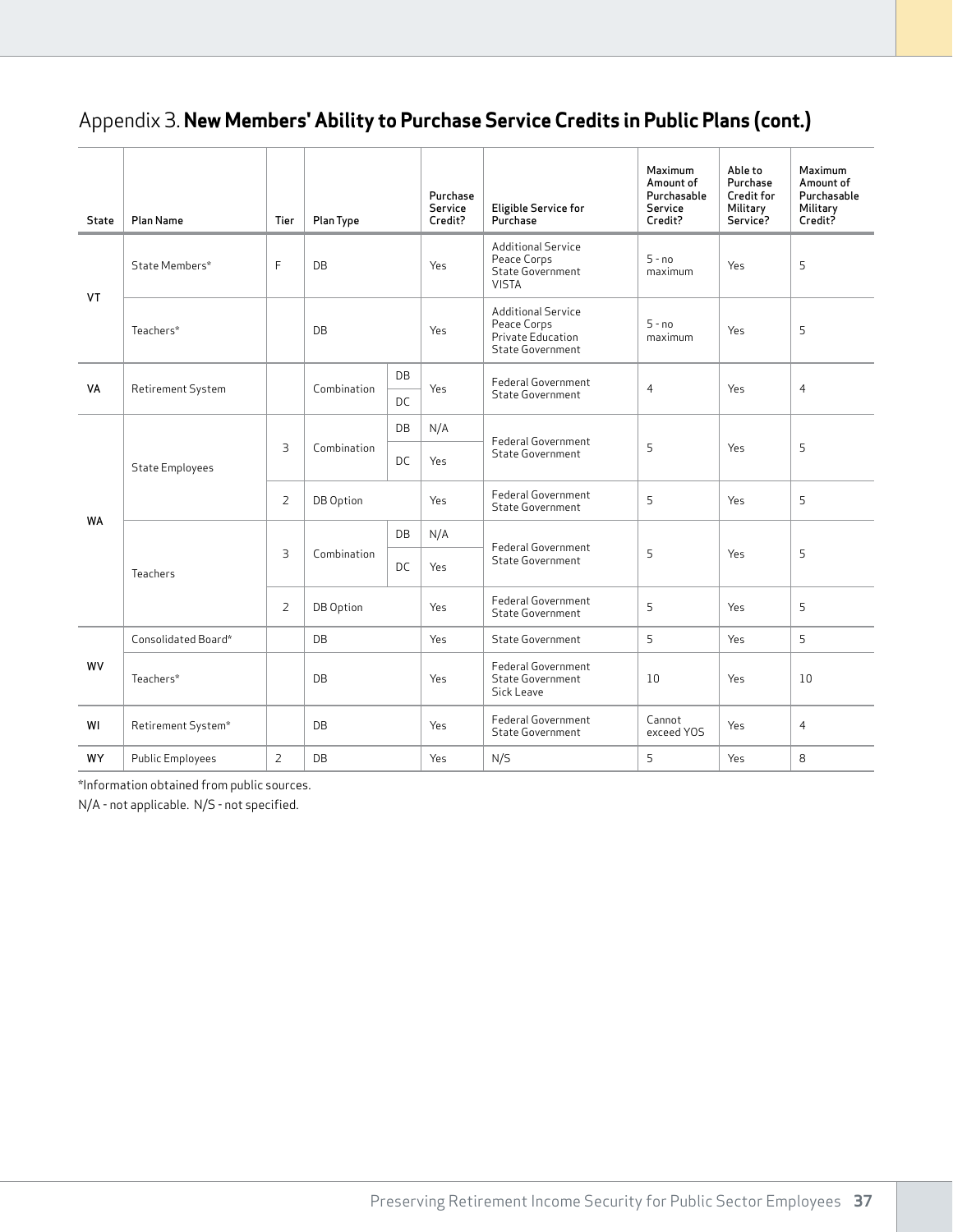### **ENDNOTES**

- 1 D. Oakley and K. Kenneally, 2015, "Pensions and Retirement Security 2015," National Institute on Retirement Security, Washington, DC.
- 2 N. Rhee and D. Oakley, 2012, "On the Right Track: Public Pension Reforms in the Wake of the Financial Crisis," National Institute on Retirement Security, Washington, DC.
- 3 J.S. Hacker, 2006, *The Great Risk Shift: The New Economic Insecurity and the Decline of the American Dream*, Oxford University Press.
- 4 N. Rhee and I. Boivie, 2015, "The Continuing Retirement Savings Crisis," National Institute on Retirement Security, Washington, DC.
- 5 A. Munnell and A. Webb, 2015, "The Impact of Leakages on 401(k)/IRA Assets," Center for Retirement Research at Boston College, Chestnut Hill, MA.
- 6 L. Saad, 2015, "Americans' Money Worries Unchanged From 2014," Gallup, Washington, DC.
- 7 C. Weller. 2016, *Retirement on the Rocks: Why Americans Can't Get Ahead and How New Savings Policies Can Help*, Palgrave Macmillan US, New York, NY; N. Rhee and I. Boivie, 2015, "The Continuing Retirement Savings Crisis," National Institute on Retirement Security, Washington, DC.
- 8 Voya Financial Retirement Research Institute, 2015, "The Voya Retire Ready Index: Measuring the Retirement Readiness of Americans," Voya Financial, New Windsor, CT.
- 9 J. VanDerhei, S. Holden, L. Alonso, and S. Bass, 2015, "What Does Consistent Participation in 401(k) Plans Generate? Changes in 401(k) Account Balances, 2007–2013." *EBRI Issue Brief*, No. 418. Washington, DC; A. Munnell and D. Bleckman, 2014, "Is Pension Coverage a Problem in the Private Sector?" Center on Retirement Research at Boston College, Number 14-7, Chestnut Hill, MA; and G. Lattyak and R. Reiskytl, 2015, "The Real Deal: 2015 Retirement Income Adequacy at Large Companies," AonHewitt, Lincolnshire, IL.
- 10 Oakley and Kenneally, op. cit.
- 11 A. Munnell and D. Bleckman, 2014, "Is Pension Coverage a Problem in the Private Sector?" Center on Retirement Research at Boston College, Number 14-7, Chestnut Hill, MA; and I. Boivie, 2011, "Who Killed the Private Sector Defined Benefit Plan?," National Institute on Retirement Security, Washington,DC.
- 12 Hacker, op. cit.
- 13 Rhee and Boivie, op. cit.
- 14 Ibid, op. cit.
- 15 Ibid, op. cit.
- 16 J. Brown, N. Rhee, J. Saad-Lesser, and D. Oakley, 2016, "Shortchanged in Retirement: Continuing Challenges to Women's Financial Future," National Institute on Retirement Security, Washington, DC; and Rhee and Boivie, op. cit.
- 17 Munnell and Webb, op. cit.
- 18 Rhee and Boivie, op cit.
- 19 J. Friedman, 2015, "Building on What Works: A Proposal to Modernize Retirement Savings," The Brookings Institution. Washington DC.
- 20 C. Copeland, 2015, "Employee Tenure Trends, 1983-2014," Employee Retirement Research Institute, Notes v36n2, Washington, DC.
- 21 Authors calculations using data from Copeland, 2015.
- 22 Oakley and Kenneally, op. cit.
- 23 Ibid. op.cit.
- 24 N. Rhee and F. Fornia, 2016, "Are California Teachers Better off with a Pension or a 401(k)?"; L. Thompson, 2015, "A Comprehensive Study Comparing the Cost and Effectiveness to Alternate Plan Designs Authorized by Senate Bill 14-214."
- 25 National Association of State Retirement Administrators, 2014, "Shared-Risk in Public Retirement Plans." *NASRA Issue Brief*, Lexington, KY.
- 26 Economic Growth and Tax Relief Reconciliation Act of 2001 allows tax-free direct transfers or rollovers to purchase eligible service credits in public pension plans.
- 27 M. Olleman and I. Boivie, 2011, "Decisions, Decisions: Retirement Plan Choices Public Employees and Employers," National Institute on Retirement Security, Washington, DC.
- 28 DB pension benefits are payable when the employee reaches normal retirement age, but benefits may be available at earlier ages with possible adjustments.
- 29 Ibid.
- 30 Ibid.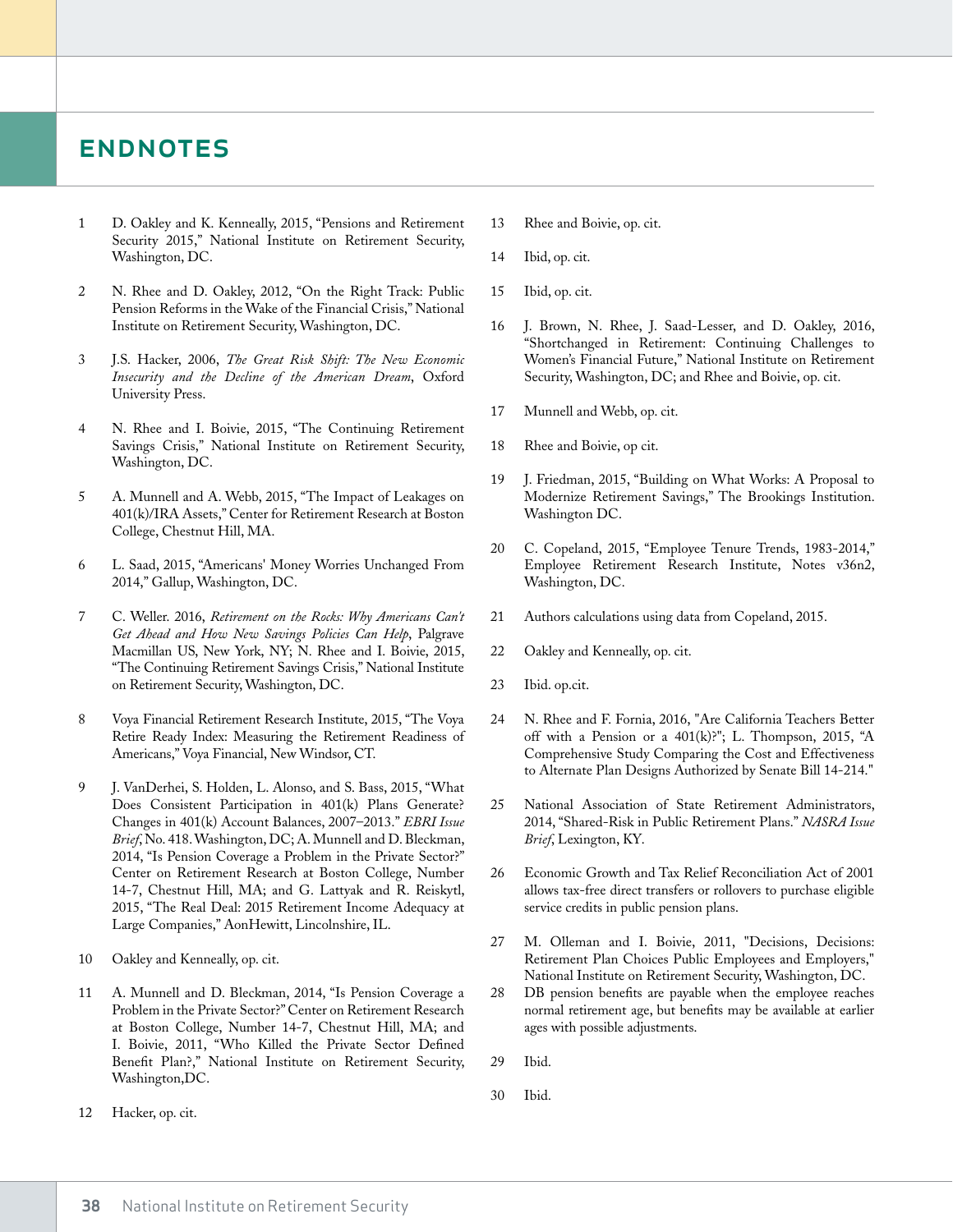- 31 J. McGee and M. Winters, 2013, "Better Pay, Fairer Pensions: Reforming Teacher Compensation," Manhattan Institute, New York, NY.
- 32 The Employee Retirement Income Security Act of 1984 established vesting requirements for private sector retirement plans, public retirement plans are not subject to those provisions and state set vesting parameter for public plan in the plan's enabling legislation.
- 33 L. Gray, and S. Taie, 2015, "Public School Teacher Attrition and Mobility in the First Five Years: Results From the First Through Fifth Waves of the 2007–08 Beginning Teacher Longitudinal Study," U.S. Department of Education, National Center for Education Statistics, Washington DC. Retrieved March 28, 2015 from http://nces.ed.gov/pubsearch.
- 34 Rhee and Fornia, 2016, op. cit.
- 35 I. Boivie, 2011, "The Three Rs of Teacher Pension Plans: Recruitment, Retention, and Retirement," National Institute on Retirement Security, Washington, DC.
- 36 NEA Collective Bargaining and Member Advocacy, 2016, "Characteristics of Large Public Education Pension Plans," National Education Association, Washington, DC.
- 37 L. Thompson, op. cit.
- 38 C. Jeszeck, 2011, "Retirement Income Ensuring Income throughout Retirement Requires Difficult Choices," Government Accountability Office, Washington, DC.
- 39 Ibid.